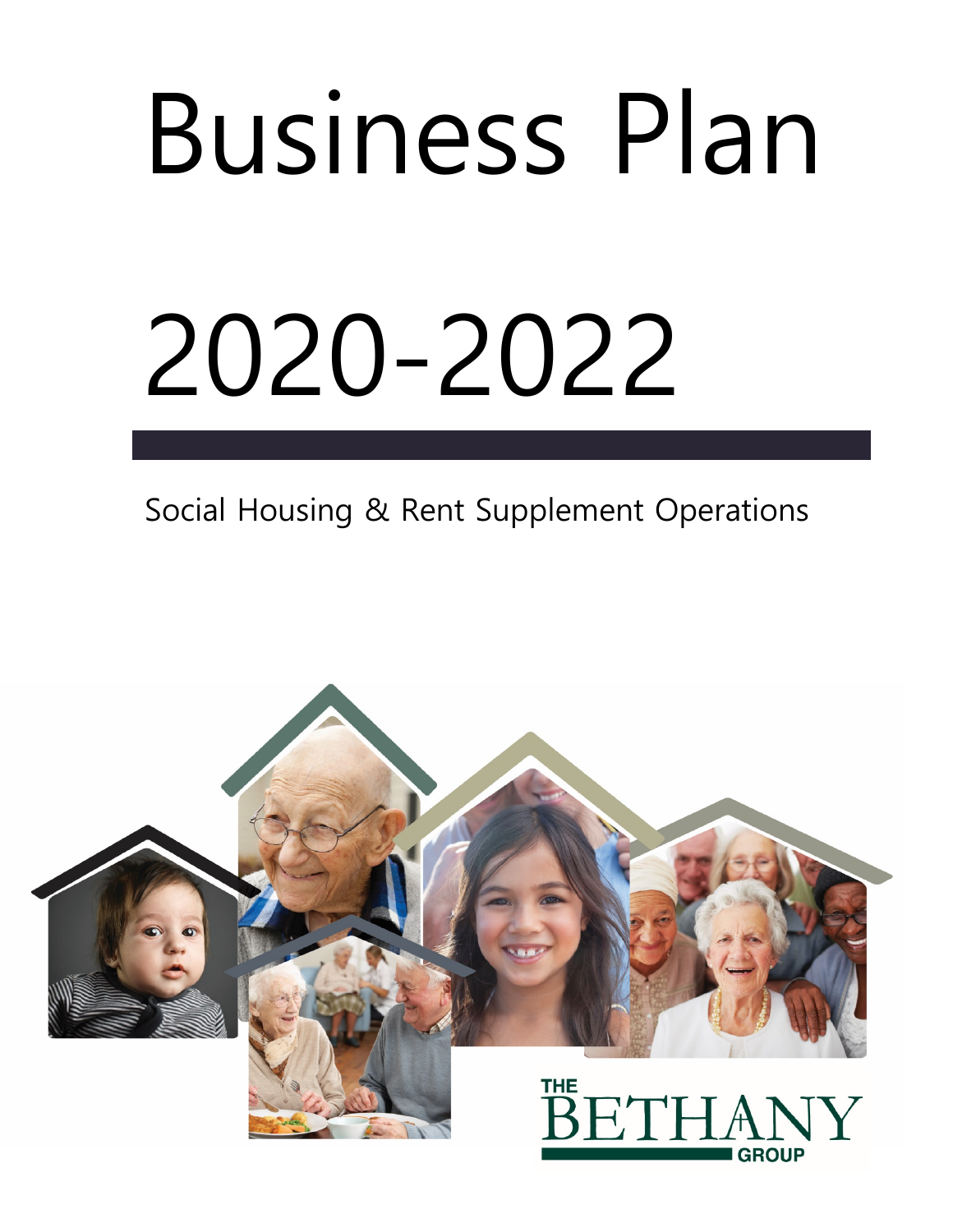# **EXECUTIVE SUMMARY**

The top three priorities of The Bethany Group for their Seniors Lodge, Social Housing and Rent Supplement Operations are:

- 1. To secure capital maintenance funding for the provincially owned social housing portfolio to ensure the properties are safe, secure and comfortable for their remaining useful lives. The updated request for deferred maintenance is at \$7,139,800 with \$2,900,000 now falling into the Priority 1 ranking
- 2. To work with the Provincial Government, the City of Camrose, the Camrose & Area Lodge Authority as well as the community at large on finalizing plans for the redevelopment of the vacant Stoney Creek Lodge and site located in the City of Camrose
- 3. To support the concurrent application with the Lacombe Foundation, to receive Capital funding to replace Parkview Manor as Phase One of the Lacombe Lodge site redevelopment project

# **ACCOUNTABILITY STATEMENT**

This business plan was prepared under the direction of the Board of Governors of The Bethany Group in accordance with legislation and associated ministerial guideline, and in consideration of all policy decision and material, economic or fiscal implications of which the Board is aware. This business plan is for the Social Housing and Rent Supplements directly operated under Ministerial Order pursuant to the Alberta Housing Act and was approved by the Board of Directors on June 27, 2019.

# **THE BETHANY GROUP PROFILE**

The Bethany Group operates Social Housing and Seniors Lodges pursuant to the Alberta Housing Act under the purpose to enable the efficient provision of a basic level of housing accommodations for persons, who because of financial, social or other circumstances require assistance to obtain or maintain housing accommodation.

The Bethany Nursing Home of Camrose, operating as The Bethany Group, was originally established as a not for profit society in 1922, then was re- constituted in 1966 through the Bethany Nursing Home of Camrose Act under the Provincial Legislature. In 1994, The Bethany Group was established through Ministerial Order as a Public Housing Management Body under the Alberta Housing Act for the purposes of operating social and affordable housing in Central Alberta. The Bethany Group is also named Administrator under Ministerial Order for the Camrose & Area Lodge Authority, the Wetaskiwin & Area Lodge Authority, the Lacombe Foundation and the Flagstaff Regional Housing Group.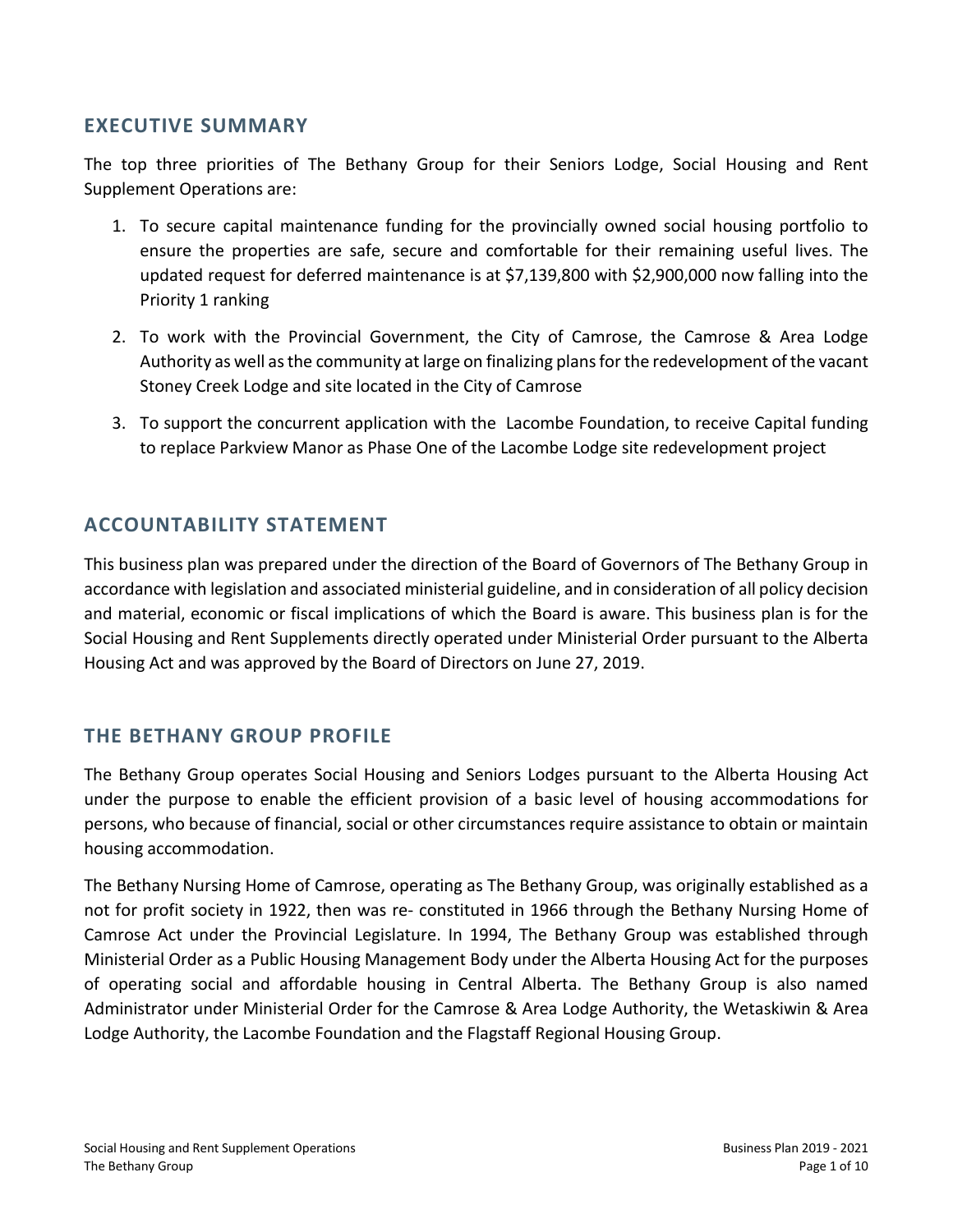The Bethany Group provides Specialized Long Term Care, Traditional Long Term Care, Designated Supportive Living, Home Care, Day Programs, Life Lease, Affordable Housing, Seniors Lodge, Seniors Self Contained Apartments, Community Housing, and Rent Supplements to 2,000 households in 24 Communities across Central Alberta.

Continuing Care Programs Regulated by Alberta Health Services- 660 units/spaces

- 75 units at the Rosehaven Provincial Program under the Rosehaven Lease Agreement
- 130 Long Term Care units pursuant to the Nursing Home Act
- 151 Designated Supportive Living units under agreement with Alberta Health Services
- 234 Home Care Clients under contract with Alberta Health Services
- 70 day home clients under contract with Alberta Health Services

Housing Programs Regulated pursuant to the Alberta Housing Act- 1,120 units/designations

- 608 Provincially owned Seniors Self Contained Apartments
- 95 Provincially owned Community Housing Units
- 33 Seniors Lodge Units owned by The Bethany Group
- 279 Households assisted with Rent Supplement Designations
- 105 units of Affordable Housing owned by the Bethany Group

Housing Services provided by The Bethany Group Regulated by contracts with occupants-219 units

- 139 Life Lease units in Camrose
- 80 Units of Residential Supportive Living at Deer Meadows in Camrose
- The Bethany Group supports the operation of 611 additional units of Social Housing, Seniors Lodges and Affordable Housing as Administrator pursuant to their Ministerial Orders or under service contract with the following:
	- > Camrose and Area Lodge Authority- Named Administrator
	- > Wetaskiwin and Area Lodge Authority- Named Administrator
	- > Flagstaff Regional Housing Group- Named Administrator
	- > Lacombe Foundation- Named Administrator
	- > Parkland Foundation- Under Contract as Chief Administrative Officer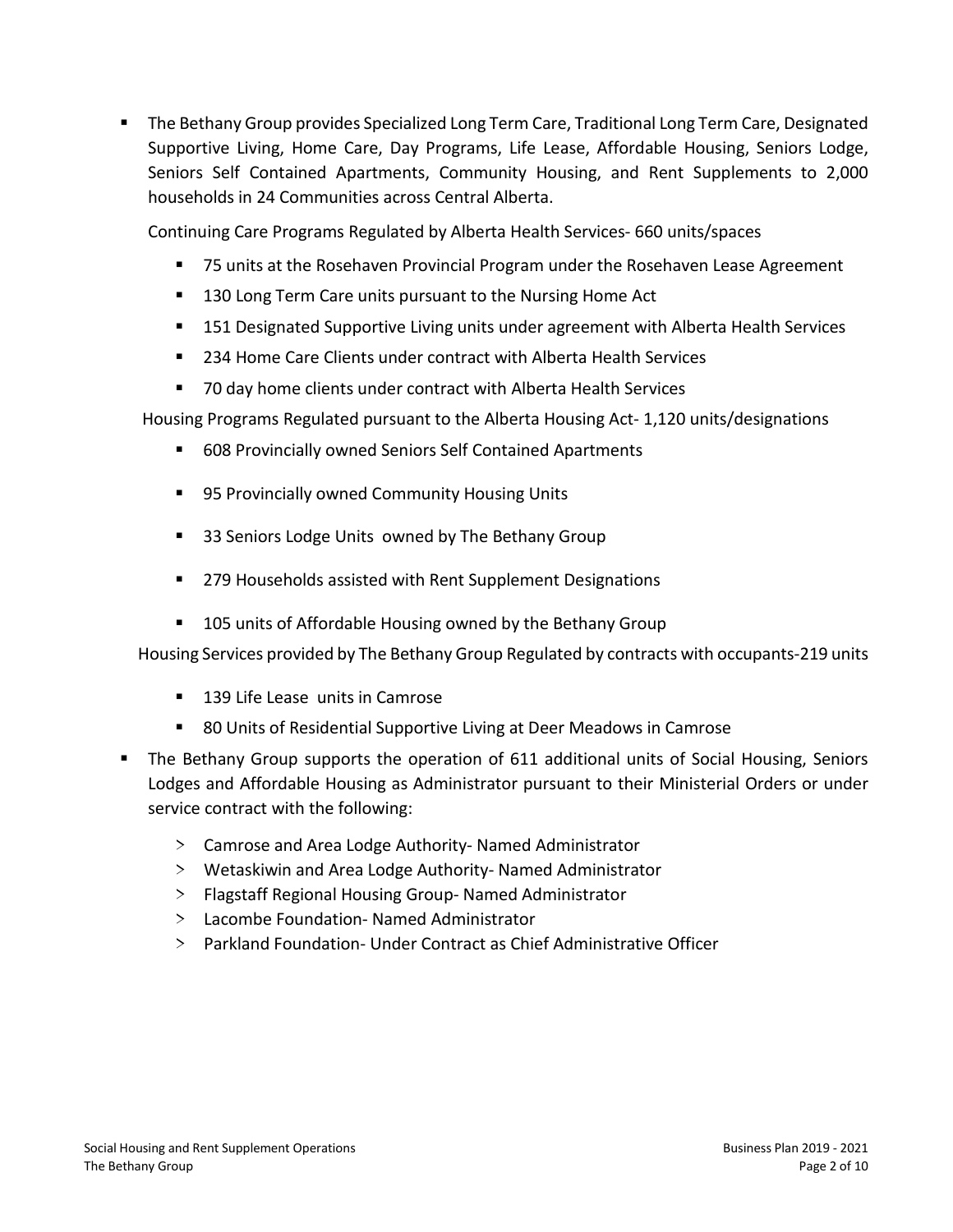**Resident Profile and Waiting Lists** - The Bethany Group directly serves over 2,000 households and acts as Administrator/CAO to Organizations that serve another 611 households. In total there are over 2,900 Albertans served, including 467 dependents under 18 years of age, 653 adults between the ages of 18 and 64 and 1,787 seniors over the age of 65 served as at April 30, 2019. There are currently vacancies for all programs provided, including higher vacancies in rural communities for Seniors Self Contained and Seniors Lodges, as well as 20 units that are vacant due to lack of capital maintenance funding approved for repairs. Waiting lists occur for seniors apartments in Camrose, Wetaskiwin and Lacombe.

| Program                                   | <b>Units/Spaces</b> | <b>Vacant</b> | <b>Average Age</b> | <b>Average Stay</b> |
|-------------------------------------------|---------------------|---------------|--------------------|---------------------|
| Rosehaven PP                              | 75                  | 9             | 78                 | 3 years             |
| Long Term Care                            | 130                 | 2             | 81                 | 2 years             |
| Designated Supportive Living 3            | 66                  | 11            | 76                 | 2 years             |
| Designated Supportive Living 4            | 30                  | 0             | 84                 | 4 years             |
| Designated Supportive Living 4 D          | 25                  | 2             | 84                 | 2 years             |
| <b>Lodge/Designated Supportive Living</b> | 113                 | 9             | 83                 | 3 years             |
| Home Care                                 | 234                 |               |                    |                     |
| Day Program                               | 70                  |               |                    |                     |
| Deer Meadows                              | 80                  | 10            | 90                 | 4 years             |
| Life Lease                                | 139                 | 13            | 81                 | 9 years             |
| <b>Affordable Housing</b>                 | 153                 | 14            | 41                 | 3 years             |
| <b>Seniors Lodge</b>                      | 426                 | 56            | 84                 | 4 years             |
| <b>Seniors Self Contained</b>             | 694                 | 58            | 72                 | 5 years             |
| <b>Direct to Tenant Rent Supplement</b>   | 247                 |               | 31                 | 3 years             |
| <b>Private Landlord Rent Supplement</b>   | 32                  |               | 41                 | 7 years             |
| <b>Totals</b>                             | 2,619               | 210           |                    |                     |

*Highlighted Units include those operated pursuant to the Alberta Housing Act and incorporated into this Business Plan*

 **Staffing Profile and Organizational Structure** - The Bethany Group directly employs 671 staff with a total full time equivalent count of 422.03. These employees support all Health Care and Housing operations, as well as those of the Camrose and Area Lodge Authority and the Wetaskiwin and Area Lodge Authority. The Bethany Group also provides Human Resources and Payroll Services for another 119 employees of our other Housing Partners.

| <b>Staff Category</b>               | <b>The</b><br><b>Bethany</b><br><b>Group</b> | Lacombe<br><b>Foundation</b> | <b>Flagstaff</b><br><b>Regional</b><br><b>Housing Group</b> | <b>Parkland</b><br><b>Foundation</b> | <b>Total</b> |
|-------------------------------------|----------------------------------------------|------------------------------|-------------------------------------------------------------|--------------------------------------|--------------|
| <b>Health Care</b>                  | 397                                          | 11                           |                                                             |                                      | 408          |
| <b>Housing &amp; Accommodations</b> | 202                                          | 59                           | 11                                                          | 28                                   | 300          |
| <b>Administration</b>               | 72                                           | 6                            | 1                                                           | 3                                    | 82           |
| <b>Total Employees</b>              | 671                                          | 76                           | 12                                                          | 31                                   | 790          |
| <b>Total Full Time Equivalents</b>  | 422.03                                       | 42.68                        | 7.9                                                         | 19.93                                | 492.54       |
| <b>Total Annual Payroll</b>         | \$39.2M                                      | \$2.6M                       | \$.53M                                                      | \$1.06M                              | \$43.4M      |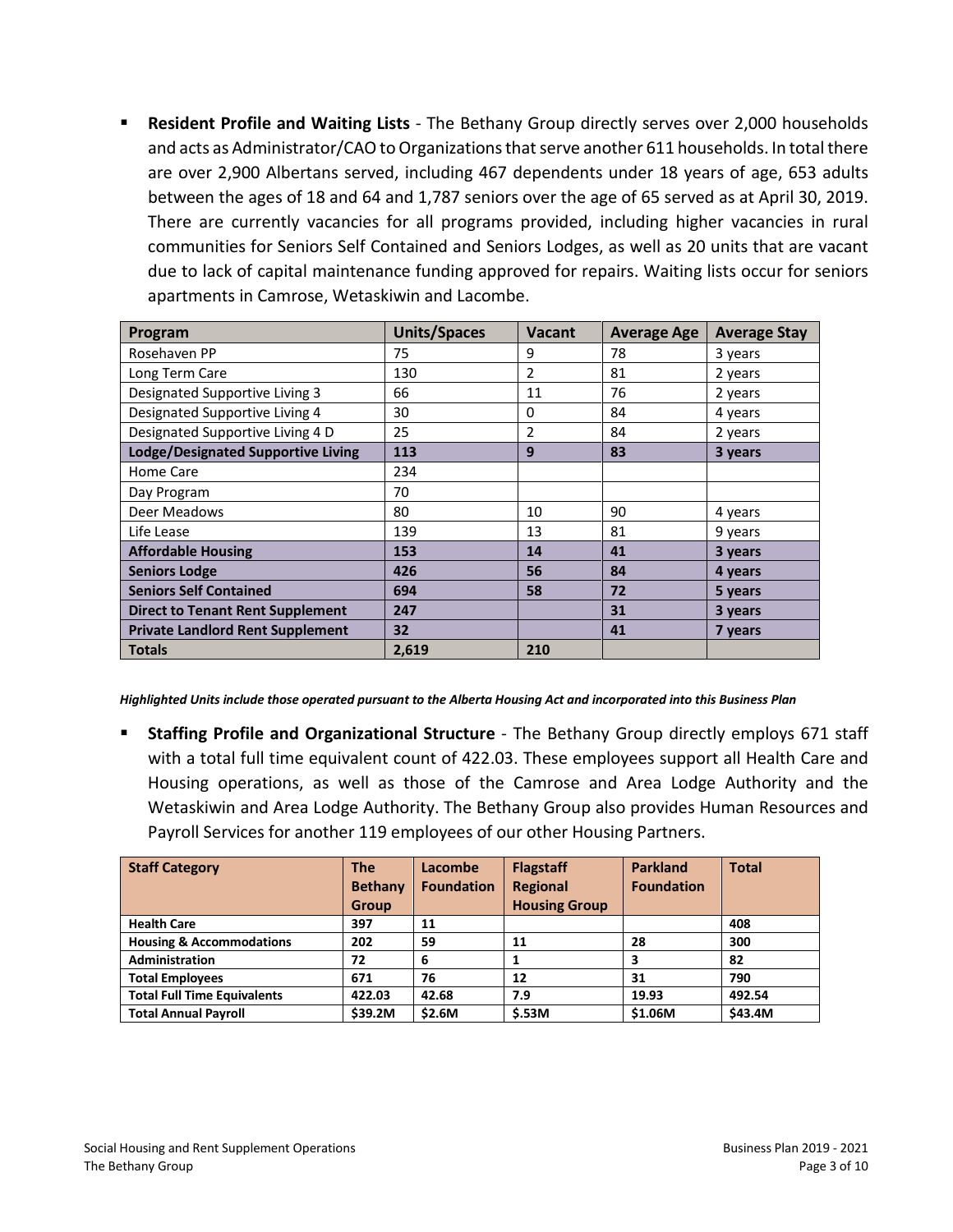**Financial Profile and Budgets** - The Bethany Group provides full financial services and reporting for the organization, as well as our Housing Management Body Partners. Total revenue from Alberta Health Services, the Provincial Government, the Municipal governments and resident housing charges exceed \$62 million annually. Total expenditures includes over \$43 million in annual payroll.

| <b>Organization</b>             | <b>The</b>     | $\mathbf{g}$<br><b>Camrose</b> | <b>Wetaskiwin</b> | Lacombe           | <b>Flagstaff</b> | <b>Parkland</b>   | <b>Totals</b>    |
|---------------------------------|----------------|--------------------------------|-------------------|-------------------|------------------|-------------------|------------------|
|                                 | <b>Bethany</b> | Lodge<br>Area                  | & Area Lodge      | <b>Foundation</b> | <b>Regional</b>  | <b>Foundation</b> |                  |
|                                 | <b>Group</b>   | <b>Authority</b>               | <b>Authority</b>  |                   | <b>Housing</b>   |                   |                  |
|                                 |                |                                |                   |                   | <b>Group</b>     |                   |                  |
| <b>Alberta Health Service</b>   | \$28.178M      | \$0                            | <b>S.236M</b>     | \$.353M           | \$0              | \$0               | <b>\$28.767M</b> |
| <b>Province of Alberta</b>      | \$1.907M       | <b>S.415M</b>                  | <b>S.478M</b>     | \$.507M           | \$.058M          | <b>S.234M</b>     | \$3.599M         |
| <b>Municipal Contributions</b>  | \$0            | \$.050M                        | <b>S.875M</b>     | \$.624M           | \$.300M          | \$.155M           | \$2.004M         |
| <b>Resident Housing Charges</b> | \$17.054M      | \$2.040M                       | \$1.893M          | \$2.885M          | <b>S.476M</b>    | \$1.565M          | \$25.913M        |
| <b>Other Revenue</b>            | \$1.976M       | \$.009M                        | \$.138M           | <b>S.118M</b>     | <b>S.020M</b>    | \$0               | \$2.261M         |
| <b>Total Revenue</b>            | \$49.115M      | \$2.514M                       | \$3.620M          | \$4.487M          | \$.854M          | \$1.954M          | \$62.544M        |
| <b>Wages and Benefits</b>       | \$35.931M      | \$1.332M                       | \$1.950M          | \$2.602M          | \$.530M          | \$1.07M           | \$43.412M        |
| Taxes, Utilities, Operations    | \$10.371M      | \$.946M                        | <b>S.824M</b>     | \$1.289M          | \$.214M          | \$.739M           | \$14.383M        |
| & Maintenance                   |                |                                |                   |                   |                  |                   |                  |
| <b>Administration Expenses</b>  | \$1.604M       | S.201M                         | <b>S.230M</b>     | <b>S.254M</b>     | \$.090M          | \$.144M           | \$2.523M         |
| <b>Reserve Contributions</b>    | \$.338M        | \$.035M                        | \$.076M           | <b>S.242M</b>     | \$.020M          | \$0               | <b>S.711M</b>    |
| <b>Mortgage Payments</b>        | \$.911M        | \$0                            | \$.545M           | \$.100M           | \$0              | \$0               | \$1.556M         |
| <b>Total Expenses</b>           | \$49.155M      | \$2.514M                       | \$3.625M          | \$4.487M          | <b>S.854M</b>    | \$1.954M          | \$62.585M        |

The Business Plan provides for the operations of the 1,117 Social Housing and Seniors Lodge programs administered directly by The Bethany Group pursuant to the Alberta Housing Act

| Program                   | <b>Seniors Self Contained</b><br><b>Apartments</b><br><b>Provincially Owned</b> | <b>Community Housing</b><br><b>Provincially Owned</b> | <b>Seniors</b><br>Lodge<br><b>TBG</b><br>Owned | <b>Affordable</b><br><b>Housing TBG</b><br>Owned | Rent<br><b>Supplements</b> | <b>Total</b> |
|---------------------------|---------------------------------------------------------------------------------|-------------------------------------------------------|------------------------------------------------|--------------------------------------------------|----------------------------|--------------|
| <b>Annual Expenses</b>    | \$3,829,700                                                                     | \$795.150                                             | \$1,022,800                                    | \$988,850                                        | \$1,405,150                | \$8,041,650  |
| <b>Units</b>              | 608                                                                             | 95                                                    | 33                                             | 105                                              | 279                        | 1,120        |
| <b>Per Unit Per Month</b> | \$525                                                                           | \$698                                                 | \$2,583                                        | \$785                                            | \$420                      | \$598        |
|                           |                                                                                 |                                                       |                                                |                                                  |                            |              |
| <b>Provincial Support</b> | \$86,330                                                                        | \$314,600                                             | \$110,000                                      | \$0                                              | \$1,405,150                | \$1,916,080  |

This business plan is provided for the operations of the units administered under the Ministerial Order of The Bethany Group. Business plans have been submitted separately to the Ministry as approved by the Board of Directors for the Lacombe Foundation, Camrose and Area Lodge Authority, Wetaskiwin and Area Lodge Authority, Flagstaff Regional Housing Group, and Parkland Foundation.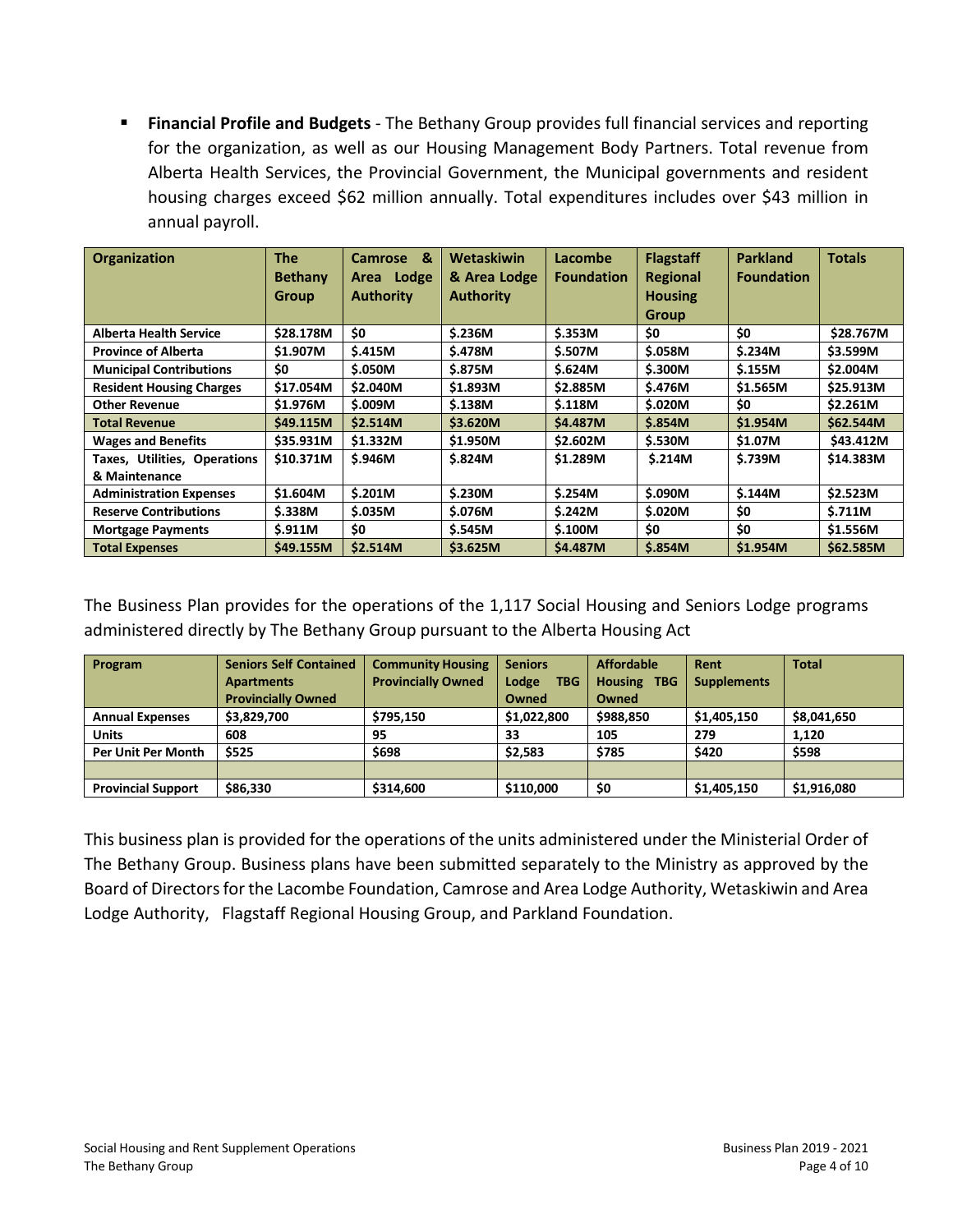# **INSTITUTIONAL CONTEXT**

The Bethany Group continues to develop strong relationships with communities and the partner Housing Management Bodies. Additionally, the Bethany Group is a member of two industry associations; the Christian Health Association of Alberta and Alberta Seniors Communities and Housing Association. Senior leaders in the organization are members of the Alberta Public Housing Administrators Association.

# **PLAN DEVELOPMENT**

The Bethany Group Governing Board is a volunteer board. Membership on the board is guided by the Bethany Nursing Home of Camrose, Alberta bylaws and charter which states the members may be recruited from the communities served by the Corporation.

Activities undertaken by the Board in development of this plan:

- > Governing Board Strategic planning session January 2019
- > Consultation with all partner Housing Management bodies on the building and programs in their communities and review of local support documentation
- > Review with Governing Board May 23, 2019

# **ENVIRONMENTAL SCAN AND STRATEGIC CONTEXT**

The primary impacts on our strategic environment are:

- > Election 2019 and change in Government
- > Stagnant Provincial Economy
- > Provincial Fiscal challenges
- > 2017 Provincial Housing Strategy
- > 2017 Federal Housing Strategy
- > Aging population and home care shift
- > Local Demographic Information
- > Household Income and Housing Affordability
- > Market Housing Conditions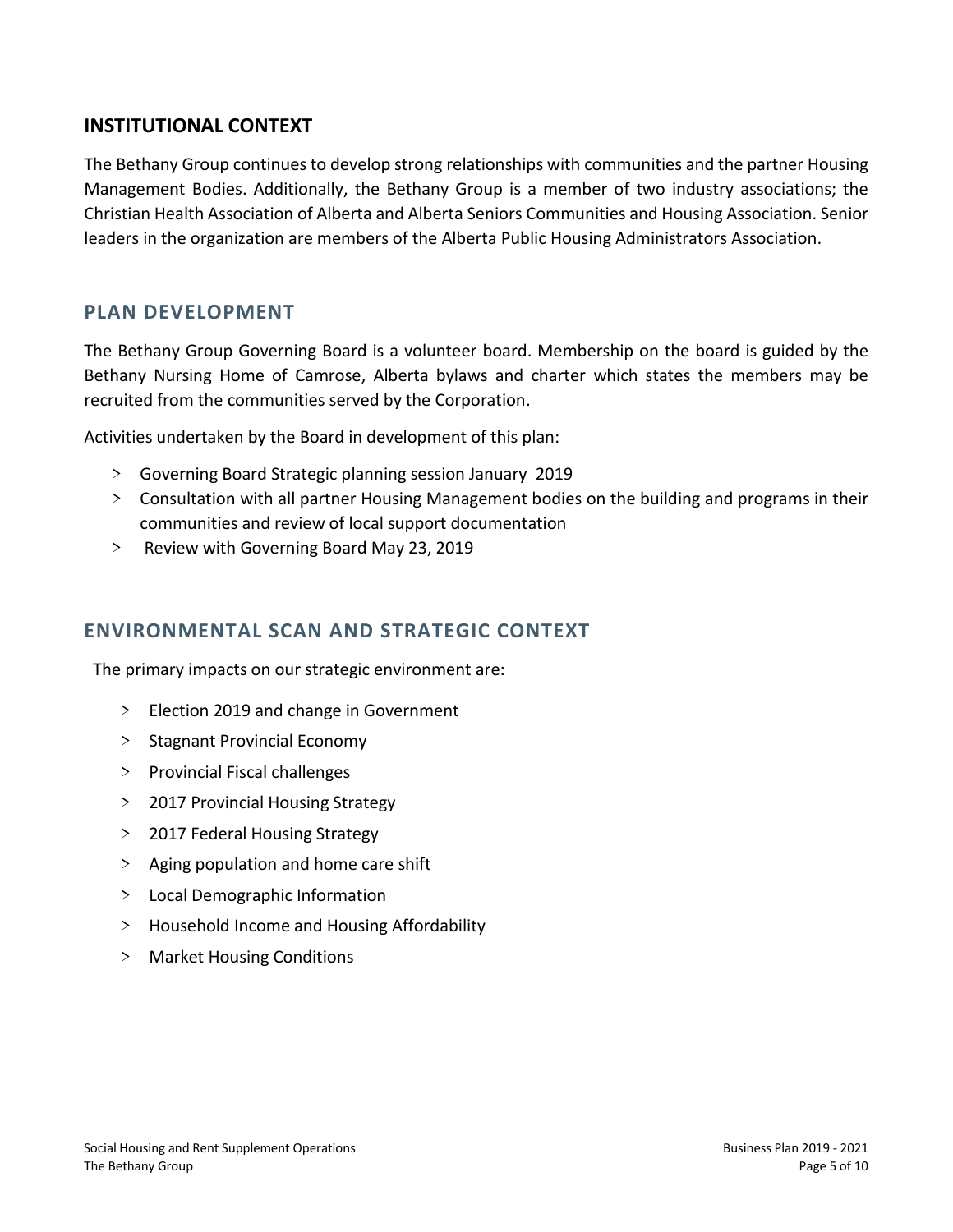# **STRATEGIC RISKS AND STRATEGIC OPPORTUNITIES**

The primary impacts on the strategic environment for The Bethany Group are:

- > Aging population and above average Senior's population in The Bethany Group service area, putting pressure on existing facilities.
- > The age, condition and functionality of the Social Housing operated by The Bethany Group and the impact to meet the needs of current and future clients
- > Limited Capital Maintenance funding received in 2018 and increasing priority of needs due to deferral of maintenance
- > Vacancies in rural areas and demand in the urban communities of Camrose, Lacombe and Wetaskiwin
- > Low sales of homes in rural areas impacting a senior's ability to transition to other housing options
- > No anticipated increases in operating budgets over the next three years, portfolio needs to managed under current funding
- > Sustainability of Bashaw Meadows Lodge operations, given the loss of small lodge grant in 2019 as well a need for a long-term commitment with CALA to support the mortgage debt through 2033.

# **STRATEGIC PRIORITIES**

The Bethany Group has identified the Strategic Priorities outlined in the Provincial Housing Strategy to guide operations through the next 3 to 5 years:

- 1. Investing Now and For the Future
- 2. Integrated Housing and Supports
- 3. Successful Transitions and Aging in Community
- 4. Fair and Flexible
- 5. A Sustainable System

This business plan is developed in keeping within the Purpose of the Alberta Housing Act and the obligations of the Board of Directors of The Bethany Group pursuant to the Management Body Operation and Administration Regulation.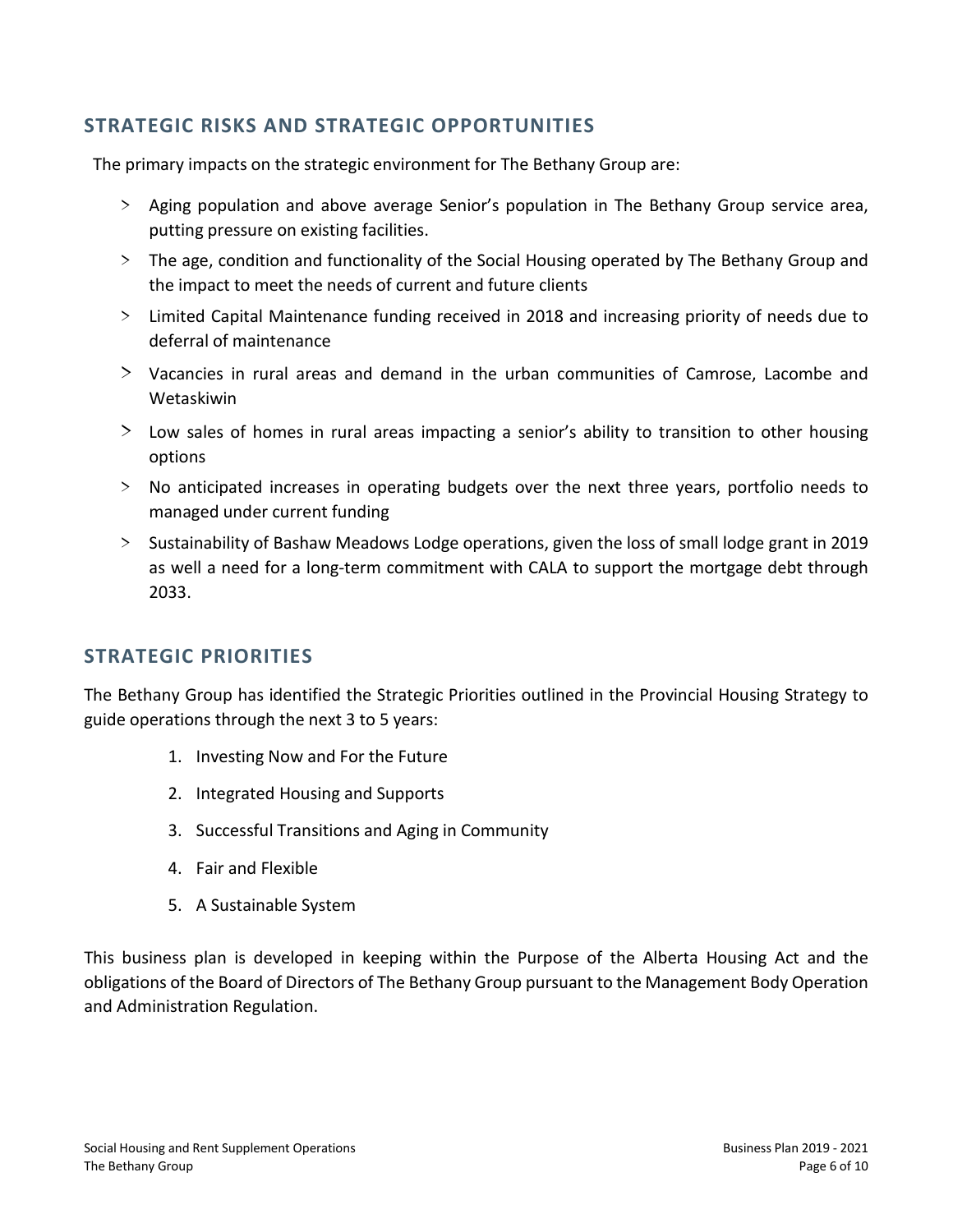# **OUTCOMES, KEY STRATEGIES AND PERFORMANCE MEASURES**

#### Outcome One: INVESTING NOW AND IN THE FUTURE

Housing Accommodations operated by The Bethany Group will meet or exceed minimum housing standards and options to meet demands for new housing supply will be explored

## Key Strategies:

- 1.1 Increase the Supply of Affordable Housing
- 1.2 Improve and Maintain the condition of existing affordable housing

#### Performance Measures.

- The Provincial Government, through the Housing Capital Plan, invest up to \$8 million over 5 years to support the items requested under the 5 Year Capital Maintenance and Renewal List as submitted to the Ministry of Seniors and Housing, including items to increase energy efficiency.
- The Bethany Group will develop and implement strategies to upgrade older units that are currently vacant due to lack of capital maintenance funding
- As part of the overall Lacombe Lodge redevelopment proposal, that Capital Funding will be received from the Provincial Government for the replacement of 45 year old Parkview Manor
- All capital projects completed in accordance with approved standards, scope and specifications; on time; and on budget.

#### Outcome Two: INTEGRATED HOUSING AND SUPPORTS

Residents of Housing Accommodations and services offered by The Bethany Group have the tools they need to enable successful occupancies and to live independently with or without community-based services.

## Key Strategies:

2.1 Enhance Integration with Community Support Services

#### Performance Measures

- The Bethany Group participates in FCSS/social services based interagency activities in each of the key community hubs within the service area.
- The Bethany Group will develop and implement a performance measures framework by December 31, 2020 to measure client satisfaction and success in living independently with or without community based services for the Social Housing and Seniors Lodges portfolio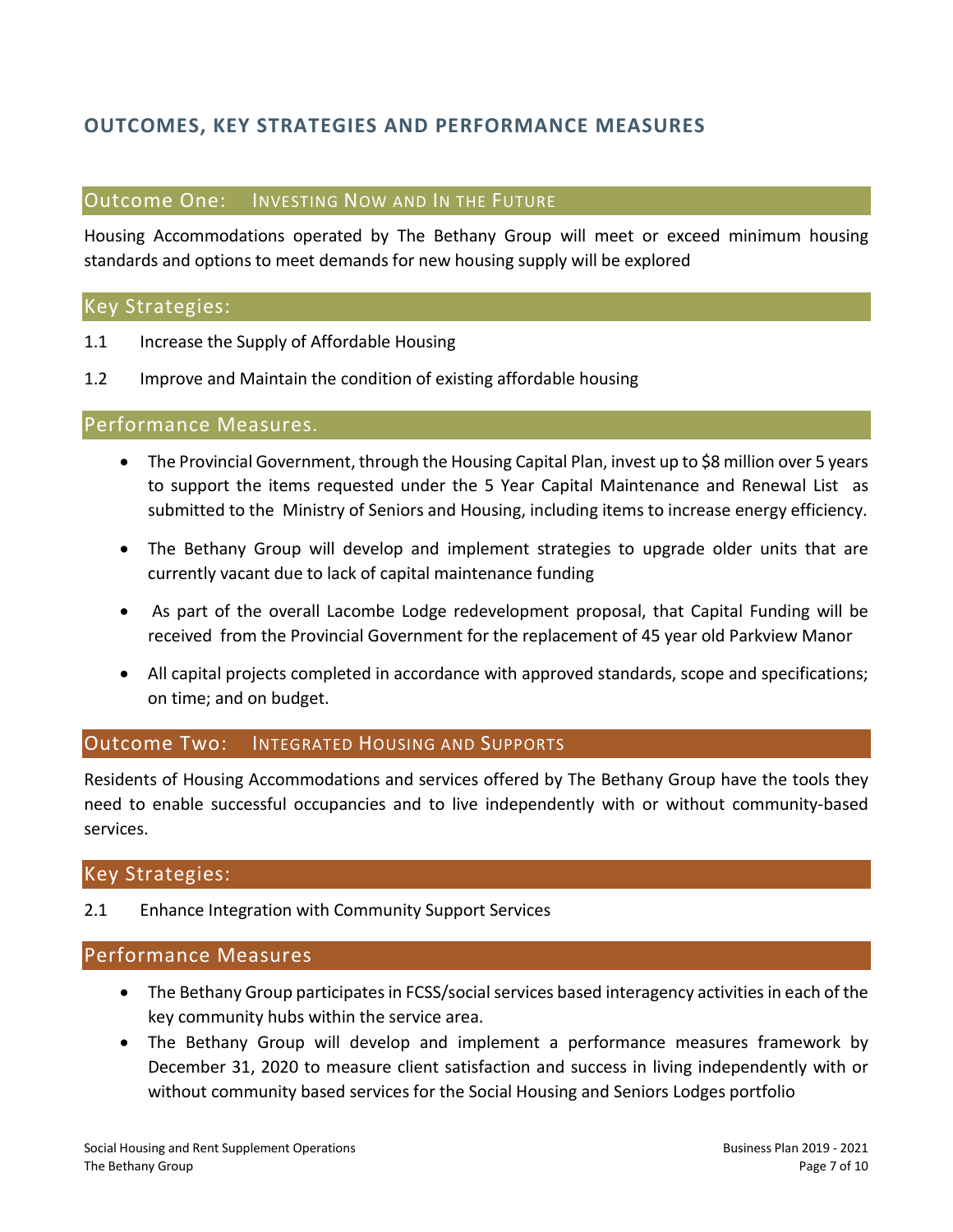# Outcome Three: SUCCESSFUL TRANSITIONS AND AGING IN COMMUNITY

The operations of the housing accommodations and support programs offered by The Bethany Group allow residents to easily access services that enable them to be affordably and safely housed, as well as successfully transition out of the system when necessary or able.

# Key Strategies:

- 3.1 Enable transitions through the continuum of housing and supports.
- 3.2 Support the desire of Albertans to age in their community

## Performance Measures

- Develop a performance measure framework by December 31, 2020 to measure the impacts of the integration of community based programs delivered by the Bethany Group, in the areas of meals on wheels and home care
- Working with Member communities, The Bethany Group will identify building and projects for alternative and innovative approaches that can be included in Business Plans that improve occupancy and meet local community needs, such as Parkland Manor in Hardisty.

# Outcome Four: FAIR AND FLEXIBLE

The operations of the housing accommodations and support service programs offered by The Bethany Group are flexible and responsive to meet resident needs.

# Key Strategies:

- 4.1 Modernize the regulatory framework to support equitable treatment and housing stability.
- 4.2 Improve System access and navigation.
- 4.3 Promote enhanced understanding of and coordinated response to rural and urban needs.

## Performance Measures

• Implement the regulatory changes to the Alberta Housing Act pursuant to the Provincial Housing Strategy for Social Housing, Rent Supplement and Senior's lodge upon direction received by the Province of Alberta on implementation.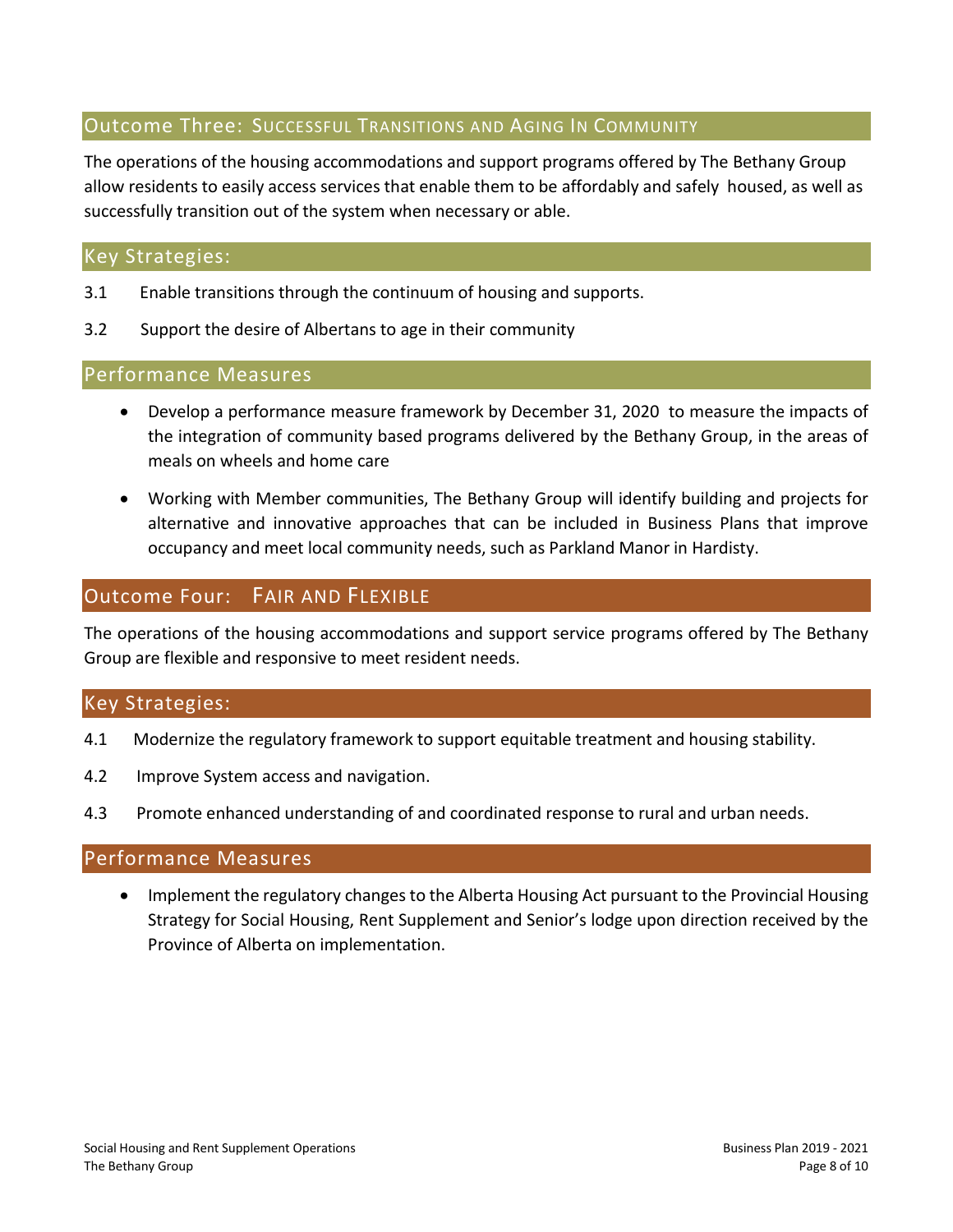# Outcome Five: A Sustainable System

The financial operations of The Bethany Group are sustainable based on new funding models, including allowing market rental options within the portfolio.

# Key Strategies:

- 5.1 Support operational and environmental sustainability of affordable housing projects.
- 5.2 Partner with other governments to support a sustainable system and meet the housing and support needs of Albertans.
- 5.3 Improve the knowledge of the housing and support needs of Albertans.

#### Performance Measures

- Administrative costs for TBG Social Housing portfolio will be at, or below, provincial benchmarks as provided annually by the Minister of Seniors and Housing per the Audited Financial statements
- Achieve 95%, or better, occupancy, for all social housing, seniors lodge and affordable housing units operated under this plan by December 31, 2022
- Achieve long term financial stability with the operations of the Bashaw Lodge through provincial re- instatement of the Small Lodge grant, a long term commitment from the Camrose & Area Lodge authority, or conversion of the full site to Continuing Care spaces
- The Bethany Group collaborates with Municipalities within the service catchment area on the completion of updated Housing Needs Assessments and Housing Plans for communities served by December 31, 2021.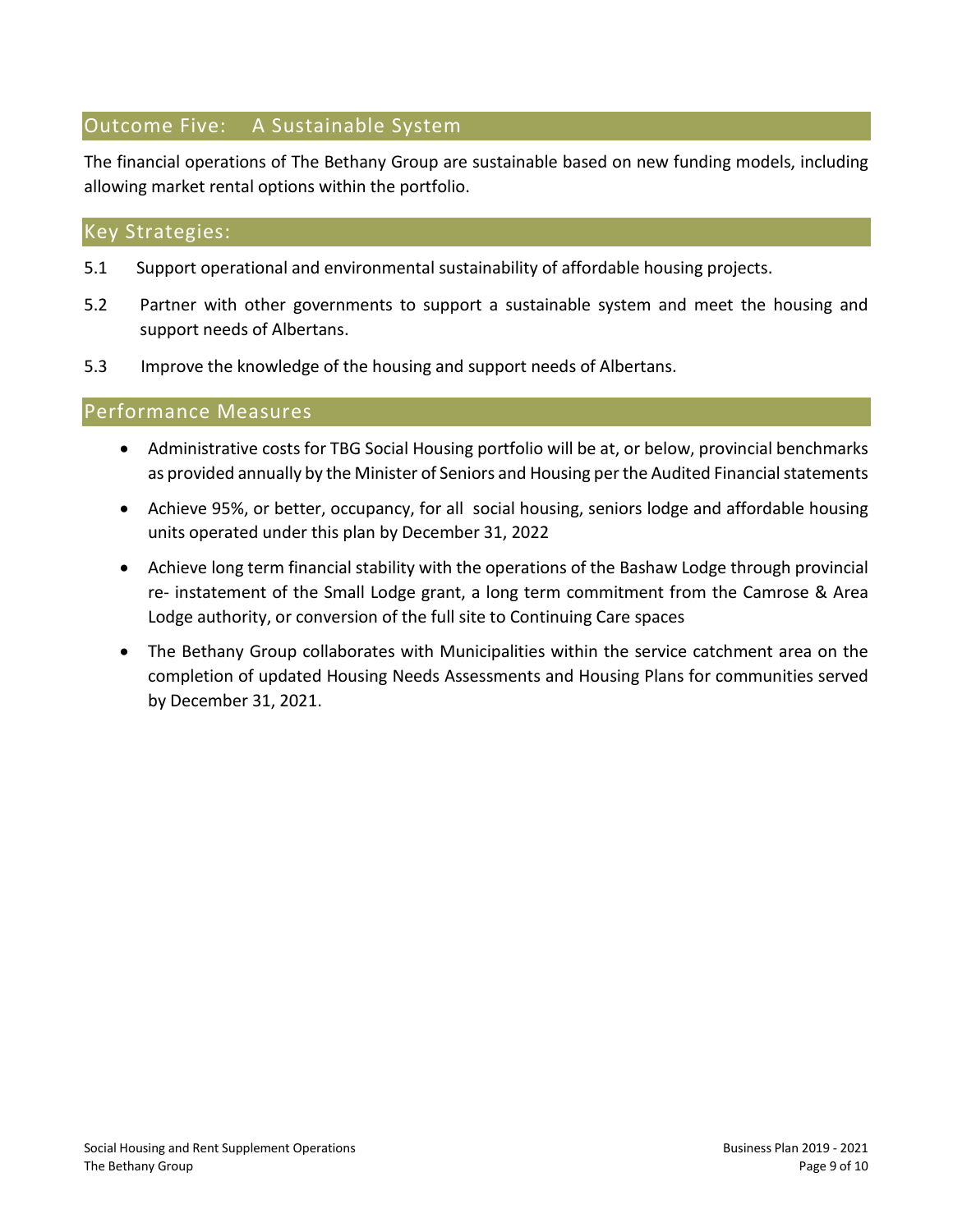## **APPENDICES**

- **Appendix A - Housing Management Body Corporate Profile**
- **Appendix B - Portfolio Profile**
- **Appendix C - Financial Budget and Forecasts**
- **Appendix D - Capital Maintenance and Renewal Program**
- **Appendix D - Capital Priorities**
- **Appendix F - Surplus Properties**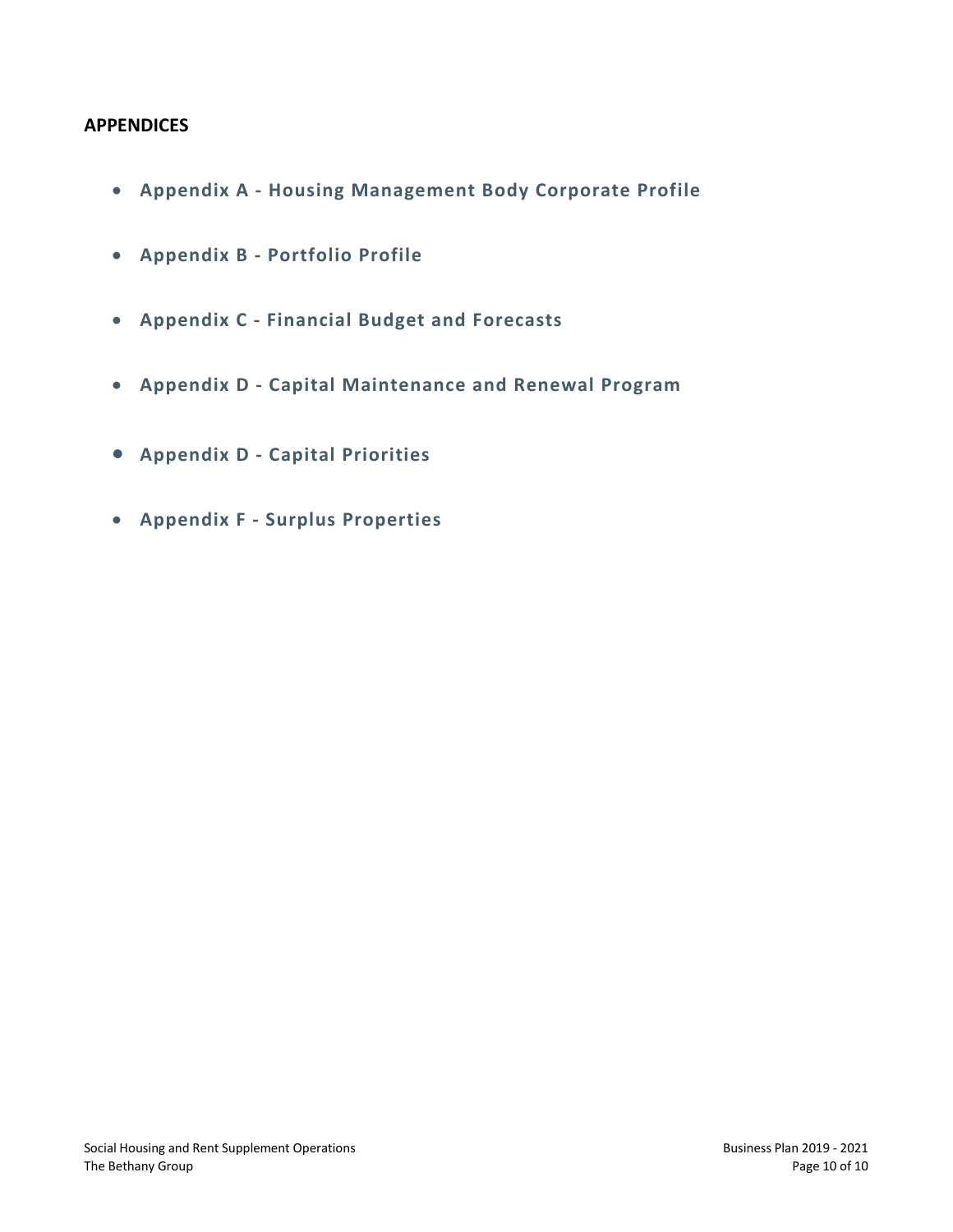# Proportion of Seniors in Urban Areas (2016)

The proportion of seniors across Alberta is not evenly distributed.



# **Proportion Seniors within CMA/CAs (2016)**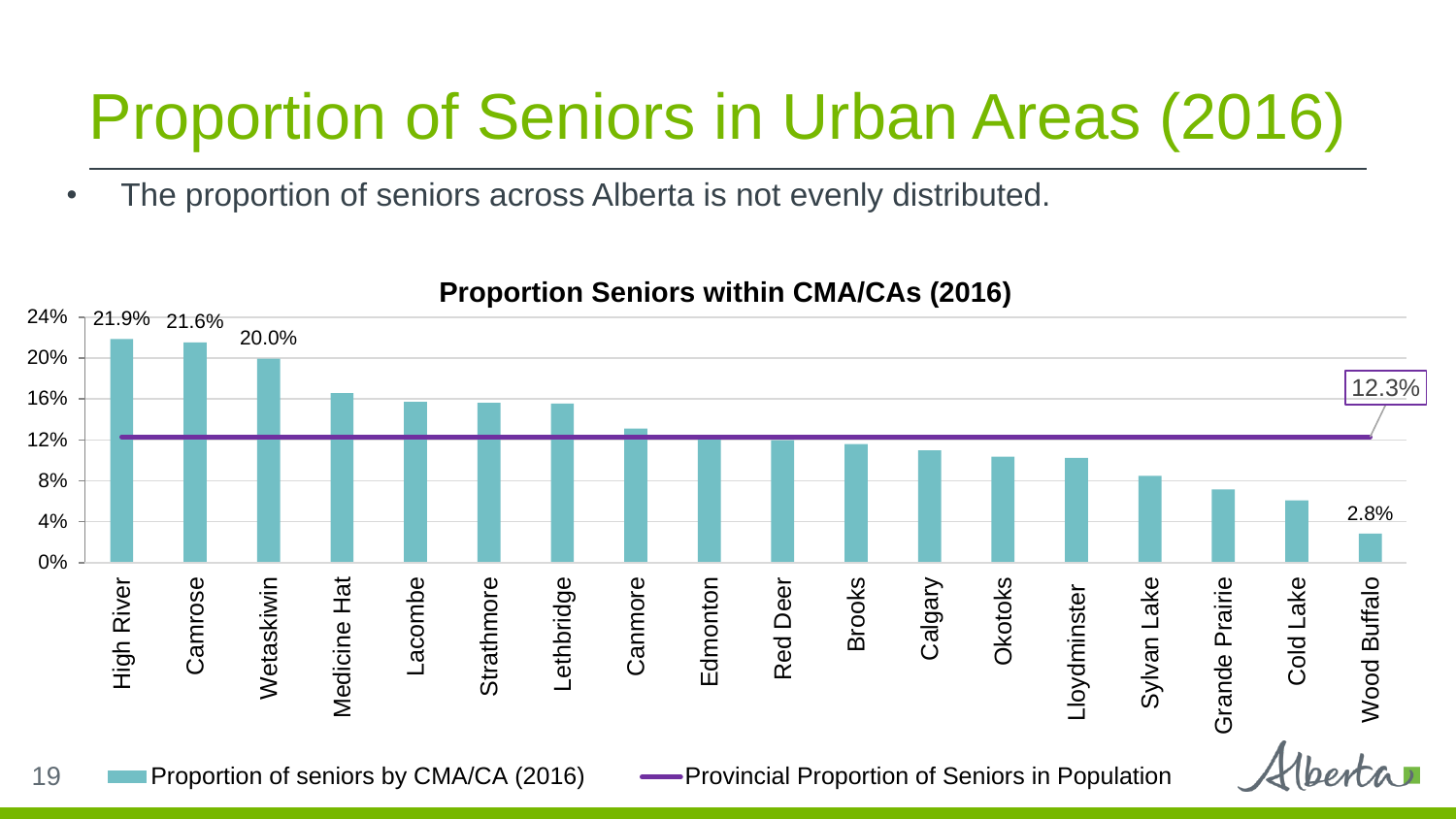| Appendix A - Housing Management Body Corporate Profile                                                                                                                          |                                           |                                                                                                                         |                     |                                                                                                                                                                                                                                                                     |
|---------------------------------------------------------------------------------------------------------------------------------------------------------------------------------|-------------------------------------------|-------------------------------------------------------------------------------------------------------------------------|---------------------|---------------------------------------------------------------------------------------------------------------------------------------------------------------------------------------------------------------------------------------------------------------------|
| <b>Organization details</b>                                                                                                                                                     |                                           |                                                                                                                         |                     |                                                                                                                                                                                                                                                                     |
| Housing Management Body Name                                                                                                                                                    |                                           | Bethany Nursing Home of Camrose, Alberta operating as The Bethany Group                                                 |                     |                                                                                                                                                                                                                                                                     |
|                                                                                                                                                                                 | ⊡<br>Alberta Housing Act                  |                                                                                                                         |                     |                                                                                                                                                                                                                                                                     |
|                                                                                                                                                                                 | ⊔<br>Societies Act                        |                                                                                                                         |                     |                                                                                                                                                                                                                                                                     |
| Incorporation type<br><b>Board of Directors</b>                                                                                                                                 | $\Box$<br>Part 9, Alberta Companies Act   |                                                                                                                         |                     |                                                                                                                                                                                                                                                                     |
|                                                                                                                                                                                 | ☑<br>Other (please specify)               |                                                                                                                         |                     |                                                                                                                                                                                                                                                                     |
|                                                                                                                                                                                 | Name                                      | Position                                                                                                                | <b>Phone Number</b> | <b>Email Address</b>                                                                                                                                                                                                                                                |
|                                                                                                                                                                                 | Odell Olson                               | <b>Board Chair</b>                                                                                                      | 780.672.0787        | droo@cable-lynx.net                                                                                                                                                                                                                                                 |
|                                                                                                                                                                                 | Ina Nielsen                               | Vice Chair                                                                                                              | 780.672.3683        | inaleif@telusplanet.net                                                                                                                                                                                                                                             |
|                                                                                                                                                                                 | David Samm                                | Secretary                                                                                                               | 780.672.1956        | middlesamm@gmail.com                                                                                                                                                                                                                                                |
|                                                                                                                                                                                 | Alan Ford                                 |                                                                                                                         | 780.281.2382        | ajford46@gmail.com                                                                                                                                                                                                                                                  |
|                                                                                                                                                                                 | Alice Lindstrand                          |                                                                                                                         | 780.672.2667        | malind@telus.net                                                                                                                                                                                                                                                    |
|                                                                                                                                                                                 | Cheryl Smith                              |                                                                                                                         | 780.608.0435        | cheryl56stsm@gmail.com                                                                                                                                                                                                                                              |
|                                                                                                                                                                                 | Lynda Haarstad-Petten                     |                                                                                                                         | 403.748.4922        | lpetten@shaw.ca                                                                                                                                                                                                                                                     |
|                                                                                                                                                                                 | Jack Ramsden                              |                                                                                                                         | 403.346.2061        | jackramsden@eckville.com                                                                                                                                                                                                                                            |
|                                                                                                                                                                                 |                                           |                                                                                                                         |                     |                                                                                                                                                                                                                                                                     |
|                                                                                                                                                                                 | Name                                      | Position                                                                                                                | <b>Phone Number</b> | <b>Email Address</b>                                                                                                                                                                                                                                                |
|                                                                                                                                                                                 | Mike Leathwood                            | The<br>CEO<br><b>Bethany Group</b>                                                                                      | 780.679.2010        | mike.leathwood@bethanygrp.ca                                                                                                                                                                                                                                        |
|                                                                                                                                                                                 | Carla Beck                                | Director, Health Services The<br><b>Bethany Group</b>                                                                   |                     | carla.beck@bethanygrp.ca                                                                                                                                                                                                                                            |
|                                                                                                                                                                                 | Glen Blatz                                | Director of Housing, North The<br><b>Bethany Group</b>                                                                  | 780.679.3033        | glen.blatz@bethanygrp.ca                                                                                                                                                                                                                                            |
| Senior management team                                                                                                                                                          | Outi Kite                                 | Director of Housing, South The<br><b>Bethany Group</b>                                                                  | 403.786.2428        | outi.kite@bethanygrp.ca                                                                                                                                                                                                                                             |
|                                                                                                                                                                                 | Melodie Stol                              | <b>Stakeholder Relations</b><br>The<br><b>Bethany Group</b>                                                             | 403.786.2426        | melodie.stol@bethanygrp.ca                                                                                                                                                                                                                                          |
|                                                                                                                                                                                 |                                           |                                                                                                                         |                     |                                                                                                                                                                                                                                                                     |
|                                                                                                                                                                                 |                                           |                                                                                                                         |                     |                                                                                                                                                                                                                                                                     |
| Governance structure (including any<br>other organizations associated with<br>the HMB)                                                                                          |                                           | with CALA, WALA, FRHG, Lacombe Foundation and Parkland Foundation for the provision of CEO and administrative services. |                     | The Bethany Group Governing Board sets the overall direction and vision of the organization. Its role is to provide leadership for<br>the organization through a model of governance, which distinguishes its unique job from that of management. TBG has contracts |
| List of contracts to provide services<br>on behalf of other organizations /<br>contracts to have services provided<br>by another organization (e.g. with<br>AHS or other HMBs). | Provincial Program, Home Support Program. | Alberta Health Services – Long Term Care, Designated Supportive Living 3, 4, & 4D, Adult Day Support Program, Rosehaven |                     |                                                                                                                                                                                                                                                                     |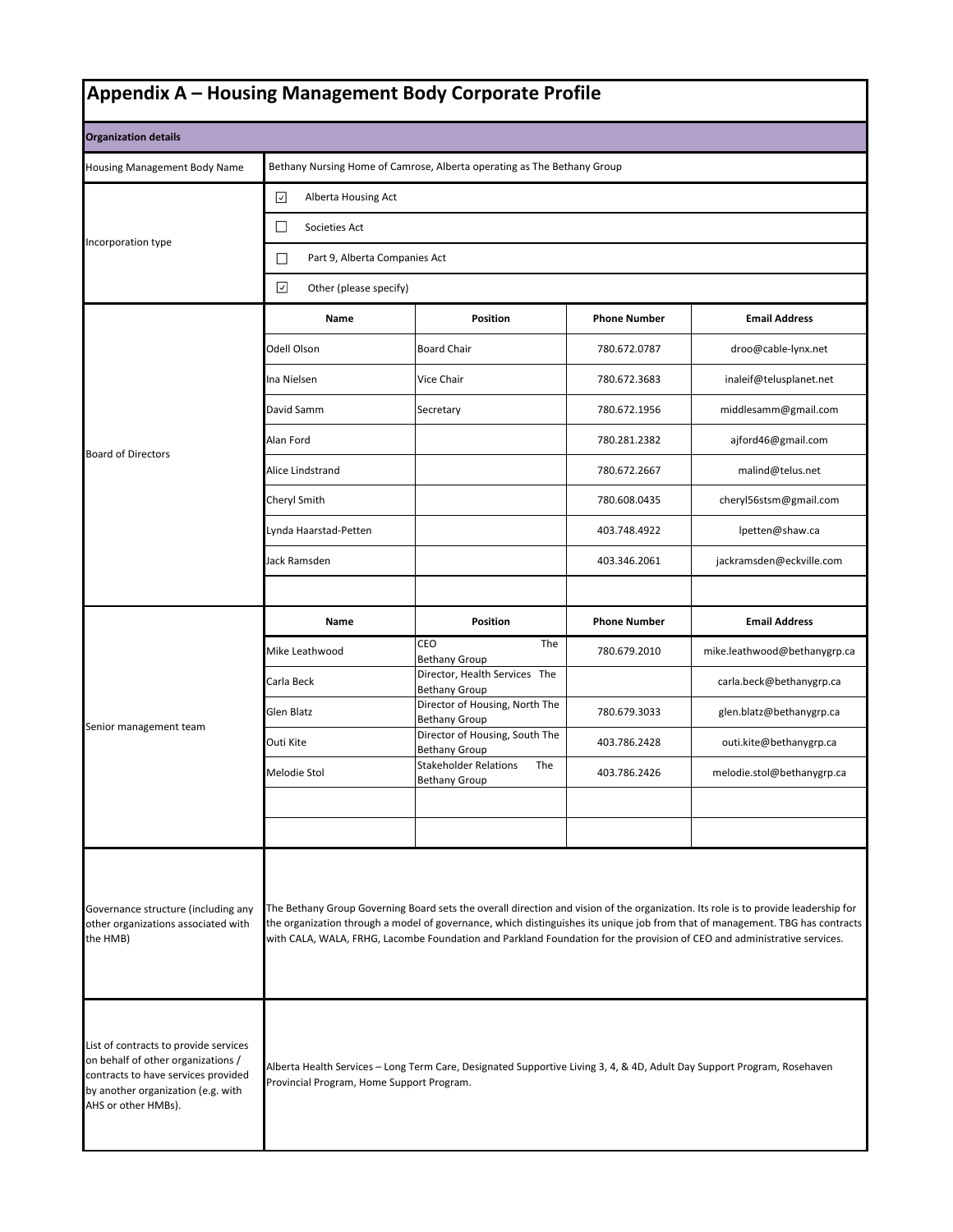|                                                                                                                              | Appendix A - Housing Management Body Corporate Profile                                                        |
|------------------------------------------------------------------------------------------------------------------------------|---------------------------------------------------------------------------------------------------------------|
| <b>Organization details</b>                                                                                                  |                                                                                                               |
| Number of full time employees                                                                                                | 178                                                                                                           |
| Number of part time employees                                                                                                | 312 P?T 102 casual                                                                                            |
| Number of employees earning<br>minimum wage.<br>N.B. PLEASE DO NOT DISCLOSE IF<br>THIS NUMBER IS 5 OR LOWER                  |                                                                                                               |
| Categories of staff (e.g. management,<br>maintenance, administration,<br>housekeeping, catering, resident<br>services etc.). | Management, Administration, Lodge Attendant, Activities Coordinator, Housekeeping, Food Services, Maintenance |
| 2018 Annual Employee Turnover<br>(average monthly employment /<br>number of separations * 100)                               | 10%                                                                                                           |
| Are staff unionized?                                                                                                         | Yes - Bashaw Meadows Integrated Lodge/DSL - AUPE Lodges, No - Housing staff are out of scope                  |
| <b>Organizational chart</b>                                                                                                  |                                                                                                               |
| Insert a high level organizational chart<br>for the HMB<br>(can be attached seperatelly if<br>required)                      |                                                                                                               |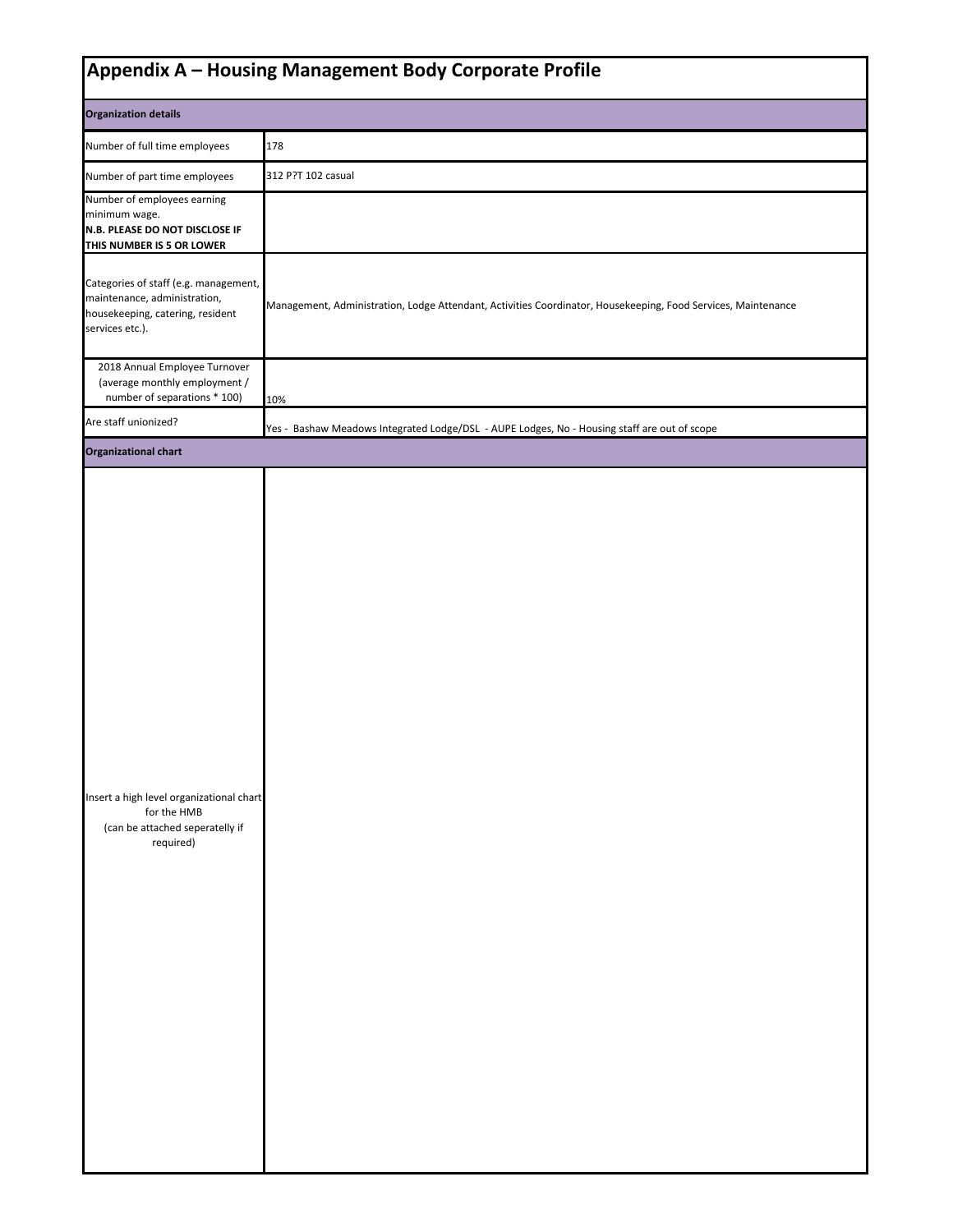# **Appendix B – Property Profile**

This document should include **all** properties that the HMB manages, owns, operates or has any connection to through other companies. Tables are provided and these should be completed for each category.

|                                                  |                                   | <b>NON - SCHEDULE A PROPERTIES</b> |                                            |                                                                                                                                                   |  |  |
|--------------------------------------------------|-----------------------------------|------------------------------------|--------------------------------------------|---------------------------------------------------------------------------------------------------------------------------------------------------|--|--|
| <b>Project Name</b>                              | <b>Address</b>                    | Number of<br><b>Units</b>          | Ownership                                  | <b>Building Type</b>                                                                                                                              |  |  |
| Managed on behalf of another organization        |                                   | 611 Units                          |                                            |                                                                                                                                                   |  |  |
|                                                  | <b>Project name</b>               |                                    |                                            | <b>Address</b>                                                                                                                                    |  |  |
|                                                  | Lacombe Foundation                |                                    | Pronerty Profile)                          | 195 Units (See Lacombe Foundation Business Plan for                                                                                               |  |  |
|                                                  | Flagstaff Regional Housing Group  |                                    |                                            | 41 Units (See Flagstaff Regional Housing Group<br> <br> Business Plan for Property Profile)<br> 116 Units   See Wetaskiwin & Area Lodge Authority |  |  |
|                                                  | Wetaskiwin & Area Lodge Authority |                                    | <b>Business Plan for Property Profile)</b> |                                                                                                                                                   |  |  |
|                                                  | Camrose & Area Lodge Authority    |                                    |                                            | 109 Units (See Camrose & Area Lodge Authority<br>Business Plan for Property Profile)<br>150 Units (See Parkland Foundation Business Plan for      |  |  |
|                                                  | <b>Parkland Foundation</b>        |                                    | Pronerty Profile)                          |                                                                                                                                                   |  |  |
| <b>TOTAL UNITS:</b>                              |                                   |                                    |                                            | 612                                                                                                                                               |  |  |
| Housing Management Body owned Affordable Housing |                                   | 324 Units                          |                                            |                                                                                                                                                   |  |  |
| Project name                                     |                                   |                                    | <b>Address</b>                             |                                                                                                                                                   |  |  |
|                                                  |                                   |                                    | 4215 - 55 ST, CAMROSE, AB                  |                                                                                                                                                   |  |  |
| Deer Meadows (80)                                |                                   |                                    | T4V 4S9                                    |                                                                                                                                                   |  |  |
|                                                  |                                   |                                    | 5210 - 48A AVE, CAMROSE, AB                |                                                                                                                                                   |  |  |
| Hillside Village (49)                            |                                   |                                    | T4V 4M4                                    |                                                                                                                                                   |  |  |
|                                                  |                                   |                                    | 5702 - 48B AVE, CAMROSE, AB                |                                                                                                                                                   |  |  |
| Lakeside Village (20)                            |                                   |                                    | <b>T4V 0L8</b>                             |                                                                                                                                                   |  |  |
|                                                  |                                   |                                    | 4501-47street Camrose, AB                  |                                                                                                                                                   |  |  |
| Brookside (70)                                   |                                   |                                    | T4V 1H9                                    |                                                                                                                                                   |  |  |
|                                                  |                                   |                                    | 4827-47street Camrose, AB                  |                                                                                                                                                   |  |  |
| Jamieson Manor                                   |                                   |                                    | T4V 1J6                                    |                                                                                                                                                   |  |  |
|                                                  |                                   |                                    | 5402 52 Ave, Wetaskiwin AB                 |                                                                                                                                                   |  |  |
| <b>Wetaskiwin Meadows</b>                        |                                   |                                    | T9A 0X9                                    |                                                                                                                                                   |  |  |
|                                                  |                                   |                                    | 5207 52ave Camrose, AB                     |                                                                                                                                                   |  |  |
| Sparling                                         |                                   |                                    | <b>T4V 0X4</b>                             |                                                                                                                                                   |  |  |
|                                                  |                                   |                                    | 5209 52ave Camrose, AB                     |                                                                                                                                                   |  |  |
| Sparling                                         |                                   |                                    | T4V 0X4                                    |                                                                                                                                                   |  |  |
|                                                  |                                   |                                    | 5211 52ave Camrose, AB                     |                                                                                                                                                   |  |  |
| Sparling                                         |                                   |                                    | T4V 0X4                                    |                                                                                                                                                   |  |  |
| Sparling                                         |                                   |                                    | 5213 52ave Camrose, AB                     |                                                                                                                                                   |  |  |
|                                                  |                                   |                                    | <b>T4V 0X4</b>                             |                                                                                                                                                   |  |  |
| Sparling                                         |                                   |                                    | 5215 52ave Camrose, AB                     |                                                                                                                                                   |  |  |
|                                                  |                                   |                                    | T4V 4M3                                    |                                                                                                                                                   |  |  |
| <b>TOTAL UNITS:</b>                              |                                   |                                    |                                            |                                                                                                                                                   |  |  |
|                                                  |                                   |                                    |                                            |                                                                                                                                                   |  |  |
| Project name                                     |                                   | <b>Address</b>                     |                                            | Number of units                                                                                                                                   |  |  |
| <b>Bethany Meadows</b>                           |                                   | 4209 - 55street. Camrose AB        |                                            | 30                                                                                                                                                |  |  |
|                                                  |                                   | T4V 4Y6                            |                                            |                                                                                                                                                   |  |  |
| Viewnnint                                        |                                   | 4503 - 48 ST, CAMROSE, AB          |                                            | 20                                                                                                                                                |  |  |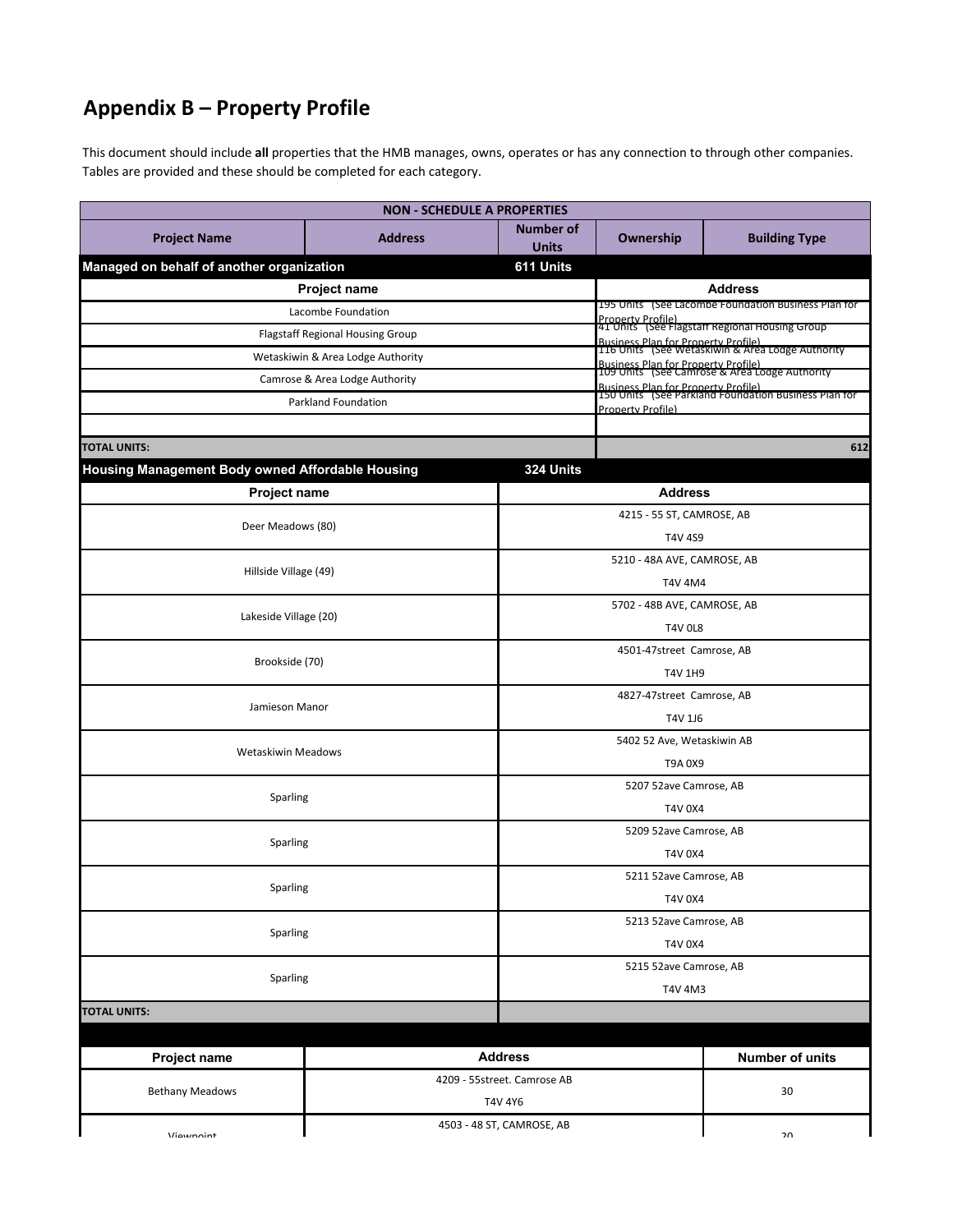# **Appendix B – Property Profile**

This document should include **all** properties that the HMB manages, owns, operates or has any connection to through other companies. Tables are provided and these should be completed for each category.

|                                     | <b>NON - SCHEDULE A PROPERTIES</b> |                                             |           |                         |
|-------------------------------------|------------------------------------|---------------------------------------------|-----------|-------------------------|
| <b>Project Name</b>                 | <b>Address</b>                     | <b>Number of</b><br><b>Units</b>            | Ownership | <b>Building Type</b>    |
| vicwpoint                           |                                    | <b>T4V 4Z7</b>                              |           | $\overline{\mathbf{z}}$ |
| Faith House                         |                                    | 4832 - 54 ST, CAMROSE, AB T4V 2A4           |           | 20                      |
| Memory Lane                         |                                    | 4612 - 53 Street, CAMROSE, AB T4V 1Y6       |           | 25                      |
| Rosehaven Provincial Program        |                                    | 4612 - 53 street Camrose AB T4V 1Y6         |           | 75                      |
| Louise Jensen                       |                                    | 5400 - 46 Ave. Camrose AB<br><b>T4V 2P8</b> |           | 65                      |
| <b>Bethany Meadows</b>              |                                    | 4209 - 55 street. Camrose AB T4V 4Y6        |           | 65                      |
| <b>Bashaw Meadows</b>               |                                    | 5502 56 Avenue, Bashaw, AB T0B 0H0          |           | 30                      |
| Wetaskiwin Meadows                  |                                    | 5402 - 52 Avenue Wetaskiwin AB T4V 0X9      |           | 26                      |
| <b>SUB TOTAL HEALTH CARE UNITS:</b> |                                    |                                             |           | 356                     |
|                                     |                                    | Wetaskiwin Home Care                        |           | 245                     |
|                                     |                                    | Crossroads Day Program                      |           | 70                      |
| <b>TOTAL HEALTH CARE</b>            |                                    |                                             |           | 671                     |
|                                     |                                    |                                             |           |                         |
| <b>TOTAL PORTFOLIO</b>              |                                    |                                             |           | 3,408                   |
|                                     |                                    |                                             |           |                         |
|                                     |                                    |                                             |           |                         |
|                                     |                                    |                                             |           |                         |
|                                     |                                    |                                             |           |                         |
|                                     |                                    |                                             |           |                         |
|                                     |                                    |                                             |           |                         |
|                                     |                                    |                                             |           |                         |
|                                     |                                    |                                             |           |                         |
|                                     |                                    |                                             |           |                         |
|                                     |                                    |                                             |           |                         |
|                                     |                                    |                                             |           |                         |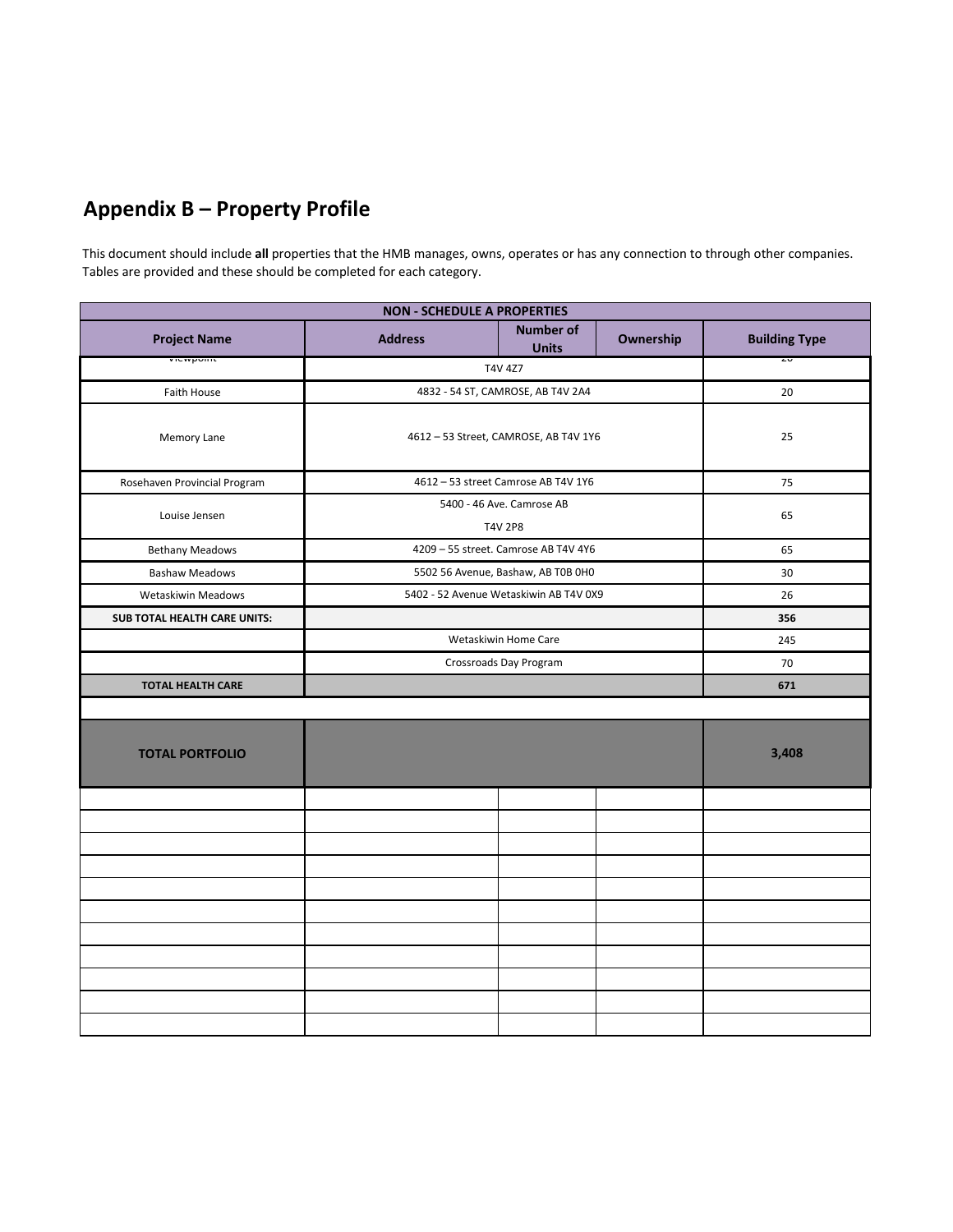#### **Financial Operating Summary - Social Housing**

**Organization: The Bethany Group**

#### **Please do not adjust the structure of this sheet (rows/columns)**

|                                                                                          |                              |                                         | 2018 Actuals                                       |                                                        |                                         | 2019 Budget (Alberta Seniors and Housing)          |                                                        |                                         | 2019 Forecasted (HMB)                              |                                                        |
|------------------------------------------------------------------------------------------|------------------------------|-----------------------------------------|----------------------------------------------------|--------------------------------------------------------|-----------------------------------------|----------------------------------------------------|--------------------------------------------------------|-----------------------------------------|----------------------------------------------------|--------------------------------------------------------|
| <b>REVENUE</b>                                                                           |                              | <b>Seniors Self</b><br><b>Contained</b> | <b>Community</b><br><b>Housing - ASHC</b><br>Owned | <b>Community</b><br>Housing -<br><b>Non-ASHC Owned</b> | <b>Seniors Self</b><br><b>Contained</b> | <b>Community</b><br><b>Housing - ASHC</b><br>Owned | <b>Community</b><br>Housing -<br><b>Non-ASHC Owned</b> | <b>Seniors Self</b><br><b>Contained</b> | <b>Community</b><br><b>Housing - ASHC</b><br>Owned | <b>Community</b><br>Housing -<br><b>Non-ASHC Owned</b> |
| 400000                                                                                   | Rent                         | 3,351,340                               | 411,587                                            |                                                        | 3,418,300                               | 423,050                                            |                                                        | 3,418,300                               | 423,050                                            |                                                        |
| 410000                                                                                   | <b>Resident Services</b>     | 313,241                                 | 24,038                                             |                                                        | 329,250                                 | 20,650                                             |                                                        | 329,250                                 | 20,650                                             |                                                        |
| 420000                                                                                   | <b>Non-Resident Services</b> | 92,443                                  | 14,500                                             |                                                        | 24,900                                  | 3,250                                              |                                                        | 24,900                                  | 3,250                                              |                                                        |
|                                                                                          | <b>Other Revenue</b>         | 221,284                                 | 129,086                                            |                                                        | 3,300                                   | 1,300                                              |                                                        | 3,300                                   | 1,300                                              |                                                        |
|                                                                                          |                              | 3,978,308                               | 579,211                                            |                                                        | 3,775,750                               | 448,250                                            |                                                        | 3,775,750                               | 448,250                                            |                                                        |
| <b>EXPENSES</b>                                                                          |                              |                                         |                                                    |                                                        |                                         |                                                    |                                                        |                                         |                                                    |                                                        |
| 500000                                                                                   | <b>Taxes and Land Leases</b> | 1,944                                   | 921                                                |                                                        |                                         |                                                    |                                                        |                                         |                                                    |                                                        |
| 510000                                                                                   | <b>Utilities</b>             | 1,103,944                               | 295,430                                            |                                                        | 1,113,100                               | 299,550                                            |                                                        | 1,113,100                               | 299,550                                            |                                                        |
| 520000                                                                                   | Operating                    | 119,387                                 | 36,754                                             |                                                        | 99,280                                  | 3,450                                              |                                                        | 99,280                                  | 3,450                                              |                                                        |
| 530000                                                                                   | <b>Operating Maintenance</b> | 673,760                                 | 105,681                                            |                                                        | 608,000                                 | 96,000                                             |                                                        | 608,000                                 | 96,000                                             |                                                        |
| 550000                                                                                   | <b>Human Resources</b>       | 1,563,362                               | 262,251                                            |                                                        | 1,619,000                               | 292,550                                            |                                                        | 1,619,000                               | 292,550                                            |                                                        |
| 560000                                                                                   | Administration               | 363,071                                 | 50,599                                             |                                                        | 425,400                                 | 68,600                                             |                                                        | 425,400                                 | 68,600                                             |                                                        |
|                                                                                          | <b>Other Expense</b>         | 5,816                                   |                                                    |                                                        |                                         |                                                    |                                                        |                                         |                                                    |                                                        |
|                                                                                          |                              | 3,831,284                               | 751,636                                            |                                                        | 3,864,780                               | 760,150                                            |                                                        | 3,864,780                               | 760,150                                            |                                                        |
|                                                                                          |                              |                                         |                                                    |                                                        |                                         |                                                    |                                                        |                                         |                                                    |                                                        |
| <b>Total Revenue</b><br><b>Total Expenses</b><br>Net Excess (Deficiency) from Operations |                              | 147,024                                 | (172, 425)                                         |                                                        | (89,030)                                | (311,900)                                          |                                                        | (89,030)                                | (311,900)                                          |                                                        |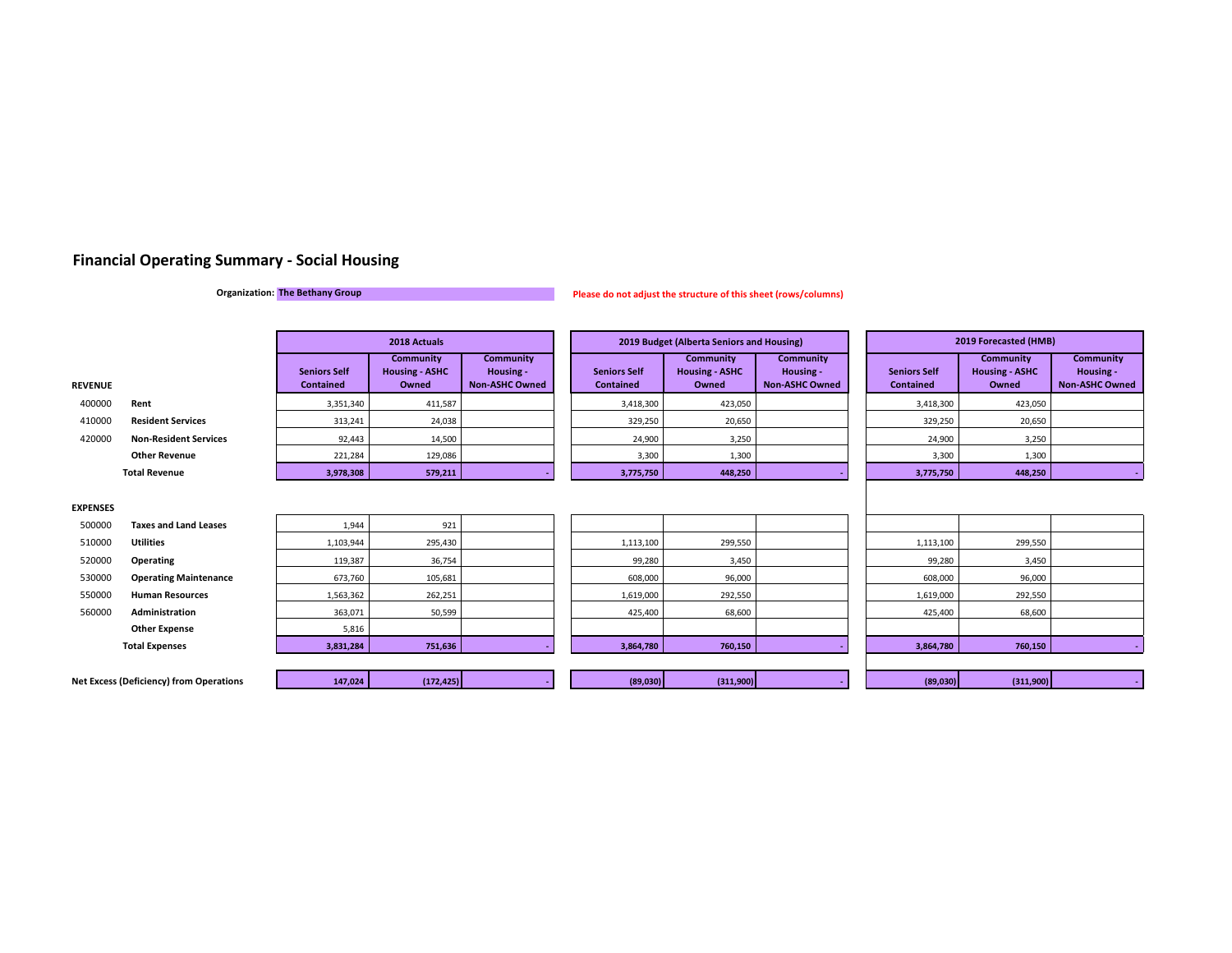#### **Financial Operating Summary**

**Organization:**

|                 | 2020<br><b>Community</b><br><b>Seniors Self</b><br><b>Housing - ASHC</b><br><b>Contained</b><br>Owned<br>Rent<br>3,418,300<br>423,050<br>20,650<br><b>Resident Services</b><br>329,250<br><b>Non-Resident Services</b><br>24,900<br>3,250<br><b>Other Revenue</b><br>3,300<br>1,300<br><b>Total Revenue</b><br>448,250<br>3,775,750<br><b>Taxes and Land Leases</b><br><b>Utilities</b><br>299,550<br>1,113,100<br>99,280<br>3,450<br>Operating<br><b>Operating Maintenance</b><br>608,000<br>96,000<br>1,619,000<br>292,550<br><b>Human Resources</b><br>Administration<br>68,600<br>425,400<br><b>Other Expense</b> |           |           |                                                        |        |                                         | Projected                                          |                                                        |                                  |                                                    |                                                        |
|-----------------|-----------------------------------------------------------------------------------------------------------------------------------------------------------------------------------------------------------------------------------------------------------------------------------------------------------------------------------------------------------------------------------------------------------------------------------------------------------------------------------------------------------------------------------------------------------------------------------------------------------------------|-----------|-----------|--------------------------------------------------------|--------|-----------------------------------------|----------------------------------------------------|--------------------------------------------------------|----------------------------------|----------------------------------------------------|--------------------------------------------------------|
|                 |                                                                                                                                                                                                                                                                                                                                                                                                                                                                                                                                                                                                                       |           |           |                                                        |        |                                         | 2021                                               |                                                        |                                  | 2022                                               |                                                        |
| <b>REVENUE</b>  |                                                                                                                                                                                                                                                                                                                                                                                                                                                                                                                                                                                                                       |           |           | <b>Community</b><br>Housing -<br><b>Non-ASHC Owned</b> |        | <b>Seniors Self</b><br><b>Contained</b> | <b>Community</b><br><b>Housing - ASHC</b><br>Owned | <b>Community</b><br>Housing -<br><b>Non-ASHC Owned</b> | <b>Seniors Self</b><br>Contained | <b>Community</b><br><b>Housing - ASHC</b><br>Owned | <b>Community</b><br>Housing -<br><b>Non-ASHC Owned</b> |
| 400000          |                                                                                                                                                                                                                                                                                                                                                                                                                                                                                                                                                                                                                       |           |           |                                                        |        | 3,418,300                               | 423,050                                            |                                                        | 3,418,300                        | 423,050                                            |                                                        |
| 410000          |                                                                                                                                                                                                                                                                                                                                                                                                                                                                                                                                                                                                                       |           |           |                                                        |        | 329,250                                 | 20,650                                             |                                                        | 329,250                          | 20,650                                             |                                                        |
| 420000          |                                                                                                                                                                                                                                                                                                                                                                                                                                                                                                                                                                                                                       |           |           |                                                        | 24,900 | 3,250                                   |                                                    | 24,900                                                 | 3,250                            |                                                    |                                                        |
|                 |                                                                                                                                                                                                                                                                                                                                                                                                                                                                                                                                                                                                                       |           |           |                                                        |        | 3,300                                   | 1,300                                              |                                                        | 3,300                            | 1,300                                              |                                                        |
|                 |                                                                                                                                                                                                                                                                                                                                                                                                                                                                                                                                                                                                                       |           |           |                                                        |        | 3,775,750                               | 448,250                                            |                                                        | 3,775,750                        | 448,250                                            |                                                        |
| <b>EXPENSES</b> |                                                                                                                                                                                                                                                                                                                                                                                                                                                                                                                                                                                                                       |           |           |                                                        |        |                                         |                                                    |                                                        |                                  |                                                    |                                                        |
| 500000          |                                                                                                                                                                                                                                                                                                                                                                                                                                                                                                                                                                                                                       |           |           |                                                        |        |                                         |                                                    |                                                        |                                  |                                                    |                                                        |
| 510000          |                                                                                                                                                                                                                                                                                                                                                                                                                                                                                                                                                                                                                       |           |           |                                                        |        | 1,113,100                               | 299,550                                            |                                                        | 1,113,100                        | 299,550                                            |                                                        |
| 520000          |                                                                                                                                                                                                                                                                                                                                                                                                                                                                                                                                                                                                                       |           |           |                                                        |        | 99,280                                  | 3,450                                              |                                                        | 99,280                           | 3,450                                              |                                                        |
| 530000          |                                                                                                                                                                                                                                                                                                                                                                                                                                                                                                                                                                                                                       |           |           |                                                        |        | 608,000                                 | 96,000                                             |                                                        | 608,000                          | 96,000                                             |                                                        |
| 550000          |                                                                                                                                                                                                                                                                                                                                                                                                                                                                                                                                                                                                                       |           |           |                                                        |        | 1,619,000                               | 292,550                                            |                                                        | 1,619,000                        | 292,550                                            |                                                        |
| 560000          |                                                                                                                                                                                                                                                                                                                                                                                                                                                                                                                                                                                                                       |           |           |                                                        |        | 425,400                                 | 68,600                                             |                                                        | 425,400                          | 68,600                                             |                                                        |
|                 |                                                                                                                                                                                                                                                                                                                                                                                                                                                                                                                                                                                                                       |           |           |                                                        |        |                                         |                                                    |                                                        |                                  |                                                    |                                                        |
|                 | <b>Total Expenses</b>                                                                                                                                                                                                                                                                                                                                                                                                                                                                                                                                                                                                 | 3,864,780 | 760,150   |                                                        |        | 3,864,780                               | 760,150                                            |                                                        | 3,864,780                        | 760,150                                            |                                                        |
|                 |                                                                                                                                                                                                                                                                                                                                                                                                                                                                                                                                                                                                                       |           |           |                                                        |        |                                         |                                                    |                                                        |                                  |                                                    |                                                        |
|                 | Net Excess (Deficiency) from Operations                                                                                                                                                                                                                                                                                                                                                                                                                                                                                                                                                                               | (89,030)  | (311,900) |                                                        |        | (89,030)                                | (311,900)                                          |                                                        | (89,030)                         | (311,900)                                          |                                                        |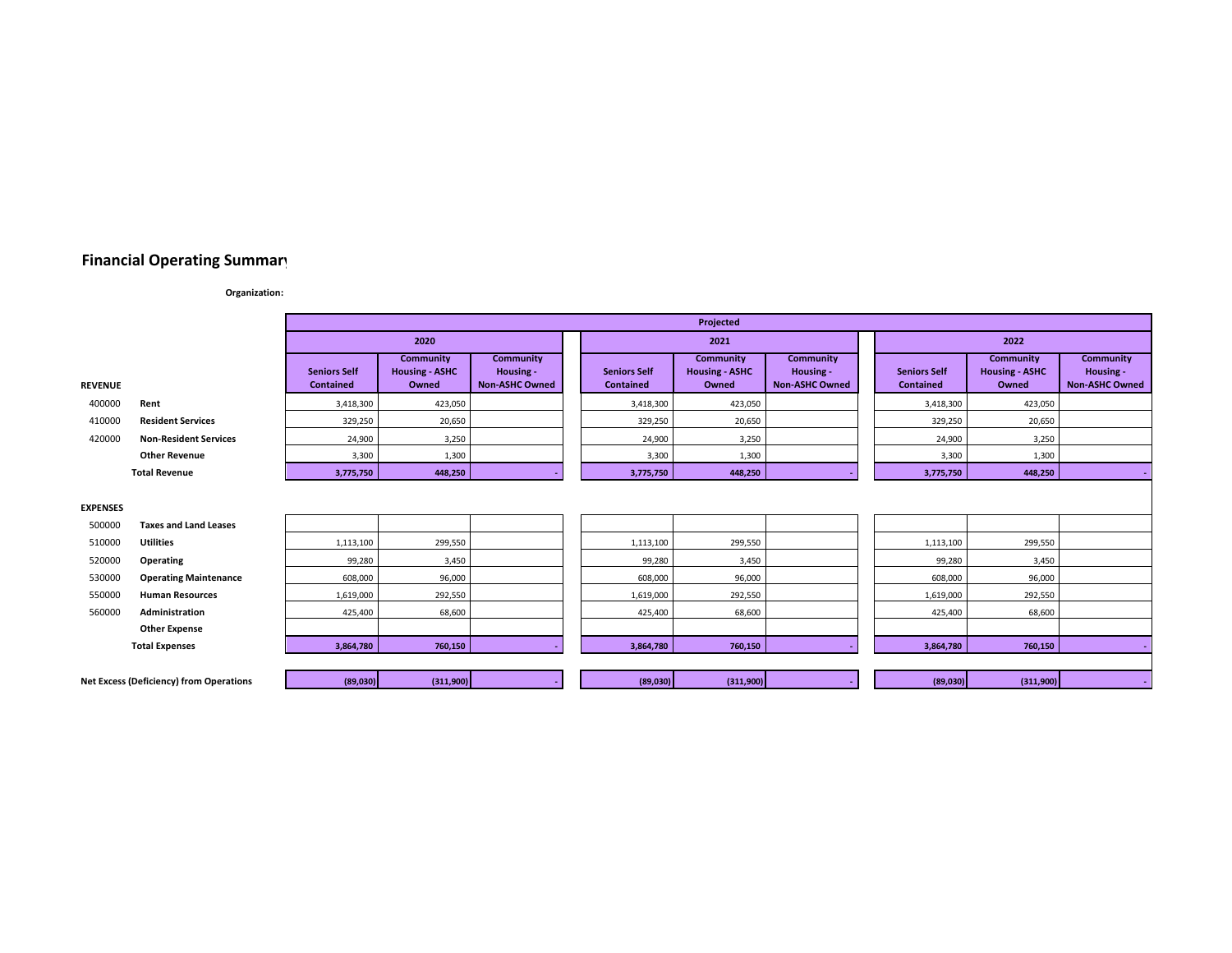**HMB:** 

| 12 Digit<br><b>Project Number</b> | <b>HMB</b> Code          | <b>Building Name</b>                           | <b>Building Address</b>                  | <b>Municipality</b> | <b>Postal Code</b> | <b>Building Ownership</b>                                                              | Program                                                              | # of<br><b>Priority Ranking</b><br><b>Units</b>                                                                                             | <b>Major Expense Type</b>                                   | "Detailed" Description Of Work                                                      | <b>Estimated Cost To</b><br><b>Complete The</b><br><b>Work</b> | <b>Environment Sustainability (Climate</b><br><b>HMB Priority</b><br>Ranking<br>Change) |
|-----------------------------------|--------------------------|------------------------------------------------|------------------------------------------|---------------------|--------------------|----------------------------------------------------------------------------------------|----------------------------------------------------------------------|---------------------------------------------------------------------------------------------------------------------------------------------|-------------------------------------------------------------|-------------------------------------------------------------------------------------|----------------------------------------------------------------|-----------------------------------------------------------------------------------------|
| 1617-2755-0041                    | TBG <b>T</b>             | Wild Rose Villa                                | 4912 - 53 Street                         | Camrose             |                    | T4V1Z1 Alberta Social Housing Corporation                                              | eniors Self Contained Apartments                                     | 39 Life, Health and Safety Needs (Priority 1) Building Envelope                                                                             |                                                             | Replace Windows, Stucco, rotted walls, etc.                                         | 500,000                                                        | Priority 1 - High                                                                       |
| 1617-2755-0041<br>1617-2755-0041  | <b>TBG</b><br><b>TBG</b> | Wild Rose Villa<br><b>Wild Rose Villa</b>      | 4912 - 53 Street<br>4912 - 53 Street     | Camrose<br>Camrose  | T4V1Z1             | Alberta Social Housing Corporation<br>T4V1Z1 Alberta Social Housing Corporation        | eniors Self Contained Apartments                                     | 39 Immediate Needs (Priority 2)<br>eniors Self Contained Apartments 39 Immediate Needs (Priority 2)                                         | <b>Electrical Systems</b><br>Building-Exterior and Interior | Replace Keyless Entry and Fire Alarm System<br>Replace Cabnetry in all Units        | 100,000<br>200,000                                             | Priority 1 - High<br>Priority 2 - Medium                                                |
| 1617-2755-0041                    | <b>TBG</b>               | Wild Rose Villa                                | 4912 - 53 Street                         | Camrose             |                    | T4V1Z1 Alberta Social Housing Corporation                                              |                                                                      | Seniors Self Contained Apartments 39 General Needs (Priority 3)                                                                             | Ground Maintenance and Materials                            | Upgrade Garbage Bin Area and Relocate                                               | 10.000                                                         | Priority 2 - Medium                                                                     |
| 1617-2755-2114                    | TBG                      | <b>Heritage Manor</b>                          | 4912 - 56 Street                         | Camrose             |                    | T4V4C7 Alberta Social Housing Corporation                                              | eniors Self Contained Apartments                                     | 57 Life, Health and Safety Needs (Priority 1) Electrical Systems                                                                            |                                                             | eplace Keyless Entry and Fire Alarm System                                          | 150,000                                                        | Priority 1 - High                                                                       |
| 1617-2755-2114<br>1617-2755-2114  | <b>TBG</b><br>TBG        | <b>Heritage Manor</b><br><b>Heritage Manor</b> | 4912 - 56 Street<br>4912 - 56 Street     | Camrose<br>Camrose  |                    | T4V4C7 Alberta Social Housing Corporation<br>T4V4C7 Alberta Social Housing Corporation | eniors Self Contained Apartments<br>eniors Self Contained Apartments | 57 Immediate Needs (Priority 2)<br>57 Immediate Needs (Priority 2)                                                                          | Heating, Ventilation and Plumbing<br>Elevators              | Upgrade Radiant Heat in Common Areas<br>Elevator Upgrade                            | 40.000<br>250,000                                              | Priority 2 - Medium<br>Priority 2 - Medium                                              |
| 1617-2755-2273                    | <b>TBG</b>               | Park View Place                                | 4709 - 50 Street                         | Camrose             |                    | T4V4C9 Alberta Social Housing Corporation                                              | eniors Self Contained Apartments                                     | 64 Life, Health and Safety Needs (Priority 1) Heating, Ventilation and Plumbing                                                             |                                                             | Sewer Line Replacement                                                              | 100,000                                                        | Priority 1 - High                                                                       |
| 1617-2755-2273                    | TBG                      | Park View Place                                | 4709 - 50 Street                         | Camrose             |                    | T4V4C9 Alberta Social Housing Corporation                                              | Seniors Self Contained Apartments                                    | 64 Life, Health and Safety Needs (Priority 1) Electrical Systems                                                                            |                                                             | Replace Keyless Entry and Fire Alarm System                                         | 150,000                                                        | Priority 1 - High                                                                       |
| 1617-2755-2273<br>1617-2755-2273  | TBG<br>TBG               | Park View Place<br>Park View Place             | 4709 - 50 Street<br>4709 - 50 Street     | Camrose<br>Camrose  |                    | T4V4C9 Alberta Social Housing Corporation<br>T4V4C9 Alberta Social Housing Corporation | eniors Self Contained Apartments<br>eniors Self Contained Apartments | 64 Immediate Needs (Priority 2)<br>64 Life, Health and Safety Needs (Priority 1) Ground Maintenance and Materials                           | <b>Building Envelope</b>                                    | Replace Windows and Blinds<br>Replace Sidewalks and Landscaping                     | 250,000<br>75,000                                              | Priority 1 - High<br>Priority 1 - High                                                  |
| 1617-2755-2273                    | TBG                      | Park View Place                                | 4709 - 50 Street                         | Camrose             |                    | T4V4C9 Alberta Social Housing Corporation                                              | eniors Self Contained Apartments                                     | 64 Immediate Needs (Priority 2)                                                                                                             | Elevators                                                   | Elevator Upgrade x 2                                                                | 500,000                                                        | Priority 2 - Medium                                                                     |
| 1617-2731-2864                    | <b>TBG</b>               | Camrose 1                                      | 107A Mt. Pleasant Drive                  | Camrose             |                    | T4V2M8 Federal/Provincial                                                              |                                                                      | mmunity Housing Provincially Owned   14   Life, Health and Safety Needs (Priority 1) Building Envelope                                      |                                                             | Replace Exterior Doors in all units                                                 | 35,000                                                         | Priority 1 - High                                                                       |
| 1617-2731-2069<br>1617-2731-2069  | <b>TBG</b><br>TBG        | Camrose 2<br>Camrose 2                         | 6705A Marler Drive<br>6705A Marler Drive | Camrose<br>Camrose  |                    | T4V3R2 Alberta Social Housing Corporation<br>T4V3R2 Alberta Social Housing Corporation | nmunity Housing Provincially Owned                                   | Community Housing Provincially Owned   10   Life, Health and Safety Needs (Priority 1) Building Envelope<br>10 Immediate Needs (Priority 2) | Suite Renewal                                               | Replace Exterior Doors in all units<br>Suite Renewals                               | 24,000<br>50,000                                               | Priority 1 - High<br>Priority 1 - High                                                  |
| 1617-2731-2080                    | <b>TBG</b>               | Camrose 3                                      | 5401A - 43 Avenue                        | Camrose             |                    | T4V4J8 Alberta Social Housing Corporation                                              | ommunity Housing Provincially Owned                                  | 10 Life, Health and Safety Needs (Priority 1) Building Envelope                                                                             |                                                             | Replace Shingles on all 10 units                                                    | 50,000                                                         | Priority 1 - High                                                                       |
| 1617-2731-2080                    | TBG                      | Camrose 3                                      | 5401A - 43 Avenue                        | Camrose             |                    | T4V4J8 Alberta Social Housing Corporation                                              | Community Housing Provincially Owned                                 | 10 Immediate Needs (Priority 2)                                                                                                             | <b>Building Envelope</b>                                    | Replace Siding Windows and Doors on all 10 units                                    | 150,000                                                        | Priority 1 - High                                                                       |
| 1617-2731-2080<br>1609-2755-2249  | <b>TBG</b><br>TBG        | Camrose 3<br>Lakeside Home                     | 5401A - 43 Avenue<br>5320 - 49 Street    | Camrose             |                    | T4V4J8 Alberta Social Housing Corporation                                              | mmunity Housing Provincially Owned                                   | 10 Immediate Needs (Priority 2)                                                                                                             | Suite Renewal                                               | Suite Renewals                                                                      | 50,000<br>85,000                                               | Priority 1 - High                                                                       |
| 1609-2755-2249                    | TBG                      | Lakeside Home                                  | 5320 - 49 Street                         | Bashaw<br>Bashaw    |                    | TOBOHO Alberta Social Housing Corporation<br>TOBOHO Alberta Social Housing Corporation | Seniors Self Contained Apartments<br>niors Self Contained Apartments | 20 Immediate Needs (Priority 2)<br>20 Immediate Needs (Priority 2)                                                                          | Roofing<br><b>Building Envelope</b>                         | Replace Shingles, Facia, Soffits and all Eavestroughs<br>Replace Windows and Blinds | 100,000                                                        | Priority 1 - High<br>Priority 1 - High                                                  |
| 1609-2755-0211                    | <b>TBG</b>               | <b>Heritage House 1</b>                        | 5015 - 53 Avenue                         | Bashaw              |                    | TOBOHO Alberta Social Housing Corporation                                              | eniors Self Contained Apartments                                     | 12 Life, Health and Safety Needs (Priority 1) Roofing                                                                                       |                                                             | Replace Leaking Roof with new shingles, Facia, Soffits, and Eavestroughs            | 50,000                                                         | Priority 1 - High                                                                       |
| 1609-2755-2177                    | <b>TBG</b>               | Heritage House 2                               | 5015 - 53 Avenue                         | Bashaw              |                    | TOBOHO   Alberta Social Housing Corporation                                            | eniors Self Contained Apartments                                     | 12 Life, Health and Safety Needs (Priority 1) Roofing                                                                                       |                                                             | Replace Leaking Roof with new shingles, Facia, Soffits, and Eavestroughs            | 50,000                                                         | Priority 1 - High                                                                       |
| 1609-2755-2177<br>1611-2755-2062  | <b>TBG</b><br>TBG        | <b>Heritage House 2</b><br>Sanden Court 1      | 5015 - 53 Avenue<br>4651 Sanden Street   | Bashaw<br>Bawlf     |                    | TOBOHO Alberta Social Housing Corporation<br>T0B0J0 Alberta Social Housing Corporation | eniors Self Contained Apartments<br>eniors Self Contained Apartments | 12 Immediate Needs (Priority 2)<br>4 Immediate Needs (Priority 2)                                                                           | <b>Building Envelope</b><br><b>Building Envelope</b>        | Replace Siding and Upgrade to Exterior<br><b>Replace Windows and Blinds</b>         | 50,000<br>25,000                                               | Priority 2 - Medium<br>Priority 2 - Medium                                              |
| 1611-2755-2184                    | TBG                      | Sanden Court 2                                 | 4655 Sanden Street                       | Bawlf               |                    | TOBOJO Alberta Social Housing Corporation                                              | niors Self Contained Apartments                                      | 4 Immediate Needs (Priority 2)                                                                                                              | Building Envelope                                           | teplace Windows and Blinds                                                          | 25,000                                                         | Priority 2 - Medium                                                                     |
|                                   |                          |                                                |                                          |                     |                    |                                                                                        |                                                                      |                                                                                                                                             |                                                             |                                                                                     | 25,000                                                         | Priority 1 - High                                                                       |
|                                   |                          |                                                |                                          |                     |                    |                                                                                        |                                                                      |                                                                                                                                             |                                                             |                                                                                     |                                                                |                                                                                         |
|                                   |                          |                                                |                                          |                     |                    |                                                                                        |                                                                      |                                                                                                                                             |                                                             |                                                                                     |                                                                |                                                                                         |
|                                   |                          |                                                |                                          |                     |                    |                                                                                        |                                                                      |                                                                                                                                             |                                                             |                                                                                     |                                                                |                                                                                         |
|                                   |                          |                                                |                                          |                     |                    |                                                                                        |                                                                      |                                                                                                                                             |                                                             |                                                                                     |                                                                |                                                                                         |
|                                   |                          |                                                |                                          |                     |                    |                                                                                        |                                                                      |                                                                                                                                             |                                                             |                                                                                     |                                                                |                                                                                         |
|                                   |                          |                                                |                                          |                     |                    |                                                                                        |                                                                      |                                                                                                                                             |                                                             |                                                                                     |                                                                |                                                                                         |
|                                   |                          |                                                |                                          |                     |                    |                                                                                        |                                                                      |                                                                                                                                             |                                                             |                                                                                     |                                                                |                                                                                         |
|                                   |                          |                                                |                                          |                     |                    |                                                                                        |                                                                      |                                                                                                                                             |                                                             |                                                                                     |                                                                |                                                                                         |
|                                   |                          |                                                |                                          |                     |                    |                                                                                        |                                                                      |                                                                                                                                             |                                                             |                                                                                     |                                                                |                                                                                         |
|                                   |                          |                                                |                                          |                     |                    |                                                                                        |                                                                      |                                                                                                                                             |                                                             |                                                                                     |                                                                |                                                                                         |
|                                   |                          |                                                |                                          |                     |                    |                                                                                        |                                                                      |                                                                                                                                             |                                                             |                                                                                     |                                                                |                                                                                         |
|                                   |                          |                                                |                                          |                     |                    |                                                                                        |                                                                      |                                                                                                                                             |                                                             |                                                                                     |                                                                |                                                                                         |
|                                   |                          |                                                |                                          |                     |                    |                                                                                        |                                                                      |                                                                                                                                             |                                                             |                                                                                     |                                                                |                                                                                         |
|                                   |                          |                                                |                                          |                     |                    |                                                                                        |                                                                      |                                                                                                                                             |                                                             |                                                                                     |                                                                |                                                                                         |
|                                   |                          |                                                |                                          |                     |                    |                                                                                        |                                                                      |                                                                                                                                             |                                                             |                                                                                     |                                                                |                                                                                         |
|                                   |                          |                                                |                                          |                     |                    |                                                                                        |                                                                      |                                                                                                                                             |                                                             |                                                                                     |                                                                |                                                                                         |
|                                   |                          |                                                |                                          |                     |                    |                                                                                        |                                                                      |                                                                                                                                             |                                                             |                                                                                     |                                                                |                                                                                         |
|                                   |                          |                                                |                                          |                     |                    |                                                                                        |                                                                      |                                                                                                                                             |                                                             |                                                                                     |                                                                |                                                                                         |
|                                   |                          |                                                |                                          |                     |                    |                                                                                        |                                                                      |                                                                                                                                             |                                                             |                                                                                     |                                                                |                                                                                         |
|                                   |                          |                                                |                                          |                     |                    |                                                                                        |                                                                      |                                                                                                                                             |                                                             |                                                                                     |                                                                |                                                                                         |
|                                   |                          |                                                |                                          |                     |                    |                                                                                        |                                                                      |                                                                                                                                             |                                                             |                                                                                     |                                                                |                                                                                         |
|                                   |                          |                                                |                                          |                     |                    |                                                                                        |                                                                      |                                                                                                                                             |                                                             |                                                                                     |                                                                |                                                                                         |
|                                   |                          |                                                |                                          |                     |                    |                                                                                        |                                                                      |                                                                                                                                             |                                                             |                                                                                     |                                                                |                                                                                         |
|                                   |                          |                                                |                                          |                     |                    |                                                                                        |                                                                      |                                                                                                                                             |                                                             |                                                                                     |                                                                |                                                                                         |
|                                   |                          |                                                |                                          |                     |                    |                                                                                        |                                                                      |                                                                                                                                             |                                                             |                                                                                     |                                                                |                                                                                         |
|                                   |                          |                                                |                                          |                     |                    |                                                                                        |                                                                      |                                                                                                                                             |                                                             |                                                                                     |                                                                |                                                                                         |
|                                   |                          |                                                |                                          |                     |                    |                                                                                        |                                                                      |                                                                                                                                             |                                                             |                                                                                     |                                                                |                                                                                         |
|                                   |                          |                                                |                                          |                     |                    |                                                                                        |                                                                      |                                                                                                                                             |                                                             |                                                                                     |                                                                |                                                                                         |
|                                   |                          |                                                |                                          |                     |                    |                                                                                        |                                                                      |                                                                                                                                             |                                                             |                                                                                     |                                                                |                                                                                         |
|                                   |                          |                                                |                                          |                     |                    |                                                                                        |                                                                      |                                                                                                                                             |                                                             |                                                                                     |                                                                |                                                                                         |
|                                   |                          |                                                |                                          |                     |                    |                                                                                        |                                                                      |                                                                                                                                             |                                                             |                                                                                     |                                                                |                                                                                         |
|                                   |                          |                                                |                                          |                     |                    |                                                                                        |                                                                      |                                                                                                                                             |                                                             |                                                                                     |                                                                |                                                                                         |
|                                   |                          |                                                |                                          |                     |                    |                                                                                        |                                                                      |                                                                                                                                             |                                                             |                                                                                     |                                                                |                                                                                         |
|                                   |                          |                                                |                                          |                     |                    |                                                                                        |                                                                      |                                                                                                                                             |                                                             |                                                                                     |                                                                |                                                                                         |
|                                   |                          |                                                |                                          |                     |                    |                                                                                        |                                                                      |                                                                                                                                             |                                                             |                                                                                     |                                                                |                                                                                         |
|                                   |                          |                                                |                                          |                     |                    |                                                                                        |                                                                      |                                                                                                                                             |                                                             |                                                                                     |                                                                |                                                                                         |
|                                   |                          |                                                |                                          |                     |                    |                                                                                        |                                                                      |                                                                                                                                             |                                                             |                                                                                     |                                                                |                                                                                         |
|                                   |                          |                                                |                                          |                     |                    |                                                                                        |                                                                      |                                                                                                                                             |                                                             |                                                                                     |                                                                |                                                                                         |
|                                   |                          |                                                |                                          |                     |                    |                                                                                        |                                                                      |                                                                                                                                             |                                                             |                                                                                     |                                                                |                                                                                         |
|                                   |                          |                                                |                                          |                     |                    |                                                                                        |                                                                      |                                                                                                                                             |                                                             |                                                                                     |                                                                |                                                                                         |
|                                   |                          |                                                |                                          |                     |                    |                                                                                        |                                                                      |                                                                                                                                             |                                                             |                                                                                     |                                                                |                                                                                         |
|                                   |                          |                                                |                                          |                     |                    |                                                                                        |                                                                      |                                                                                                                                             |                                                             |                                                                                     |                                                                |                                                                                         |
|                                   |                          |                                                |                                          |                     |                    |                                                                                        |                                                                      |                                                                                                                                             |                                                             |                                                                                     |                                                                |                                                                                         |
|                                   |                          |                                                |                                          |                     |                    |                                                                                        |                                                                      |                                                                                                                                             |                                                             |                                                                                     |                                                                |                                                                                         |
|                                   |                          |                                                |                                          |                     |                    |                                                                                        |                                                                      |                                                                                                                                             |                                                             |                                                                                     |                                                                |                                                                                         |
|                                   |                          |                                                |                                          |                     |                    |                                                                                        |                                                                      |                                                                                                                                             |                                                             |                                                                                     |                                                                |                                                                                         |
|                                   |                          |                                                |                                          |                     |                    |                                                                                        |                                                                      |                                                                                                                                             |                                                             |                                                                                     |                                                                |                                                                                         |
|                                   |                          |                                                |                                          |                     |                    |                                                                                        |                                                                      |                                                                                                                                             |                                                             |                                                                                     |                                                                |                                                                                         |
|                                   |                          |                                                |                                          |                     |                    |                                                                                        |                                                                      |                                                                                                                                             |                                                             |                                                                                     |                                                                |                                                                                         |
|                                   |                          |                                                |                                          |                     |                    |                                                                                        |                                                                      |                                                                                                                                             |                                                             |                                                                                     |                                                                |                                                                                         |
|                                   |                          |                                                |                                          |                     |                    |                                                                                        |                                                                      |                                                                                                                                             |                                                             |                                                                                     |                                                                |                                                                                         |
|                                   |                          |                                                |                                          |                     |                    |                                                                                        |                                                                      |                                                                                                                                             |                                                             |                                                                                     |                                                                |                                                                                         |
|                                   |                          |                                                |                                          |                     |                    |                                                                                        |                                                                      |                                                                                                                                             |                                                             |                                                                                     |                                                                |                                                                                         |
|                                   |                          |                                                |                                          |                     |                    |                                                                                        |                                                                      |                                                                                                                                             |                                                             |                                                                                     |                                                                |                                                                                         |

Note: include any energy savings or environmental considerations or opportunities associated with this project.

#### **Appendix D: Capital Maintenance and Renewal**

First: Input your 12 digit project number (no spaces)<br><mark>Second:</mark> Select the specific building from the drop down list (Column D)<br>T**hird**: Input in the number of units pertaining to that specific building (Column J)<br><mark>Fourth:</mark>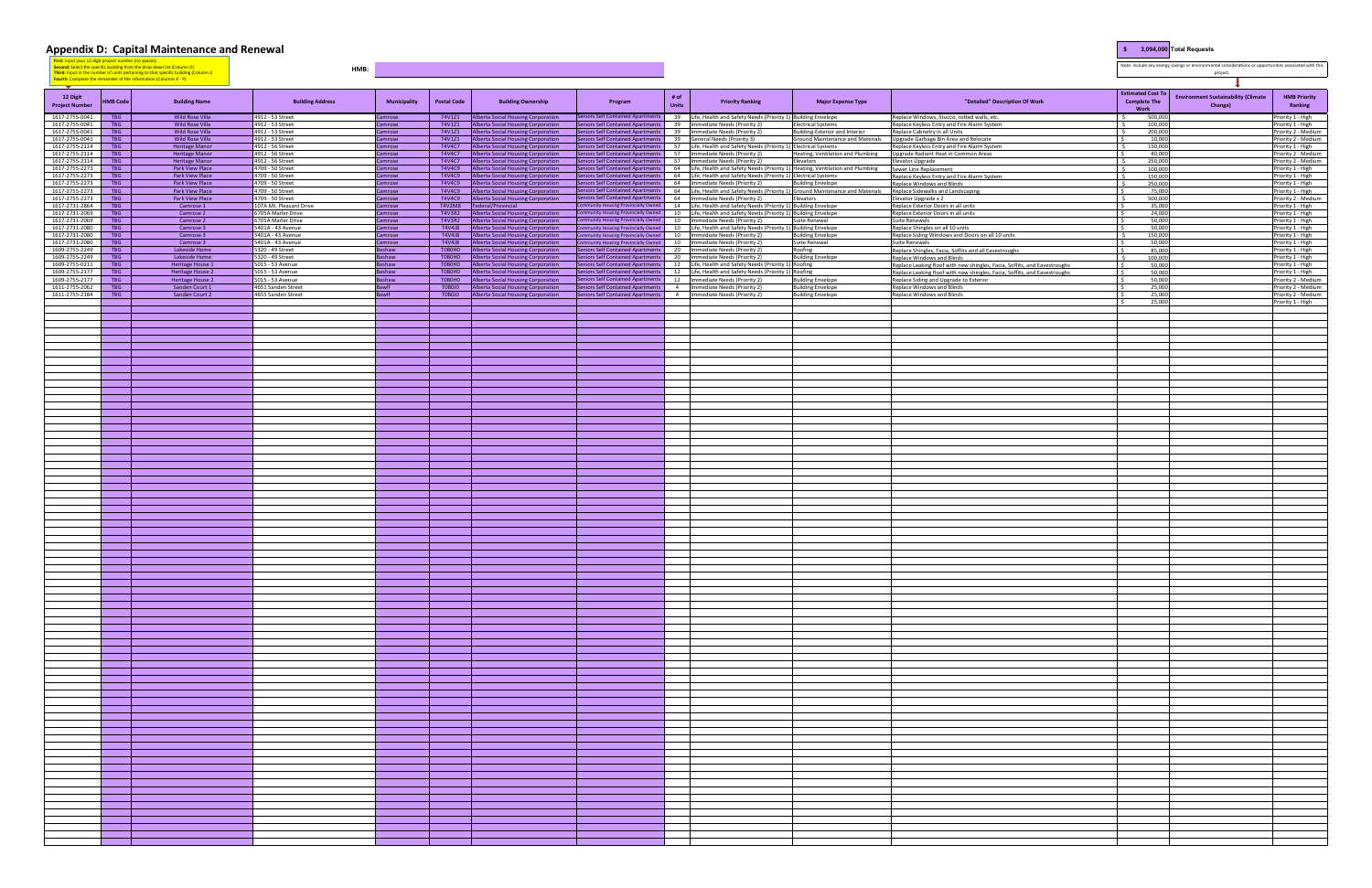#### **Appendix D: Capital Maintenance and Renewal**

First: Input your 12 digit project number (no spaces)<br><mark>Second:</mark> Select the specific building from the drop down list (Column D)<br><mark>Third:</mark> Input in the number of units pertaining to that specific building (Column J)<br>F**ourth:** 

```
HMB: 
The Bethany Group
```

|                                   |                 |                             |                                    |                     |                    |                                                                |                                          |                      |                                                                  |                                   |                                                                                                                                                                  |                                                         | J.                                                    |                                |
|-----------------------------------|-----------------|-----------------------------|------------------------------------|---------------------|--------------------|----------------------------------------------------------------|------------------------------------------|----------------------|------------------------------------------------------------------|-----------------------------------|------------------------------------------------------------------------------------------------------------------------------------------------------------------|---------------------------------------------------------|-------------------------------------------------------|--------------------------------|
| 12 Digit<br><b>Project Number</b> | <b>HMB Code</b> | <b>Building Name</b>        | <b>Building Address</b>            | <b>Municipality</b> | <b>Postal Code</b> | <b>Building Ownership</b>                                      | Program                                  | # of<br><b>Hnite</b> | <b>Priority Ranking</b>                                          | <b>Major Expense Type</b>         | "Detailed" Description Of Work                                                                                                                                   | <b>Estimated Cost To</b><br><b>Complete The</b><br>Work | <b>Environment Sustainability (Climate</b><br>Change) | <b>HMB Priority</b><br>Ranking |
| 1629-2755-0014                    | TBG             | West Side Manor             | 51 Avenue & 44 Street Unit 1A & 1B | Daysland            |                    | T0B1A0 Alberta Social Housing Corporation                      | <b>Seniors Self Contained Apartment</b>  |                      |                                                                  |                                   | 20 Life, Health and Safety Needs (Priority 1) Heating, Ventilation and Plumbing Finish replacing 45 year old water and sewer lines, and replace main water line. | 300,000                                                 |                                                       | Priority 1 - High              |
| 1629-2755-0014                    | TBG             | West Side Manor             | 51 Avenue & 44 Street Unit 1A & 1B | aysland             |                    | T0B1A0 Alberta Social Housing Corporation                      | <b>Seniors Self Contained Apartmen</b>   |                      | 20 Immediate Needs (Priority 2)                                  | uilding Envelope                  | Replace Windows and Doors                                                                                                                                        | $\sim$<br>175,000                                       |                                                       | Priority 1 - High              |
| 1629-2755-0014                    | TBG             | West Side Manor             | 51 Avenue & 44 Street Unit 1A & 1B | aysland             |                    | T0B1A0 Alberta Social Housing Corporation                      | Seniors Self Contained Apartment         |                      | 20 Immediate Needs (Priority 2)                                  | Roofing                           | Shingle Replacement                                                                                                                                              | $\sim$<br>75,000                                        |                                                       | Priority 1 - High              |
| 1629-2755-0014                    | <b>TBG</b>      | West Side Manor             | 51 Avenue & 44 Street Unit 1A & 1B | Davsland            |                    | T0B1A0 Alberta Social Housing Corporation                      | <b>Seniors Self Contained Apartments</b> |                      | 20 General Needs (Priority 3)                                    | <b>Building Envelope</b>          | <b>Siding Replacement</b>                                                                                                                                        | $\sim$<br>120,000                                       |                                                       | Priority 2 - Medium            |
| 1629-2755-0014 TBG                |                 | <b>West Side Manor</b>      | 51 Avenue & 44 Street Unit 1A & 1B | avsland             |                    | T0B1A0 Alberta Social Housing Corporation                      | <b>Seniors Self Contained Apartmen</b>   |                      | 20 Immediate Needs (Priority 2)                                  | Suite Renewal                     | <b>Suite Renewals</b>                                                                                                                                            | 50,000<br>$\sim$                                        |                                                       | Priority 1 - High              |
| 1684-2755-2165 TBG                |                 | Wavy Lake Manor             | 5110 50 Street Units 1 - 4         |                     |                    | Flagstaff County T0B4H0 Alberta Social Housing Corporation     | <b>Seniors Self Contained Apartment</b>  |                      | 4 Immediate Needs (Priority 2)                                   | Roofing                           | Replace Shingles, Facia, and Eavestroughs                                                                                                                        | $\sim$<br>25,000                                        |                                                       | Priority 1 - High              |
| 1647-2755-2001                    | <b>TBG</b>      | <b>Manitou Manor</b>        | 4030 - 57 Street                   | Killam              |                    | T0B2L0 Alberta Social Housing Corporation                      | Seniors Self Contained Apartment         |                      | 16 Immediate Needs (Priority 2)                                  | suilding Envelope                 |                                                                                                                                                                  | 55,000                                                  |                                                       | Priority 1 - High              |
| 1647-2755-2001                    | TBG             | <b>Manitou Manor</b>        | 1030 - 57 Street                   | Killam              |                    |                                                                | <b>Seniors Self Contained Apartme</b>    |                      | 16 Life, Health and Safety Needs (Priority 1                     | <b>Electrical Systems</b>         | Replace Exterior Doors, install automatic door opener and Replace Windows.                                                                                       | 70,000                                                  |                                                       | Priority 1 - High              |
|                                   | TBG             |                             | 4932 - 48 Street                   |                     |                    | T0B2L0 Alberta Social Housing Corporation                      |                                          |                      | 4 Immediate Needs (Priority 2)                                   | <b>Building Envelope</b>          | Replace Keyless Entry and Fire Alarm System                                                                                                                      | I e                                                     |                                                       |                                |
| 1651-2755-2063<br>1651-2755-2277  |                 | <b>Verdant Valley Villa</b> |                                    | Lougheed            |                    | T0B2V0 Alberta Social Housing Corporation                      | <b>Seniors Self Contained Apartme</b>    |                      |                                                                  |                                   | <b>Replace Windows and Blinds</b>                                                                                                                                | 20,000                                                  |                                                       | Priority 1 - High              |
|                                   | <b>TBG</b>      | <b>Frontier Manor</b>       | 4808 50 Street Units 1 - 6         | Lougheed            |                    | T0B2V0 Alberta Social Housing Corporation                      | Seniors Self Contained Apartments        |                      | 6 Immediate Needs (Priority 2)                                   | Roofing                           | <b>Replace Shingles, Eacia, and Eavestroughs</b>                                                                                                                 | 30,000                                                  |                                                       | Priority 1 - High              |
| 1651-2755-2277                    | TRG             | <b>Frontier Manor</b>       | 4808 50 Street Units 1 - 6         | Lougheed            |                    | T0B2V0 Alberta Social Housing Corporation                      | <b>Seniors Self Contained Apartments</b> |                      | 6 Immediate Needs (Priority 2)                                   | <b>Building Envelope</b>          | Replace Windows and Blinds                                                                                                                                       | 25,000                                                  |                                                       | Priority 1 - High              |
| 1641-2755-0067                    | <b>TBG</b>      | Parkland Manor              | 5004 - 50 Street                   | Hardisty            |                    | T0B1V0 Alberta Social Housing Corporation                      | <b>Seniors Self Contained Apartmen</b>   |                      | 26 Life, Health and Safety Needs (Priority 1) Electrical Systems |                                   | Replace Keyless Entry and Fire Alarm System                                                                                                                      | 85,000<br>l c                                           |                                                       | Priority 1 - High              |
| 1641-2755-0067                    | TBG             | <b>Parkland Manor</b>       | 5004 - 50 Street                   | Hardisty            |                    | T0B1V0 Alberta Social Housing Corporation                      | <b>Seniors Self Contained Apartments</b> |                      | 26 Immediate Needs (Priority 2)                                  | <b>Building Envelope</b>          | Replace Windows and Blinds                                                                                                                                       | 80,000<br>I <                                           |                                                       | Priority 1 - High              |
| 1641-2755-0067                    | TBG             | <b>Parkland Manor</b>       | 5004 - 50 Street                   | Hardisty            |                    | T0B1V0 Alberta Social Housing Corporation                      | <b>Seniors Self Contained Apartments</b> |                      | 26 Immediate Needs (Priority 2)                                  | Heating, Ventilation and Plumbing | <b>Replace Boilers and Controls</b>                                                                                                                              | 60,000                                                  |                                                       | Priority 2 - Medium            |
| 1641-2755-0067<br>1607-2755-2061  | TBG             | <b>Parkland Manor</b>       | 5004 - 50 Street                   | Hardisty            |                    | T0B1V0 Alberta Social Housing Corporation                      | <b>Seniors Self Contained Apartments</b> |                      | 26 Immediate Needs (Priority 2)                                  | Suite Renewal                     | Suite Renewals and Cabnetry replacement                                                                                                                          | 100,000                                                 |                                                       | Priority 2 - Medium            |
|                                   | TBG             | E.O. Lysne Manor            | 212 Main Street                    | <b>Illiance</b>     |                    | T0B0A0 Alberta Social Housing Corporation                      | <b>Seniors Self Contained Apartment</b>  |                      | 6 Immediate Needs (Priority 2)                                   | Roofing                           | Replace Shingles, Facia, and Eavestroughs                                                                                                                        | I e<br>30,000                                           |                                                       | Priority 1 - High              |
| 1607-2755-2061                    | TRG             | E.O. Lysne Manor            | 212 Main Street                    | Alliance            |                    | T0B0A0 Alberta Social Housing Corporation                      | <b>Seniors Self Contained Apartment</b>  |                      | 6 Immediate Needs (Priority 2)                                   | <b>Suilding Envelope</b>          | <b>Replace Windows and Blinds</b>                                                                                                                                | 24,000                                                  |                                                       | Priority 2 - Medium            |
| 1607-2755-2061                    | <b>TBG</b>      | E.O. Lysne Manor            | 212 Main Street                    | Alliance            |                    | T0B0A0 Alberta Social Housing Corporation                      | <b>Seniors Self Contained Apartmen</b>   |                      | 6 Immediate Needs (Priority 2)                                   | Suite Renewal                     | Suite Renewals and Cabnetry replacement                                                                                                                          | 50,000<br>$\sim$                                        |                                                       | Priority 3 - Low               |
| 1644-2755-2183                    | <b>TRG</b>      | <b>Wheatland Manor</b>      | LO3 Lady Helen Avenue Units 1 - 4  |                     |                    | Flagstaff County   TOB1RO   Alberta Social Housing Corporation | <b>Seniors Self Contained Apartments</b> |                      | 4 General Needs (Priority 3)                                     | <b>Building Envelope</b>          |                                                                                                                                                                  | 40,000<br>$\sim$                                        |                                                       | Priority 2 - Medium            |
|                                   |                 |                             |                                    |                     |                    |                                                                |                                          |                      |                                                                  |                                   | Replace Windows, Doors and Blinds.                                                                                                                               |                                                         |                                                       |                                |
| 1644-2755-2183                    | <b>TBG</b>      | <b>Wheatland Manor</b>      | 03 Lady Helen Avenue Units 1 - 4   | Flagstaff County    |                    | T0B1R0 Alberta Social Housing Corporation                      | <b>Seniors Self Contained Apartments</b> |                      | 4 General Needs (Priority 3)                                     | uite Renewal                      | Suite Renewal and Cabnetry replacement                                                                                                                           | 50.000                                                  |                                                       | Priority 2 - Medium            |
| 1639-2755-2297                    | <b>TBG</b>      | <b>Big Knife Villa</b>      | 1401 - 47 Street                   | orestbure           |                    | <b>TOB1NO</b> Alberta Social Housing Corporation               | <b>Seniors Self Contained Apartment</b>  |                      | 10 Immediate Needs (Priority 2)                                  | uite Renewal                      | Suite Renewal and Cabnetry replacement                                                                                                                           | 50,000                                                  |                                                       | Priority 2 - Medium            |
| 1639-2755-2297                    | TBG             | <b>Big Knife Villa</b>      | 4401 - 47 Street                   | prestburg           | <b>TOB1NO</b>      | <b>Alberta Social Housing Corporation</b>                      | <b>Seniors Self Contained Apartmen</b>   |                      | 10 Immediate Needs (Priority 2)                                  | suilding Envelope                 | Replace Windows and install Awnings on windows on southside of building                                                                                          | 25,000                                                  |                                                       | Priority 1 - High              |
| 1636-2755-2334                    | TRG             | Cozy Corner                 | 101 Rutherford Avenue              | Heisler             |                    | T0B2A0 Alberta Social Housing Corporation                      | <b>Seniors Self Contained Apartment</b>  |                      | 4 Immediate Needs (Priority 2)                                   | Roofing                           | Replace Shingles, Facia, and Eavestroughs                                                                                                                        | 30.000                                                  |                                                       | Priority 1 - High              |
| 1636-2755-2334                    | <b>TRG</b>      | Cozy Corner                 | 101 Rutherford Avenue              | eisler              |                    | T0B2A0 Alberta Social Housing Corporation                      | <b>Seniors Self Contained Apartment</b>  |                      | 4 Immediate Needs (Priority 2)                                   | <b>Building Envelope</b>          | Replace Windows and Blinds                                                                                                                                       | 35,000                                                  |                                                       | Priority 2 - Medium            |
| 1673-2755-2349                    | TBG             | Prairie Rose Place          | 5001 - 51 Avenue                   | Sedgewick           |                    | T0B0C0 Alberta Social Housing Corporation                      | Seniors Self Contained Apartmen          |                      |                                                                  |                                   |                                                                                                                                                                  |                                                         |                                                       |                                |
|                                   |                 |                             |                                    |                     |                    |                                                                |                                          |                      |                                                                  |                                   |                                                                                                                                                                  |                                                         |                                                       |                                |
|                                   |                 |                             |                                    |                     |                    |                                                                |                                          |                      |                                                                  |                                   |                                                                                                                                                                  |                                                         |                                                       |                                |
|                                   |                 |                             |                                    |                     |                    |                                                                |                                          |                      |                                                                  |                                   |                                                                                                                                                                  |                                                         |                                                       |                                |
|                                   |                 |                             |                                    |                     |                    |                                                                |                                          |                      |                                                                  |                                   |                                                                                                                                                                  |                                                         |                                                       |                                |
|                                   |                 |                             |                                    |                     |                    |                                                                |                                          |                      |                                                                  |                                   |                                                                                                                                                                  |                                                         |                                                       |                                |
|                                   |                 |                             |                                    |                     |                    |                                                                |                                          |                      |                                                                  |                                   |                                                                                                                                                                  |                                                         |                                                       |                                |
|                                   |                 |                             |                                    |                     |                    |                                                                |                                          |                      |                                                                  |                                   |                                                                                                                                                                  |                                                         |                                                       |                                |
|                                   |                 |                             |                                    |                     |                    |                                                                |                                          |                      |                                                                  |                                   |                                                                                                                                                                  |                                                         |                                                       |                                |
|                                   |                 |                             |                                    |                     |                    |                                                                |                                          |                      |                                                                  |                                   |                                                                                                                                                                  |                                                         |                                                       |                                |
|                                   |                 |                             |                                    |                     |                    |                                                                |                                          |                      |                                                                  |                                   |                                                                                                                                                                  |                                                         |                                                       |                                |
|                                   |                 |                             |                                    |                     |                    |                                                                |                                          |                      |                                                                  |                                   |                                                                                                                                                                  |                                                         |                                                       |                                |
|                                   |                 |                             |                                    |                     |                    |                                                                |                                          |                      |                                                                  |                                   |                                                                                                                                                                  |                                                         |                                                       |                                |
|                                   |                 |                             |                                    |                     |                    |                                                                |                                          |                      |                                                                  |                                   |                                                                                                                                                                  |                                                         |                                                       |                                |
|                                   |                 |                             |                                    |                     |                    |                                                                |                                          |                      |                                                                  |                                   |                                                                                                                                                                  |                                                         |                                                       |                                |
|                                   |                 |                             |                                    |                     |                    |                                                                |                                          |                      |                                                                  |                                   |                                                                                                                                                                  |                                                         |                                                       |                                |
|                                   |                 |                             |                                    |                     |                    |                                                                |                                          |                      |                                                                  |                                   |                                                                                                                                                                  |                                                         |                                                       |                                |
|                                   |                 |                             |                                    |                     |                    |                                                                |                                          |                      |                                                                  |                                   |                                                                                                                                                                  |                                                         |                                                       |                                |
|                                   |                 |                             |                                    |                     |                    |                                                                |                                          |                      |                                                                  |                                   |                                                                                                                                                                  |                                                         |                                                       |                                |
|                                   |                 |                             |                                    |                     |                    |                                                                |                                          |                      |                                                                  |                                   |                                                                                                                                                                  |                                                         |                                                       |                                |
|                                   |                 |                             |                                    |                     |                    |                                                                |                                          |                      |                                                                  |                                   |                                                                                                                                                                  |                                                         |                                                       |                                |
|                                   |                 |                             |                                    |                     |                    |                                                                |                                          |                      |                                                                  |                                   |                                                                                                                                                                  |                                                         |                                                       |                                |
|                                   |                 |                             |                                    |                     |                    |                                                                |                                          |                      |                                                                  |                                   |                                                                                                                                                                  |                                                         |                                                       |                                |
|                                   |                 |                             |                                    |                     |                    |                                                                |                                          |                      |                                                                  |                                   |                                                                                                                                                                  |                                                         |                                                       |                                |
|                                   |                 |                             |                                    |                     |                    |                                                                |                                          |                      |                                                                  |                                   |                                                                                                                                                                  |                                                         |                                                       |                                |
|                                   |                 |                             |                                    |                     |                    |                                                                |                                          |                      |                                                                  |                                   |                                                                                                                                                                  |                                                         |                                                       |                                |
|                                   |                 |                             |                                    |                     |                    |                                                                |                                          |                      |                                                                  |                                   |                                                                                                                                                                  |                                                         |                                                       |                                |
|                                   |                 |                             |                                    |                     |                    |                                                                |                                          |                      |                                                                  |                                   |                                                                                                                                                                  |                                                         |                                                       |                                |
|                                   |                 |                             |                                    |                     |                    |                                                                |                                          |                      |                                                                  |                                   |                                                                                                                                                                  |                                                         |                                                       |                                |
|                                   |                 |                             |                                    |                     |                    |                                                                |                                          |                      |                                                                  |                                   |                                                                                                                                                                  |                                                         |                                                       |                                |
|                                   |                 |                             |                                    |                     |                    |                                                                |                                          |                      |                                                                  |                                   |                                                                                                                                                                  |                                                         |                                                       |                                |
|                                   |                 |                             |                                    |                     |                    |                                                                |                                          |                      |                                                                  |                                   |                                                                                                                                                                  |                                                         |                                                       |                                |
|                                   |                 |                             |                                    |                     |                    |                                                                |                                          |                      |                                                                  |                                   |                                                                                                                                                                  |                                                         |                                                       |                                |
|                                   |                 |                             |                                    |                     |                    |                                                                |                                          |                      |                                                                  |                                   |                                                                                                                                                                  |                                                         |                                                       |                                |
|                                   |                 |                             |                                    |                     |                    |                                                                |                                          |                      |                                                                  |                                   |                                                                                                                                                                  |                                                         |                                                       |                                |
|                                   |                 |                             |                                    |                     |                    |                                                                |                                          |                      |                                                                  |                                   |                                                                                                                                                                  |                                                         |                                                       |                                |
|                                   |                 |                             |                                    |                     |                    |                                                                |                                          |                      |                                                                  |                                   |                                                                                                                                                                  |                                                         |                                                       |                                |
|                                   |                 |                             |                                    |                     |                    |                                                                |                                          |                      |                                                                  |                                   |                                                                                                                                                                  |                                                         |                                                       |                                |
|                                   |                 |                             |                                    |                     |                    |                                                                |                                          |                      |                                                                  |                                   |                                                                                                                                                                  |                                                         |                                                       |                                |
|                                   |                 |                             |                                    |                     |                    |                                                                |                                          |                      |                                                                  |                                   |                                                                                                                                                                  |                                                         |                                                       |                                |
|                                   |                 |                             |                                    |                     |                    |                                                                |                                          |                      |                                                                  |                                   |                                                                                                                                                                  |                                                         |                                                       |                                |
|                                   |                 |                             |                                    |                     |                    |                                                                |                                          |                      |                                                                  |                                   |                                                                                                                                                                  |                                                         |                                                       |                                |
|                                   |                 |                             |                                    |                     |                    |                                                                |                                          |                      |                                                                  |                                   |                                                                                                                                                                  |                                                         |                                                       |                                |
|                                   |                 |                             |                                    |                     |                    |                                                                |                                          |                      |                                                                  |                                   |                                                                                                                                                                  |                                                         |                                                       |                                |
|                                   |                 |                             |                                    |                     |                    |                                                                |                                          |                      |                                                                  |                                   |                                                                                                                                                                  |                                                         |                                                       |                                |
|                                   |                 |                             |                                    |                     |                    |                                                                |                                          |                      |                                                                  |                                   |                                                                                                                                                                  |                                                         |                                                       |                                |
|                                   |                 |                             |                                    |                     |                    |                                                                |                                          |                      |                                                                  |                                   |                                                                                                                                                                  |                                                         |                                                       |                                |
|                                   |                 |                             |                                    |                     |                    |                                                                |                                          |                      |                                                                  |                                   |                                                                                                                                                                  |                                                         |                                                       |                                |
|                                   |                 |                             |                                    |                     |                    |                                                                |                                          |                      |                                                                  |                                   |                                                                                                                                                                  |                                                         |                                                       |                                |
|                                   |                 |                             |                                    |                     |                    |                                                                |                                          |                      |                                                                  |                                   |                                                                                                                                                                  |                                                         |                                                       |                                |
|                                   |                 |                             |                                    |                     |                    |                                                                |                                          |                      |                                                                  |                                   |                                                                                                                                                                  |                                                         |                                                       |                                |
|                                   |                 |                             |                                    |                     |                    |                                                                |                                          |                      |                                                                  |                                   |                                                                                                                                                                  |                                                         |                                                       |                                |
|                                   |                 |                             |                                    |                     |                    |                                                                |                                          |                      |                                                                  |                                   |                                                                                                                                                                  |                                                         |                                                       |                                |
|                                   |                 |                             |                                    |                     |                    |                                                                |                                          |                      |                                                                  |                                   |                                                                                                                                                                  |                                                         |                                                       |                                |
|                                   |                 |                             |                                    |                     |                    |                                                                |                                          |                      |                                                                  |                                   |                                                                                                                                                                  |                                                         |                                                       |                                |
|                                   |                 |                             |                                    |                     |                    |                                                                |                                          |                      |                                                                  |                                   |                                                                                                                                                                  |                                                         |                                                       |                                |
|                                   |                 |                             |                                    |                     |                    |                                                                |                                          |                      |                                                                  |                                   |                                                                                                                                                                  |                                                         |                                                       |                                |

 **\$ 1,604,000 Total Requests**

Note: include any energy savings or environmental considerations or opportunities associated with this project.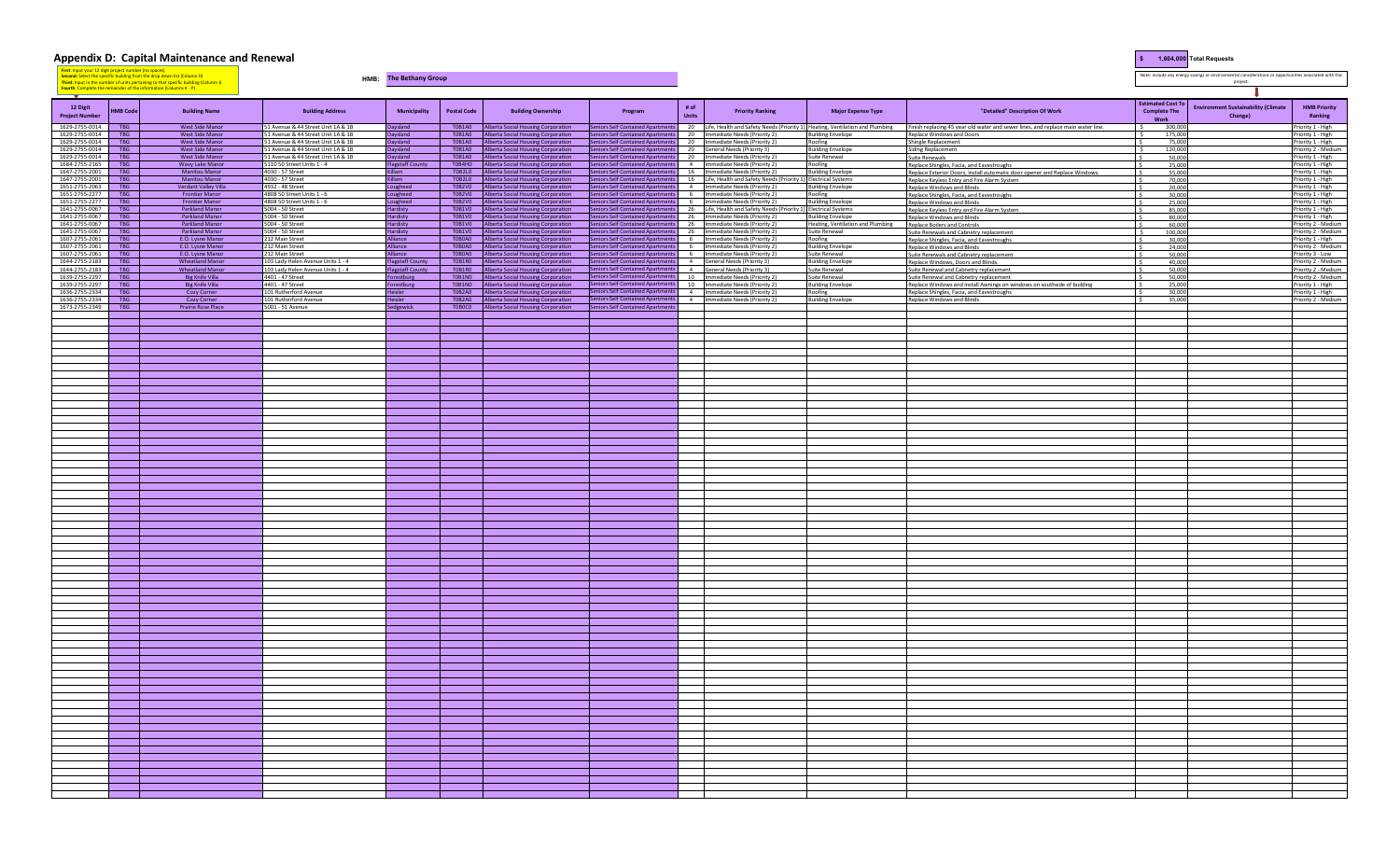#### **Appendix D: Capital Maintenance and Renewal**





Note: include any energy savings or environmental considerations or opportunities associated with the project.

| First: Input your 12 digit project number (no spaces) | Second: Select the specific building from the drop down list (Column D)<br>Third: Input in the number of units pertaining to that specific building (Column J)<br>Fourth: Complete the remainder of the information (Columns K - P) | HMB: |  |  |                |
|-------------------------------------------------------|-------------------------------------------------------------------------------------------------------------------------------------------------------------------------------------------------------------------------------------|------|--|--|----------------|
| <b>AD INCHE</b>                                       |                                                                                                                                                                                                                                     |      |  |  | $\overline{M}$ |

| 12 Digit<br><b>Project Number</b>        | <b>HMB Code</b> | <b>Building Name</b>                        | <b>Building Address</b>                       | Municipality     | <b>Postal Code</b> | <b>Building Ownership</b>                                                                     | Program                                                                | $#$ of<br><b>Units</b> | <b>Priority Ranking</b>                                                                                                                                         | <b>Major Expense Type</b>                                         | "Detailed" Description Of Work                                           | <b>Estimated Cost To</b><br><b>Complete The</b><br>Work | <b>Environment Sustainability (Climate</b><br><b>HMB Priority</b><br>Change)<br>Ranking |
|------------------------------------------|-----------------|---------------------------------------------|-----------------------------------------------|------------------|--------------------|-----------------------------------------------------------------------------------------------|------------------------------------------------------------------------|------------------------|-----------------------------------------------------------------------------------------------------------------------------------------------------------------|-------------------------------------------------------------------|--------------------------------------------------------------------------|---------------------------------------------------------|-----------------------------------------------------------------------------------------|
| 1649-2755-6191                           | TRG             | <b>Spruce Terrace</b>                       | 5002 - 51 Avenue                              | Lacombe          |                    | T4L1B8 Alberta Social Housing Corporation                                                     | <b>Seniors Self Contained Apartments</b>                               |                        | 26 Immediate Needs (Priority 2)                                                                                                                                 | Heating, Ventilation and Plumbing                                 | Replace Boiler and Control:                                              | 75,000                                                  | Priority 2 - Medium                                                                     |
| 1649-2755-6191                           | <b>TBG</b>      | Spruce Terrace                              | 5002 - 51 Avenue                              | Lacombe          |                    | <b>T4L1B8</b> Alberta Social Housing Corporation                                              | Seniors Self Contained Apartments 26 Immediate Needs (Priority 2)      |                        |                                                                                                                                                                 | <b>Building Envelope</b>                                          | Siding replacement                                                       | 70,000                                                  | Priority 2 - Medium                                                                     |
| 1649-2755-6191                           | <b>TBG</b>      | Spruce Terrace<br><b>Cameron Manor</b>      | 5002 - 51 Avenue<br>5326 - 51 Avenue          | acombe<br>acombe |                    | T4L1B8 Alberta Social Housing Corporation                                                     |                                                                        |                        | Seniors Self Contained Apartments   26 Life, Health and Safety Needs (Priority 1) Building-Exterior and Interior                                                |                                                                   | Building interior Repaint/common areas                                   | 30,000                                                  | Priority 1 - High                                                                       |
| 1649-2755-2150 TBG<br>1649-2755-2150     | <b>TBG</b>      | <b>Cameron Manor</b>                        | 5326 - 51 Avenue                              | acombe           |                    | T4L1J6 Alberta Social Housing Corporation<br>T4L1J6 Alberta Social Housing Corporation        | iors Self Contained Apart                                              |                        | eniors Self Contained Apartments 24 Life, Health and Safety Needs (Priority 1) Building Envelope<br>nts 24 Life, Health and Safety Needs (Priority 1)           | Heating, Ventilation and Plumb                                    | Replace Siding, Windows, Doors and Blinds<br>Replace Boiler and Controls | 150,000<br>75,000                                       | Priority 1 - High<br>riority 1 - High                                                   |
| 1649-2755-2150   TBG                     |                 | <b>Cameron Manor</b>                        | 5326 - 51 Avenue                              | acombe           |                    | T4L1J6 Alberta Social Housing Corporation                                                     |                                                                        |                        | niors Self Contained Apartments 24 Life, Health and Safety Needs (Priority 1) Building-Exterior and Interior                                                    |                                                                   | Building interior Repaint/common areas                                   | 20,000                                                  | riority 1 - High                                                                        |
| 1649-2755-2150                           | TBG             | <b>Cameron Manor</b>                        | 5326 - 51 Avenue                              | Lacombe          |                    | T4L1J6 Alberta Social Housing Corporation                                                     |                                                                        |                        | eniors Self Contained Apartments 24 Life. Health and Safety Needs (Priority 1) Building-Exterior and Interior                                                   |                                                                   | Install wheelchair ramp - front/west side                                | 30,000                                                  | Priority 1 - High                                                                       |
| 1649-2755-2150 TRG<br>1649-2755-0005     | <b>TBG</b>      | <b>Cameron Manor</b><br>Parkview Mano       | 5326 - 51 Avenue<br>4508 C.N.F. Trail         | acombe           |                    | T4L1J6 Alberta Social Housing Corporation                                                     | <b>jors Self Contained Apart</b>                                       |                        | Seniors Self Contained Apartments 24 Life, Health and Safety Needs (Priority 1) Electrical Systems<br>ts 40 Immediate Needs (Priority 2)                        |                                                                   | Replace Fire alarm System                                                | 150.000                                                 | Priority 1 - High                                                                       |
| 1649-2755-0005                           | TBG             | Parkview Manor                              | 4508 C.N.E. Trail                             | Lacombe          |                    | T4L1V9 Alberta Social Housing Corporation<br>T4L1V9 Alberta Social Housing Corporation        | eniors Self Contained Apartn                                           |                        | nts 40 Life. Health and Safety Needs (Priority:                                                                                                                 | lectrical Systems<br>Heating, Ventilation and Plumbi              | Install Keyless Entry System<br><b>Replace Boilers and Contro</b>        | 20,000<br>85,00                                         | Priority 2 - Medium<br>Priority 1 - High                                                |
| 1649-2755-0005 TBG                       |                 | Parkview Manor                              | 4508 C.N.E. Trail                             | acombe           |                    | T4L1V9 Alberta Social Housing Corporation                                                     | niors Self Contained Apartm                                            |                        | 40 Life, Health and Safety Needs (Priority 1) Building-Exterior and Interior                                                                                    |                                                                   | Replace Windows, Blinds                                                  | 75.000                                                  | Priority 1 - High                                                                       |
| 1649-2755-0005                           | <b>TBG</b>      | <b>Parkview Manor</b>                       | 4508 C.N.E. Trail                             | Lacombe          |                    | T4L1V9 Alberta Social Housing Corporation                                                     |                                                                        |                        | niors Self Contained Apartments 40 Life, Health and Safety Needs (Priority 1) Suite Renewal                                                                     |                                                                   | Suite Renewal (unit 6)                                                   | 15,000                                                  | Priority 1 - High                                                                       |
| 1649-2755-0005                           | <b>TRG</b>      | Parkview Manor                              | 4508 CN F Trail                               | acombe<br>Aliv.  |                    | T4L1V9 Alberta Social Housing Corporation                                                     | Seniors Self Contained Apartments 40 Immediate Needs (Priority 2)      |                        |                                                                                                                                                                 | Building-Exterior and Interior                                    | Building interior Repaint/common area                                    | 30,000                                                  | Priority 2 - Medium                                                                     |
| 1605-2755-2009 TBG<br>1605-2755-2009     | <b>TBG</b>      | Lakeview Manor<br>Lakeview Manor            | 4817 - 51 Street<br>4817 - 51 Street          |                  |                    | TOCOBO Alberta Social Housing Corporation<br>TOCOBO Alberta Social Housing Corporation        | niors Self Contained Apartm<br>iors Self Contained Apart               | 16                     | 16 Life, Health and Safety Needs (Priority:<br>Immediate Needs (Priority 2)                                                                                     | <b>Building Envelope</b><br><b>Building-Exterior and Interior</b> | Re-enforce foundation, ramps and Landscape<br>Replace Windows, Blinds    | 95,000<br>35,000                                        | Priority 1 - High<br>Priority 2 - Medium                                                |
| 1605-2755-2009   TBG                     |                 | <b>Lakeview Manor</b>                       | 4817 - 51 Street                              |                  |                    | TOCOBO Alberta Social Housing Corporation                                                     | niors Self Contained Apartme                                           |                        | 16 Life, Health and Safety Needs (Priority 1) Electrical Systems                                                                                                |                                                                   | Replace Fire alarm System                                                | 50,000                                                  | Priority 1 - High                                                                       |
| 1605-2755-2009 TBG                       |                 | <b>Lakeview Manor</b>                       | 4817 - 51 Street                              | <b>Alix</b>      |                    | <b>TOCOBO</b> Alberta Social Housing Corporation                                              |                                                                        |                        | ieniors Self Contained Apartments 16 Life. Health and Safety Needs (Priority 1) Suite Renewal                                                                   |                                                                   | Suite Renewal                                                            | 25,000                                                  | Priority 1 - High                                                                       |
| 1605-2755-2009 TBG                       |                 | <b>Lakeview Manor</b>                       | 4817 - 51 Street                              | Aliv.            |                    | TOCOBO Alberta Social Housing Corporation                                                     | ieniors Self Contained Apartments 16 Immediate Needs (Priority 2)      |                        |                                                                                                                                                                 | Building-Exterior and Interior                                    | <b>Building interior Repaint/common areas</b>                            | 20,000                                                  | Priority 2 - Medium                                                                     |
| 1605-2755-2009 TBG<br>1654-2755-2152 TBG |                 | Lakeview Manor<br><b>Lamerton Place</b>     | 4817 - 51 Street<br>Units 1 - 8 Carrol Ave    | Mirror           |                    | TOCOBO Alberta Social Housing Corporation<br>T0B3C0 Alberta Social Housing Corporation        | <b>Jiors Self Contained Apart</b><br>niors Self Contained Apartr       |                        | ts 16 Life, Health and Safety Needs (Priority 1<br><b>15</b> 8 Life, Health and Safety Needs (Priority 1) Electrical Systems                                    | Heating, Ventilation and Plum                                     | Replace Heating Units (16)<br>Replace Fire alarm System                  | 70.00<br>50,000                                         | Priority 1 - High<br>Priority 1 - High                                                  |
| 1654-2755-2152   TBG                     |                 | <b>Lamerton Place</b>                       | Units 1 - 8 Carrol Ave                        |                  |                    | T0B3C0 Alberta Social Housing Corporation                                                     |                                                                        |                        | niors Self Contained Apartments 8 Life, Health and Safety Needs (Priority 1) Ground Maintenance and Materials                                                   |                                                                   | Sidewalk replacement (front only)                                        | 15,000                                                  | Priority 1 - High                                                                       |
| 1654-2755-2152                           | <b>TBG</b>      | <b>Lamerton Place</b>                       | Units 1 - 8 Carrol Ave                        | Mirror           |                    | T0B3C0 Alberta Social Housing Corporation                                                     |                                                                        |                        | niors Self Contained Apartments 8 Life, Health and Safety Needs (Priority 1) Suite Renewal                                                                      |                                                                   | Suite renewal (unit 7)                                                   | 25,000                                                  | Priority 1 - High                                                                       |
| 1654-2755-2152                           | TRG .           | <b>Lamerton Place</b>                       | Linits 1 - 8 Carrol Ave                       | Mirror           |                    | T0B3C0 Alberta Social Housing Corporation                                                     | Seniors Self Contained Apartments 8 118   Immediate Needs (Priority 2) |                        |                                                                                                                                                                 | Building-Exterior and Interior                                    | Building interior Repaint/common areas                                   | 20,000                                                  | Priority 2 - Medium                                                                     |
| 1654-2755-2152 TBG<br>1612-2755-6185     | <b>TBG</b>      | <b>Lamerton Place</b><br><b>Tower Manor</b> | Units 1 - 8 Carrol Ave<br>Shular Avenue       | lackfalds        |                    | T0B3C0 Alberta Social Housing Corporation<br><b>TOMOJO</b> Alberta Social Housing Corporation | niors Self Contained Apartm<br>iors Self Contained Apartn              |                        | 8 Life, Health and Safety Needs (Priority 1<br>nts 4 Life, Health and Safety Needs (Priority 1) Building Envelope                                               | Heating, Ventilation and Plumbin                                  | New Make up air unit<br>Shingle Replacement/ Exterior repaint            | 50.00<br>45,000                                         | Priority 1 - High<br>Priority 1 - High                                                  |
| 1612-2755-6185   TBG                     |                 | <b>Tower Manor</b>                          | Shular Avenue                                 | lackfalds        |                    | <b>TOMOJO</b> Alberta Social Housing Corporation                                              | niors Self Contained Apartments                                        |                        | 4 Life, Health and Safety Needs (Priority 1) Heating, Ventilation and Plumbing                                                                                  |                                                                   | Replace Hot Water Tanks/ Furnaces                                        | 26,000                                                  | Priority 1 - High                                                                       |
| 1612-2755-6185 TBG                       |                 | <b>Tower Manor</b>                          | Shular Avenue                                 | Blackfalds       |                    | <b>TOMOJO</b> Alberta Social Housing Corporation                                              |                                                                        |                        | Seniors Self Contained Apartments 4 Life, Health and Safety Needs (Priority 1) Ground Maintenance and Materials Install property line Fence                     |                                                                   |                                                                          | 20,000                                                  | Priority 1 - High                                                                       |
| 1634-2755-6188                           | <b>TBG</b>      | Lions Golden Villa                          | 52 Ave & 50 Street                            | Eckville         |                    | TOMOXO Alberta Social Housing Corporation                                                     |                                                                        |                        | Seniors Self Contained Apartments 8 Life, Health and Safety Needs (Priority 1) Building-Exterior and Interior                                                   |                                                                   | Replace Window and Doors                                                 | 70,000                                                  | Priority 1 - High                                                                       |
| 1610-2722-6015 TBG<br>1610-2722-6015     | TBG             | <b>Oxford Court</b><br><b>Oxford Court</b>  | 2 Avenue & 47 Street<br>52 Avenue & 47 Street | entley           |                    | TOCOJO Alberta Social Housing Corporation                                                     |                                                                        |                        | nmunity Housing Provincially Owned 6 Life, Health and Safety Needs (Priority 1<br>unity Housing Provincially Owned 6 Life, Health and Safety Needs (Priority 1) | Building-Exterior and Interior                                    | Replace windows, Doors, Blind                                            | 47,000                                                  | Priority 1 - High                                                                       |
| 1649-2731-0029   TBG                     |                 | Lacombe 1                                   | 5 Fairway Drive                               | entley<br>acombe |                    | TOCOJO Alberta Social Housing Corporation<br>T4L1R3 Alberta Social Housing Corporation        |                                                                        |                        | unity Housing Provincially Owned 2 Life, Health and Safety Needs (Priority 1) Roofing                                                                           | Heating, Ventilation and Plumbing                                 | Replace Hot Water Tanks/ Furnaces<br>Shingle Renlacement                 | 38,00<br>15,000                                         | Priority 1 - High<br>Priority 1 - High                                                  |
| 1649-2731-0029 TBG                       |                 | Lacombe 1                                   | 5 Fairway Drive                               | Lacombe          |                    | T4L1R3 Alberta Social Housing Corporation                                                     | mmunity Housing Provincially Owned 2 Immediate Needs (Priority 2)      |                        |                                                                                                                                                                 | Heating, Ventilation and Plumbing                                 | Replace Hot Water Tanks/ Furnaces (13, 15, 17, 5)                        | 40,000                                                  | Priority 2 - Medium                                                                     |
| 1649-2731-0029 TRG                       |                 | Lacombe 1                                   | 5 Fairway Drive                               | acombe           |                    | T4L1R3 Alberta Social Housing Corporation                                                     | ommunity Housing Provincially Owned 2 Immediate Needs (Priority 2)     |                        |                                                                                                                                                                 | <b>Building Envelope</b>                                          | Replace siding, parging (13, 15, 17, 5)                                  | 100.000                                                 | Priority 2 - Medium                                                                     |
| 1649-2731-2309 TBG<br>1649-2731-2309     | <b>TBG</b>      | Lacombe 2 (FCLS)<br>Lacombe 2 (FCLS)        | 32 Woodland Drive<br>32 Woodland Drive        | acombe           |                    | T4L1V5 Alberta Social Housing Corporation                                                     | mmunity Housing Provincially Owned 1 1 Immediate Needs (Priority 2)    |                        | sing Provincially Owned 1 Life, Health and Safety Needs (Priority                                                                                               | Heating, Ventilation and Plur<br><b>Building Envelope</b>         | Replace Hot Water Tanks/Furnaces                                         | 10,000<br>7.50                                          | Priority 1 - High<br>Priority 2 - Medium                                                |
| 1649-2731-6594 TBG                       |                 | Lacombe 3 (FCLS)                            | 31 Woodland Drive                             | acombe           |                    | T4L1V5 Alberta Social Housing Corporation<br><b>T4L1V1</b> Alberta Social Housing Corporation |                                                                        |                        | nity Housing Provincially Owned 1 Life, Health and Safety Needs (Priority 3                                                                                     | Heating, Ventilation and Plu                                      | Replace parging<br>Replace Hot water tanks/ Furnaces                     | 8.000                                                   | Priority 1 - High                                                                       |
| 1649-2731-6594 TBG                       |                 | Lacombe 3 (FCLS)                            | 31 Woodland Drive                             | .acombe          |                    | T4L1V1 Alberta Social Housing Corporation                                                     | mmunity Housing Provincially Owned 1                                   |                        | Immediate Needs (Priority 2)                                                                                                                                    | Suite Renewal                                                     | Replace cabinetry                                                        | 8.000                                                   | Priority 2 - Medium                                                                     |
| 1649-2731-6627                           | <b>TRG</b>      | Lacombe 4 (FCLS)                            | 35 Woodland Drive                             | acombe           |                    | T4L1V5 Alberta Social Housing Corporation                                                     |                                                                        |                        | mmunity Housing Provincially Owned 1 Life, Health and Safety Needs (Priority                                                                                    | Heating, Ventilation and Plumbing                                 | Replace Hot Water Tanks/ Furnaces                                        | 8,000                                                   | Priority 1 - High                                                                       |
| 1649-2731-6627 TBG<br>1649-2731-6627     | <b>TBG</b>      | Lacombe 4 (FCLS)<br>Lacombe 4 (FCLS)        | 35 Woodland Drive<br>5 Woodland Drive         | acombe           |                    | T4L1V5 Alberta Social Housing Corporation                                                     | Immediate Needs (Priority 2) Priority 2)                               |                        |                                                                                                                                                                 | uilding Envelop<br>uite Renewal                                   | <b>Replace Parging</b>                                                   | 7.500                                                   | Priority 2 - Medium                                                                     |
|                                          |                 |                                             |                                               | :ombe            |                    | T4L1V5 Alberta Social Housing Corporation                                                     |                                                                        |                        | nunity Housing Provincially Owned 1 1 Immediate Needs (Priority 2)                                                                                              |                                                                   | Replace cabinetry                                                        | 8,000                                                   | riority 2 - Medium                                                                      |
|                                          |                 |                                             |                                               |                  |                    |                                                                                               |                                                                        |                        |                                                                                                                                                                 |                                                                   |                                                                          |                                                         |                                                                                         |
|                                          |                 |                                             |                                               |                  |                    |                                                                                               |                                                                        |                        |                                                                                                                                                                 |                                                                   |                                                                          |                                                         |                                                                                         |
|                                          |                 |                                             |                                               |                  |                    |                                                                                               |                                                                        |                        |                                                                                                                                                                 |                                                                   |                                                                          |                                                         |                                                                                         |
|                                          |                 |                                             |                                               |                  |                    |                                                                                               |                                                                        |                        |                                                                                                                                                                 |                                                                   |                                                                          |                                                         |                                                                                         |
|                                          |                 |                                             |                                               |                  |                    |                                                                                               |                                                                        |                        |                                                                                                                                                                 |                                                                   |                                                                          |                                                         |                                                                                         |
|                                          |                 |                                             |                                               |                  |                    |                                                                                               |                                                                        |                        |                                                                                                                                                                 |                                                                   |                                                                          |                                                         |                                                                                         |
|                                          |                 |                                             |                                               |                  |                    |                                                                                               |                                                                        |                        |                                                                                                                                                                 |                                                                   |                                                                          |                                                         |                                                                                         |
|                                          |                 |                                             |                                               |                  |                    |                                                                                               |                                                                        |                        |                                                                                                                                                                 |                                                                   |                                                                          |                                                         |                                                                                         |
|                                          |                 |                                             |                                               |                  |                    |                                                                                               |                                                                        |                        |                                                                                                                                                                 |                                                                   |                                                                          |                                                         |                                                                                         |
|                                          |                 |                                             |                                               |                  |                    |                                                                                               |                                                                        |                        |                                                                                                                                                                 |                                                                   |                                                                          |                                                         |                                                                                         |
|                                          |                 |                                             |                                               |                  |                    |                                                                                               |                                                                        |                        |                                                                                                                                                                 |                                                                   |                                                                          |                                                         |                                                                                         |
|                                          |                 |                                             |                                               |                  |                    |                                                                                               |                                                                        |                        |                                                                                                                                                                 |                                                                   |                                                                          |                                                         |                                                                                         |
|                                          |                 |                                             |                                               |                  |                    |                                                                                               |                                                                        |                        |                                                                                                                                                                 |                                                                   |                                                                          |                                                         |                                                                                         |
|                                          |                 |                                             |                                               |                  |                    |                                                                                               |                                                                        |                        |                                                                                                                                                                 |                                                                   |                                                                          |                                                         |                                                                                         |
|                                          |                 |                                             |                                               |                  |                    |                                                                                               |                                                                        |                        |                                                                                                                                                                 |                                                                   |                                                                          |                                                         |                                                                                         |
|                                          |                 |                                             |                                               |                  |                    |                                                                                               |                                                                        |                        |                                                                                                                                                                 |                                                                   |                                                                          |                                                         |                                                                                         |
|                                          |                 |                                             |                                               |                  |                    |                                                                                               |                                                                        |                        |                                                                                                                                                                 |                                                                   |                                                                          |                                                         |                                                                                         |
|                                          |                 |                                             |                                               |                  |                    |                                                                                               |                                                                        |                        |                                                                                                                                                                 |                                                                   |                                                                          |                                                         |                                                                                         |
|                                          |                 |                                             |                                               |                  |                    |                                                                                               |                                                                        |                        |                                                                                                                                                                 |                                                                   |                                                                          |                                                         |                                                                                         |
|                                          |                 |                                             |                                               |                  |                    |                                                                                               |                                                                        |                        |                                                                                                                                                                 |                                                                   |                                                                          |                                                         |                                                                                         |
|                                          |                 |                                             |                                               |                  |                    |                                                                                               |                                                                        |                        |                                                                                                                                                                 |                                                                   |                                                                          |                                                         |                                                                                         |
|                                          |                 |                                             |                                               |                  |                    |                                                                                               |                                                                        |                        |                                                                                                                                                                 |                                                                   |                                                                          |                                                         |                                                                                         |
|                                          |                 |                                             |                                               |                  |                    |                                                                                               |                                                                        |                        |                                                                                                                                                                 |                                                                   |                                                                          |                                                         |                                                                                         |
|                                          |                 |                                             |                                               |                  |                    |                                                                                               |                                                                        |                        |                                                                                                                                                                 |                                                                   |                                                                          |                                                         |                                                                                         |
|                                          |                 |                                             |                                               |                  |                    |                                                                                               |                                                                        |                        |                                                                                                                                                                 |                                                                   |                                                                          |                                                         |                                                                                         |
|                                          |                 |                                             |                                               |                  |                    |                                                                                               |                                                                        |                        |                                                                                                                                                                 |                                                                   |                                                                          |                                                         |                                                                                         |
|                                          |                 |                                             |                                               |                  |                    |                                                                                               |                                                                        |                        |                                                                                                                                                                 |                                                                   |                                                                          |                                                         |                                                                                         |
|                                          |                 |                                             |                                               |                  |                    |                                                                                               |                                                                        |                        |                                                                                                                                                                 |                                                                   |                                                                          |                                                         |                                                                                         |
|                                          |                 |                                             |                                               |                  |                    |                                                                                               |                                                                        |                        |                                                                                                                                                                 |                                                                   |                                                                          |                                                         |                                                                                         |
|                                          |                 |                                             |                                               |                  |                    |                                                                                               |                                                                        |                        |                                                                                                                                                                 |                                                                   |                                                                          |                                                         |                                                                                         |
|                                          |                 |                                             |                                               |                  |                    |                                                                                               |                                                                        |                        |                                                                                                                                                                 |                                                                   |                                                                          |                                                         |                                                                                         |
|                                          |                 |                                             |                                               |                  |                    |                                                                                               |                                                                        |                        |                                                                                                                                                                 |                                                                   |                                                                          |                                                         |                                                                                         |
|                                          |                 |                                             |                                               |                  |                    |                                                                                               |                                                                        |                        |                                                                                                                                                                 |                                                                   |                                                                          |                                                         |                                                                                         |
|                                          |                 |                                             |                                               |                  |                    |                                                                                               |                                                                        |                        |                                                                                                                                                                 |                                                                   |                                                                          |                                                         |                                                                                         |
|                                          |                 |                                             |                                               |                  |                    |                                                                                               |                                                                        |                        |                                                                                                                                                                 |                                                                   |                                                                          |                                                         |                                                                                         |
|                                          |                 |                                             |                                               |                  |                    |                                                                                               |                                                                        |                        |                                                                                                                                                                 |                                                                   |                                                                          |                                                         |                                                                                         |
|                                          |                 |                                             |                                               |                  |                    |                                                                                               |                                                                        |                        |                                                                                                                                                                 |                                                                   |                                                                          |                                                         |                                                                                         |
|                                          |                 |                                             |                                               |                  |                    |                                                                                               |                                                                        |                        |                                                                                                                                                                 |                                                                   |                                                                          |                                                         |                                                                                         |
|                                          |                 |                                             |                                               |                  |                    |                                                                                               |                                                                        |                        |                                                                                                                                                                 |                                                                   |                                                                          |                                                         |                                                                                         |
|                                          |                 |                                             |                                               |                  |                    |                                                                                               |                                                                        |                        |                                                                                                                                                                 |                                                                   |                                                                          |                                                         |                                                                                         |
|                                          |                 |                                             |                                               |                  |                    |                                                                                               |                                                                        |                        |                                                                                                                                                                 |                                                                   |                                                                          |                                                         |                                                                                         |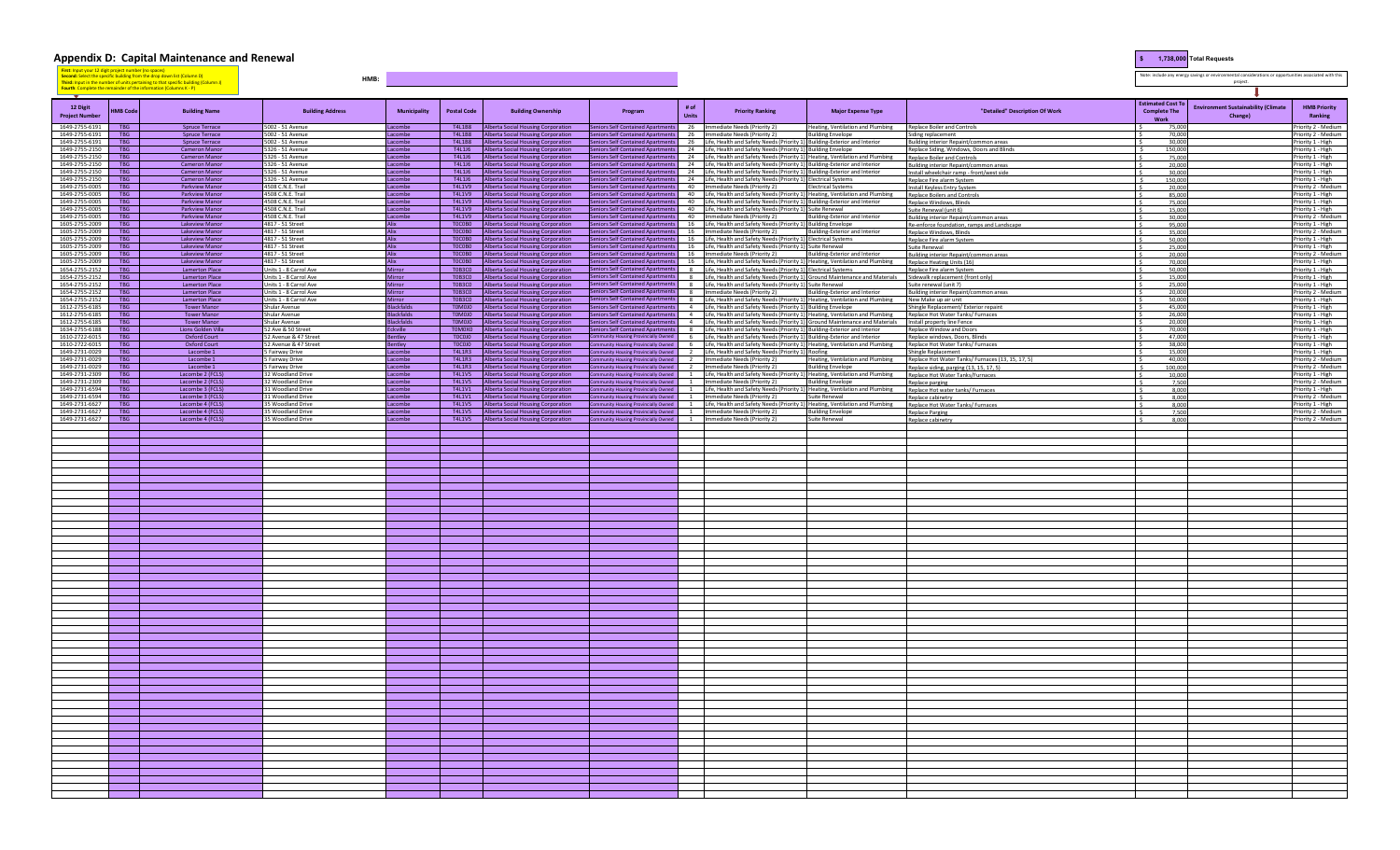**HMB:**  First: Input your 12 digit project number (no spaces)<br><mark>Second:</mark> Select the specific building from the drop down list (Column D)<br>T**hird**: Input in the number of units pertaining to that specific building (Column J)<br><mark>Fourth:</mark>

| 12 Digit<br><b>Project Number</b> | <b>HMB Code</b>          | <b>Building Name</b>                       | <b>Building Address</b>                  | <b>Municipality</b>      | <b>Postal Code</b>             | <b>Building Ownership</b>                                                              | Program                                                                                              | # of<br><b>Units</b> | <b>Priority Ranking</b>                                                     | <b>Major Expense Type</b>                                                      | "Detailed" Description Of Work                                                 | <b>Stimated Cost To</b><br><b>Complete The</b> | <b>Environment Sustainability (Climate</b><br>Change) | <b>HMB Priority</b><br>Ranking           |
|-----------------------------------|--------------------------|--------------------------------------------|------------------------------------------|--------------------------|--------------------------------|----------------------------------------------------------------------------------------|------------------------------------------------------------------------------------------------------|----------------------|-----------------------------------------------------------------------------|--------------------------------------------------------------------------------|--------------------------------------------------------------------------------|------------------------------------------------|-------------------------------------------------------|------------------------------------------|
| 1197-2755-2100                    | <b>TBG</b>               | Kiwanis Kourt                              | 5203 - 55 Street                         | Wetaskiwin               |                                | T9A2J6 Alberta Social Housing Corporation                                              | eniors Self Contained Apartments                                                                     |                      |                                                                             | 24 Life, Health and Safety Needs (Priority 1) Ground Maintenance and Materials |                                                                                | Work                                           |                                                       |                                          |
| 1197-2755-2100                    | <b>TBG</b>               | Kiwanis Kourt                              | 5203 - 55 Street                         | Wetaskiwin               |                                | T9A2J6 Alberta Social Housing Corporation                                              | niors Self Contained Apartments                                                                      |                      | 24 General Needs (Priority 3)                                               | <b>Building Envelope</b>                                                       | Sidewalk Replacement<br>Ipgrade Attic Insulation and Ventilation               | 20,000<br>25,000                               |                                                       | Priority 1 - High<br>Priority 2 - Medium |
| 1197-2755-2100                    | TBG                      | Kiwanis Kourt                              | 5203 - 55 Street                         | Wetaskiwin               |                                | T9A2J6 Alberta Social Housing Corporation                                              | eniors Self Contained Apartments                                                                     | 24                   | Immediate Needs (Priority 2)                                                | <b>Electrical Systems</b>                                                      | nstall Automatic Doors                                                         | 10,000                                         |                                                       | Priority 1 - High                        |
| 1197-2755-2100                    | TBG                      | Kiwanis Kourt                              | 5203 - 55 Street                         | Wetaskiwin               | <b>T9A2J6</b>                  | Alberta Social Housing Corporation                                                     | niors Self Contained Apartments                                                                      | 24                   | General Needs (Priority 3)                                                  | Mechanical                                                                     | eplace Boilers and Control:                                                    | 80,000                                         |                                                       | Priority 2 - Medium                      |
| 1197-2755-2194                    | <b>TBG</b>               | <b>Legion Arms</b>                         | 5215 - 55 Avenue<br>5215 - 55 Avenue     | Wetaskiwin<br>Wetaskiwin |                                | T9A3A7 Alberta Social Housing Corporation                                              | eniors Self Contained Apartments<br>eniors Self Contained Apartments                                 |                      | 50 Immediate Needs (Priority 2)                                             | Heating, Ventilation and Plumbing                                              | Replace Hot water and Recirc Lines                                             | 40,000                                         |                                                       | Priority 1 - High<br>Priority 2 - Medium |
| 1197-2755-2194<br>1197-2755-2194  | TBG<br><b>TBG</b>        | <b>Legion Arms</b><br><b>Legion Arms</b>   | 5215 - 55 Avenue                         | Wetaskiwin               |                                | T9A3A7 Alberta Social Housing Corporation<br>T9A3A7 Alberta Social Housing Corporation | niors Self Contained Apartments                                                                      | 50                   | 50 General Needs (Priority 3)<br>General Needs (Priority 3)                 | Heating, Ventilation and Plumbing<br>Mechanical                                | Replace Make up Air Unit<br>eplace Boiler and Control:                         | 70,000<br>100,000                              |                                                       | Priority 2 - Medium                      |
| 1197-2755-2194                    | TBG                      | <b>Legion Arms</b>                         | 5215 - 55 Avenue                         | Wetaskiwin               |                                | T9A3A7 Alberta Social Housing Corporation                                              | eniors Self Contained Apartments 50                                                                  |                      | General Needs (Priority 3)                                                  | <b>Building Envelope</b>                                                       | Ipgrade Attic Insulation and Ventilation                                       | 80.000                                         |                                                       | Priority 2 - Medium                      |
| 1197-2755-2194                    | TBG                      | <b>Legion Arms</b>                         | 5215 - 55 Avenue                         | Wetaskiwin               |                                | <b>T9A3A7</b> Alberta Social Housing Corporation                                       | niors Self Contained Apartments                                                                      |                      | 50 Immediate Needs (Priority 2)                                             | Elevators                                                                      | levator Upgrade                                                                | 250,000                                        |                                                       | Priority 1 - High                        |
| 1197-2755-2194                    | TBG                      | <b>Legion Arms</b>                         | 5215 - 55 Avenue                         | Wetaskiwin               |                                | <b>T9A3A7</b> Alberta Social Housing Corporation                                       | niors Self Contained Apartments                                                                      |                      | 50 General Needs (Priority 3)                                               | Building-Exterior and Interior                                                 | Paint Common Areas                                                             | 30,000                                         |                                                       | Priority 2 - Medium                      |
| 1197-2755-2194<br>1197-2755-2195  | <b>TBG</b><br><b>TBG</b> | <b>Legion Arms</b><br><b>Luther Manor</b>  | 5215 - 55 Avenue<br>5410 - 39 Avenue     | Wetaskiwin<br>Wetaskiwin | <b>T9A3A6</b>                  | <b>T9A3A7</b> Alberta Social Housing Corporation<br>Alberta Social Housing Corporation | niors Self Contained Apartments 50 Immediate Needs (Priority 2)<br>niors Self Contained Apartments   | 50                   | General Needs (Priority 3)                                                  | <b>Electrical Systems</b><br>Mechanical                                        | Install Automatic Door Openers<br>Replace Boiler and Controls                  | 12,000<br>100.000                              |                                                       | Priority 1 - High<br>Priority 2 - Medium |
| 1197-2755-2195                    | TBG                      | <b>Luther Manor</b>                        | 5410 - 39 Avenue                         | Wetaskiwin               | <b>T9A3A6</b>                  | <b>Alberta Social Housing Corporation</b>                                              | eniors Self Contained Apartments                                                                     | 50                   | Immediate Needs (Priority 2)                                                | Heating, Ventilation and Plumbing                                              | Replace Hot Water Supply and Recirc Lines                                      | 40,000                                         |                                                       | Priority 1 - High                        |
| 1197-2755-2195                    | TBG                      | <b>Luther Manor</b>                        | 5410 - 39 Avenue                         | Wetaskiwin               | <b>T9A3A6</b>                  | Alberta Social Housing Corporation                                                     | niors Self Contained Apartments                                                                      | 50                   | General Needs (Priority 3)                                                  | <b>Building Envelope</b>                                                       | Ipgrade Attic Insulation and Ventilation                                       | 35,000                                         |                                                       | Priority 2 - Medium                      |
| 1197-2755-2195                    | TBG                      | <b>Luther Manor</b>                        | 5410 - 39 Avenue                         | Wetaskiwin               |                                | T9A3A6 Alberta Social Housing Corporation                                              | eniors Self Contained Apartments                                                                     |                      | 50 Immediate Needs (Priority 2)                                             | Elevators                                                                      | Elevator Upgrade                                                               | 250,000                                        |                                                       | Priority 1 - High                        |
| 1197-2755-2195                    | TBG                      | <b>Luther Manor</b>                        | 5410 - 39 Avenue                         | Wetaskiwin               |                                | T9A3A6 Alberta Social Housing Corporation                                              | eniors Self Contained Apartments 50 Immediate Needs (Priority 2)                                     |                      |                                                                             | Building-Exterior and Interior                                                 | Renovate Front Entrance and Replace Awning                                     | 90,000                                         |                                                       | Priority 1 - High                        |
| 1197-2755-2195<br>1197-2755-2195  | TBG <b>T</b><br>TBG      | <b>Luther Manor</b><br><b>Luther Manor</b> | 5410 - 39 Avenue<br>5410 - 39 Avenue     | Wetaskiwin<br>Wetaskiwin |                                | T9A3A6 Alberta Social Housing Corporation<br>T9A3A6 Alberta Social Housing Corporation | niors Self Contained Apartments 50 General Needs (Priority 3)<br>eniors Self Contained Apartments 50 |                      | Immediate Needs (Priority 2)                                                | <b>Electrical Systems</b><br><b>Electrical Systems</b>                         | nstall new Lighting in all Common Areas<br>Install Automatic Door Openers      | 25,000<br>12,000                               |                                                       | Priority 1 - High<br>Priority 1 - High   |
| 1197-2755-2195                    | TBG                      | <b>Luther Manor</b>                        | 5410 - 39 Avenue                         | Wetaskiwin               | <b>T9A3A6</b>                  | Alberta Social Housing Corporation                                                     | niors Self Contained Apartments                                                                      | 50                   | General Needs (Priority 3)                                                  | <b>Building-Exterior and Interior</b>                                          | Paint Common Areas                                                             | 40,000                                         |                                                       | Priority 2 - Mediun                      |
| 1197-2755-2195                    | TBG                      | <b>Luther Manor</b>                        | 5410 - 39 Avenue                         | <b>Wetaskiwin</b>        |                                | T9A3A6 Alberta Social Housing Corporation                                              | niors Self Contained Apartments                                                                      |                      | 50 Immediate Needs (Priority 2)                                             | <b>Building Envelope</b>                                                       | eplace Windows and Blinds                                                      | 200,000                                        |                                                       | Priority 1 - High                        |
| 1197-2755-2195                    | TBG <b>T</b>             | <b>Luther Manor</b>                        | 5410 - 39 Avenue                         | Wetaskiwin               |                                | T9A3A6 Alberta Social Housing Corporation                                              | niors Self Contained Apartments                                                                      | 50                   | Immediate Needs (Priority 2)                                                | <b>Electrical Systems</b>                                                      | Replace Exterior Lighting                                                      | 30,000                                         |                                                       | Priority 2 - Medium                      |
| 1197-2731-0024                    | <b>TBG</b>               | Wetaskiwin 1                               | 102 Lilac Crescent                       | Wetaskiwin               | <b>T9A2E2</b>                  | Alberta Social Housing Corporation                                                     | nmunity Housing Provincially Owned                                                                   | 20                   | Immediate Needs (Priority 2)                                                | Roofing                                                                        | Shingle Replacement                                                            | 50.000                                         |                                                       | Priority 1 - High                        |
| 1197-2731-0024<br>1197-2731-0024  | TBG<br>TBG               | Wetaskiwin 1<br>Wetaskiwin 1               | 102 Lilac Crescent<br>102 Lilac Crescent | Wetaskiwin<br>Wetaskiwin | <b>T9A2E2</b><br><b>T9A2E2</b> | Alberta Social Housing Corporation<br><b>Alberta Social Housing Corporation</b>        | mmunity Housing Provincially Owned<br>munity Housing Provincially Owned                              | 20<br>20             | Immediate Needs (Priority 2)<br>Immediate Needs (Priority 2)                | <b>Building Envelope</b><br>Suite Renewal                                      | Replace Exterior, Patio Doors and Windows<br>uite Renewal to unihabital suites | 100,000<br>100,000                             |                                                       | Priority 1 - High<br>Priority 1 - High   |
| 1197-2731-0052                    | TBG                      | Wetaskiwin 2                               | 5601 - 55A Street                        | Wetaskiwin               |                                | T9A2A8 Alberta Social Housing Corporation                                              | ommunity Housing Provincially Owned                                                                  | 8 <sup>2</sup>       | Immediate Needs (Priority 2)                                                | <b>Building Envelope</b>                                                       | Replace Exterior, Patio Doors and Windows                                      | 80,000                                         |                                                       | Priority 1 - High                        |
| 1197-2731-0052                    | <b>TBG</b>               | Wetaskiwin 2                               | 5601 - 55A Street                        | Wetaskiwin               |                                | T9A2A8 Alberta Social Housing Corporation                                              | mmunity Housing Provincially Owned                                                                   | 8 <sub>1</sub>       | Immediate Needs (Priority 2)                                                | Suite Renewal                                                                  | Suite Renewal                                                                  | 80,000                                         |                                                       | Priority 1 - High                        |
| 1197-2731-2076                    | <b>TBG</b>               | Wetaskiwin 3                               | 5703 - 52 Street                         | Wetaskiwin               |                                | T9A3A1 Alberta Social Housing Corporation                                              | nmunity Housing Provincially Owned                                                                   | 12                   | Immediate Needs (Priority 2)                                                | Mechanical                                                                     | Replace Boiler and Controls                                                    | 60.000                                         |                                                       | Priority 1 - High                        |
| 1197-2731-2265                    | TBG<br>TBG               | Wetaskiwin 4 (FCLS)<br>Wetaskiwin 5 (FCLS) | 5634 - 55A Street<br>217 Garnet Crescent | Wetaskiwin               |                                | T9A2A9 Alberta Social Housing Corporation                                              | mmunity Housing Provincially Owned                                                                   | $\overline{2}$<br>6  | Immediate Needs (Priority 2)<br>Life, Health and Safety Needs (Priority:    | Roofing<br>Suite Renewal                                                       | Shingle Replacement                                                            | 18,000                                         |                                                       | Priority 1 - High                        |
| 1197-2731-2573<br>1197-2731-2573  | <b>TBG</b>               | Wetaskiwin 5 (FCLS)                        | 217 Garnet Crescent                      | Wetaskiwin<br>Wetaskiwin |                                | T9A2S3 Alberta Social Housing Corporation<br>T9A2S3 Alberta Social Housing Corporation | <b>Inity Housing Provincially Owned</b><br>mmunity Housing Provincially Owned                        |                      | 6 Life, Health and Safety Needs (Priority 1) Building-Exterior and Interior |                                                                                | enewal of Suite interiors and Mold Remediation<br>eplace Sidewalks and Steps   | 80,000<br>25,000                               |                                                       | Priority 1 - High<br>Priority 1 - High   |
| 1197-2731-2573                    | <b>TBG</b>               | Wetaskiwin 5 (FCLS)                        | 217 Garnet Crescent                      | Wetaskiwin               |                                | T9A2S3 Alberta Social Housing Corporation                                              | munity Housing Provincially Owned                                                                    | 6                    | Immediate Needs (Priority 2)                                                | Ground Maintenance and Materials                                               | Replace Fence                                                                  | 36,000                                         |                                                       | Priority 1 - High                        |
| 1154-2755-2151                    | <b>TBG</b>               | John A. Smith Manor                        | 5215 - 51 Street                         | Millet                   | <b>TOC1Z0</b>                  | Alberta Social Housing Corporation                                                     | niors Self Contained Apartments                                                                      | 12                   | Immediate Needs (Priority 2)                                                | <b>Building Envelope</b>                                                       | Siding Replacement                                                             | 35,000                                         |                                                       | Priority 2 - Medium                      |
| 1154-2755-2151                    | TBG                      | John A. Smith Manor                        | 5215 - 51 Street                         | <i>Aillet</i>            | <b>TOC1ZO</b>                  | Alberta Social Housing Corporation                                                     | eniors Self Contained Apartments                                                                     | 12                   | Immediate Needs (Priority 2)                                                | Mechanical                                                                     | eplace Boilers and Controls.                                                   | 50,000                                         |                                                       | Priority 2 - Medium                      |
| 1154-2722-3095                    | TBG                      | Millet R&N 2                               | 126 Porter Avenue                        | <b>Aillet</b>            | <b>TOC1ZO</b>                  | Alberta Social Housing Corporation                                                     | nmunity Housing Provincially Owned                                                                   | $\mathbf{1}$         | Immediate Needs (Priority 2)                                                | Building-Exterior and Interior                                                 | eplace Fence                                                                   | 15,000                                         |                                                       | Priority 1 - High                        |
|                                   |                          |                                            |                                          |                          |                                |                                                                                        |                                                                                                      |                      |                                                                             |                                                                                |                                                                                |                                                |                                                       |                                          |
|                                   |                          |                                            |                                          |                          |                                |                                                                                        |                                                                                                      |                      |                                                                             |                                                                                |                                                                                |                                                |                                                       |                                          |
|                                   |                          |                                            |                                          |                          |                                |                                                                                        |                                                                                                      |                      |                                                                             |                                                                                |                                                                                |                                                |                                                       |                                          |
|                                   |                          |                                            |                                          |                          |                                |                                                                                        |                                                                                                      |                      |                                                                             |                                                                                |                                                                                |                                                |                                                       |                                          |
|                                   |                          |                                            |                                          |                          |                                |                                                                                        |                                                                                                      |                      |                                                                             |                                                                                |                                                                                |                                                |                                                       |                                          |
|                                   |                          |                                            |                                          |                          |                                |                                                                                        |                                                                                                      |                      |                                                                             |                                                                                |                                                                                |                                                |                                                       |                                          |
|                                   |                          |                                            |                                          |                          |                                |                                                                                        |                                                                                                      |                      |                                                                             |                                                                                |                                                                                |                                                |                                                       |                                          |
|                                   |                          |                                            |                                          |                          |                                |                                                                                        |                                                                                                      |                      |                                                                             |                                                                                |                                                                                |                                                |                                                       |                                          |
|                                   |                          |                                            |                                          |                          |                                |                                                                                        |                                                                                                      |                      |                                                                             |                                                                                |                                                                                |                                                |                                                       |                                          |
|                                   |                          |                                            |                                          |                          |                                |                                                                                        |                                                                                                      |                      |                                                                             |                                                                                |                                                                                |                                                |                                                       |                                          |
|                                   |                          |                                            |                                          |                          |                                |                                                                                        |                                                                                                      |                      |                                                                             |                                                                                |                                                                                |                                                |                                                       |                                          |
|                                   |                          |                                            |                                          |                          |                                |                                                                                        |                                                                                                      |                      |                                                                             |                                                                                |                                                                                |                                                |                                                       |                                          |
|                                   |                          |                                            |                                          |                          |                                |                                                                                        |                                                                                                      |                      |                                                                             |                                                                                |                                                                                |                                                |                                                       |                                          |
|                                   |                          |                                            |                                          |                          |                                |                                                                                        |                                                                                                      |                      |                                                                             |                                                                                |                                                                                |                                                |                                                       |                                          |
|                                   |                          |                                            |                                          |                          |                                |                                                                                        |                                                                                                      |                      |                                                                             |                                                                                |                                                                                |                                                |                                                       |                                          |
|                                   |                          |                                            |                                          |                          |                                |                                                                                        |                                                                                                      |                      |                                                                             |                                                                                |                                                                                |                                                |                                                       |                                          |
|                                   |                          |                                            |                                          |                          |                                |                                                                                        |                                                                                                      |                      |                                                                             |                                                                                |                                                                                |                                                |                                                       |                                          |
|                                   |                          |                                            |                                          |                          |                                |                                                                                        |                                                                                                      |                      |                                                                             |                                                                                |                                                                                |                                                |                                                       |                                          |
|                                   |                          |                                            |                                          |                          |                                |                                                                                        |                                                                                                      |                      |                                                                             |                                                                                |                                                                                |                                                |                                                       |                                          |
|                                   |                          |                                            |                                          |                          |                                |                                                                                        |                                                                                                      |                      |                                                                             |                                                                                |                                                                                |                                                |                                                       |                                          |
|                                   |                          |                                            |                                          |                          |                                |                                                                                        |                                                                                                      |                      |                                                                             |                                                                                |                                                                                |                                                |                                                       |                                          |
|                                   |                          |                                            |                                          |                          |                                |                                                                                        |                                                                                                      |                      |                                                                             |                                                                                |                                                                                |                                                |                                                       |                                          |
|                                   |                          |                                            |                                          |                          |                                |                                                                                        |                                                                                                      |                      |                                                                             |                                                                                |                                                                                |                                                |                                                       |                                          |
|                                   |                          |                                            |                                          |                          |                                |                                                                                        |                                                                                                      |                      |                                                                             |                                                                                |                                                                                |                                                |                                                       |                                          |
|                                   |                          |                                            |                                          |                          |                                |                                                                                        |                                                                                                      |                      |                                                                             |                                                                                |                                                                                |                                                |                                                       |                                          |
|                                   |                          |                                            |                                          |                          |                                |                                                                                        |                                                                                                      |                      |                                                                             |                                                                                |                                                                                |                                                |                                                       |                                          |
|                                   |                          |                                            |                                          |                          |                                |                                                                                        |                                                                                                      |                      |                                                                             |                                                                                |                                                                                |                                                |                                                       |                                          |
|                                   |                          |                                            |                                          |                          |                                |                                                                                        |                                                                                                      |                      |                                                                             |                                                                                |                                                                                |                                                |                                                       |                                          |
|                                   |                          |                                            |                                          |                          |                                |                                                                                        |                                                                                                      |                      |                                                                             |                                                                                |                                                                                |                                                |                                                       |                                          |
|                                   |                          |                                            |                                          |                          |                                |                                                                                        |                                                                                                      |                      |                                                                             |                                                                                |                                                                                |                                                |                                                       |                                          |
|                                   |                          |                                            |                                          |                          |                                |                                                                                        |                                                                                                      |                      |                                                                             |                                                                                |                                                                                |                                                |                                                       |                                          |
|                                   |                          |                                            |                                          |                          |                                |                                                                                        |                                                                                                      |                      |                                                                             |                                                                                |                                                                                |                                                |                                                       |                                          |
|                                   |                          |                                            |                                          |                          |                                |                                                                                        |                                                                                                      |                      |                                                                             |                                                                                |                                                                                |                                                |                                                       |                                          |
|                                   |                          |                                            |                                          |                          |                                |                                                                                        |                                                                                                      |                      |                                                                             |                                                                                |                                                                                |                                                |                                                       |                                          |
|                                   |                          |                                            |                                          |                          |                                |                                                                                        |                                                                                                      |                      |                                                                             |                                                                                |                                                                                |                                                |                                                       |                                          |
|                                   |                          |                                            |                                          |                          |                                |                                                                                        |                                                                                                      |                      |                                                                             |                                                                                |                                                                                |                                                |                                                       |                                          |
|                                   |                          |                                            |                                          |                          |                                |                                                                                        |                                                                                                      |                      |                                                                             |                                                                                |                                                                                |                                                |                                                       |                                          |
|                                   |                          |                                            |                                          |                          |                                |                                                                                        |                                                                                                      |                      |                                                                             |                                                                                |                                                                                |                                                |                                                       |                                          |
|                                   |                          |                                            |                                          |                          |                                |                                                                                        |                                                                                                      |                      |                                                                             |                                                                                |                                                                                |                                                |                                                       |                                          |
|                                   |                          |                                            |                                          |                          |                                |                                                                                        |                                                                                                      |                      |                                                                             |                                                                                |                                                                                |                                                |                                                       |                                          |
|                                   |                          |                                            |                                          |                          |                                |                                                                                        |                                                                                                      |                      |                                                                             |                                                                                |                                                                                |                                                |                                                       |                                          |
|                                   |                          |                                            |                                          |                          |                                |                                                                                        |                                                                                                      |                      |                                                                             |                                                                                |                                                                                |                                                |                                                       |                                          |
|                                   |                          |                                            |                                          |                          |                                |                                                                                        |                                                                                                      |                      |                                                                             |                                                                                |                                                                                |                                                |                                                       |                                          |
|                                   |                          |                                            |                                          |                          |                                |                                                                                        |                                                                                                      |                      |                                                                             |                                                                                |                                                                                |                                                |                                                       |                                          |
|                                   |                          |                                            |                                          |                          |                                |                                                                                        |                                                                                                      |                      |                                                                             |                                                                                |                                                                                |                                                |                                                       |                                          |
|                                   |                          |                                            |                                          |                          |                                |                                                                                        |                                                                                                      |                      |                                                                             |                                                                                |                                                                                |                                                |                                                       |                                          |
|                                   |                          |                                            |                                          |                          |                                |                                                                                        |                                                                                                      |                      |                                                                             |                                                                                |                                                                                |                                                |                                                       |                                          |
|                                   |                          |                                            |                                          |                          |                                |                                                                                        |                                                                                                      |                      |                                                                             |                                                                                |                                                                                |                                                |                                                       |                                          |
|                                   |                          |                                            |                                          |                          |                                |                                                                                        |                                                                                                      |                      |                                                                             |                                                                                |                                                                                |                                                |                                                       |                                          |
|                                   |                          |                                            |                                          |                          |                                |                                                                                        |                                                                                                      |                      |                                                                             |                                                                                |                                                                                |                                                |                                                       |                                          |
|                                   |                          |                                            |                                          |                          |                                |                                                                                        |                                                                                                      |                      |                                                                             |                                                                                |                                                                                |                                                |                                                       |                                          |
|                                   |                          |                                            |                                          |                          |                                |                                                                                        |                                                                                                      |                      |                                                                             |                                                                                |                                                                                |                                                |                                                       |                                          |
|                                   |                          |                                            |                                          |                          |                                |                                                                                        |                                                                                                      |                      |                                                                             |                                                                                |                                                                                |                                                |                                                       |                                          |
|                                   |                          |                                            |                                          |                          |                                |                                                                                        |                                                                                                      |                      |                                                                             |                                                                                |                                                                                |                                                |                                                       |                                          |

Note: include any energy savings or environmental considerations or opportunities associated with this project.

#### **Appendix D: Capital Maintenance and Renewal**